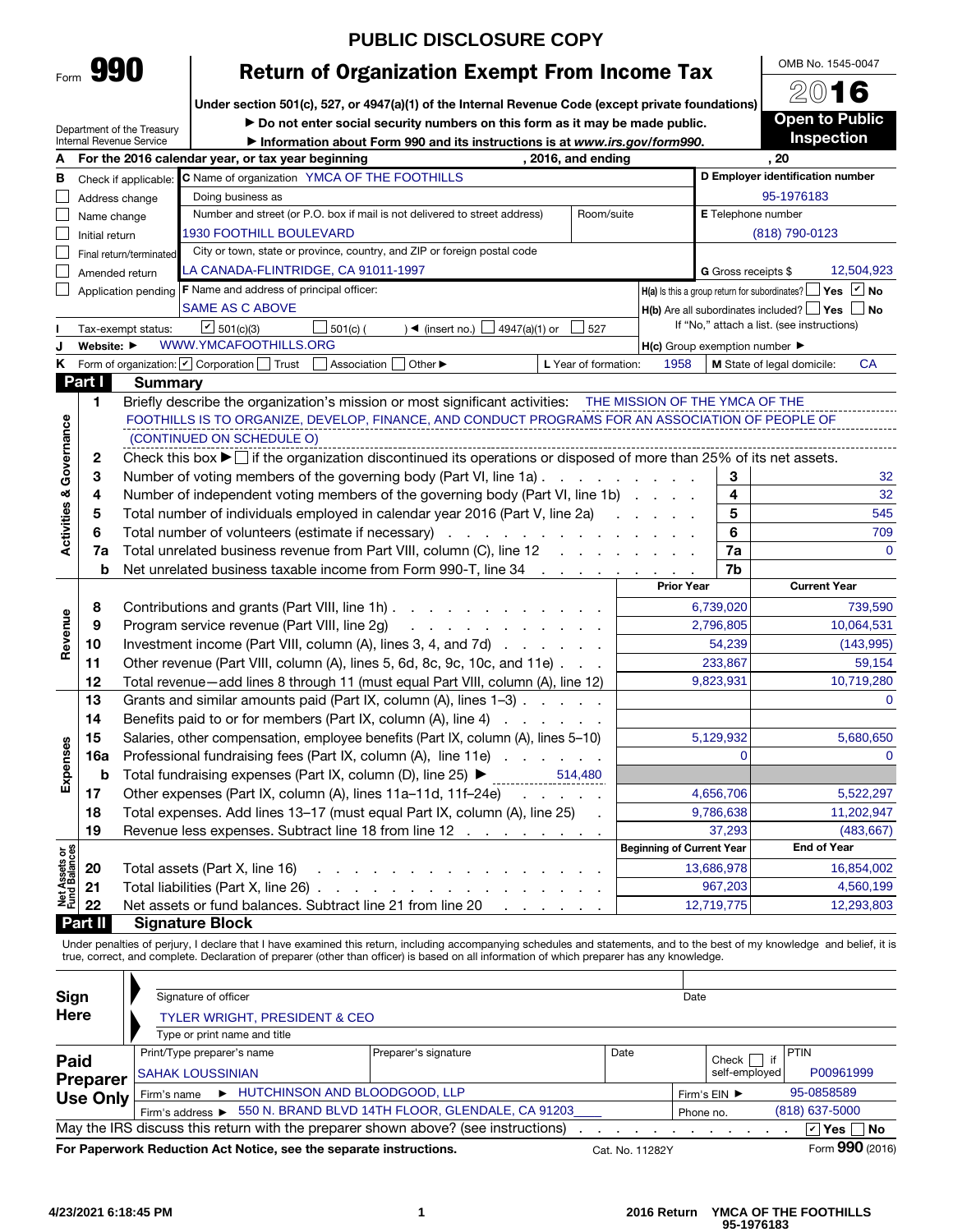|              | Form 990 (2016)                                                                                                                                                                                                                                                                                                                             | Page 2     |
|--------------|---------------------------------------------------------------------------------------------------------------------------------------------------------------------------------------------------------------------------------------------------------------------------------------------------------------------------------------------|------------|
| Part III     | <b>Statement of Program Service Accomplishments</b>                                                                                                                                                                                                                                                                                         |            |
|              | Check if Schedule O contains a response or note to any line in this Part III <u>.</u> .                                                                                                                                                                                                                                                     | ⊻          |
| 1            | Briefly describe the organization's mission:                                                                                                                                                                                                                                                                                                |            |
|              | TO ORGANIZE, DEVELOP, FINANCE, AND CONDUCT PROGRAMS FOR AN ASSOCIATION OF PERSONS OF ALL AGES THAT                                                                                                                                                                                                                                          |            |
|              | WILL, BY PUTTING CHRISTIAN PRINCIPLES INTO PRACTICE, ENRICH THE QUALITY OF THEIR LIVES SPIRITUALLY,                                                                                                                                                                                                                                         |            |
|              | MENTALLY, PHYSICALLY AND SOCIALLY.                                                                                                                                                                                                                                                                                                          |            |
| $\mathbf{2}$ | Did the organization undertake any significant program services during the year which were not listed on the                                                                                                                                                                                                                                |            |
|              |                                                                                                                                                                                                                                                                                                                                             | コYes ☑No   |
|              | If "Yes," describe these new services on Schedule O.                                                                                                                                                                                                                                                                                        |            |
| 3            | Did the organization cease conducting, or make significant changes in how it conducts, any program                                                                                                                                                                                                                                          |            |
|              |                                                                                                                                                                                                                                                                                                                                             | _Yes ☑ No  |
|              | If "Yes," describe these changes on Schedule O.                                                                                                                                                                                                                                                                                             |            |
| 4            | Describe the organization's program service accomplishments for each of its three largest program services, as measured by<br>expenses. Section 501(c)(3) and 501(c)(4) organizations are required to report the amount of grants and allocations to others,<br>the total expenses, and revenue, if any, for each program service reported. |            |
| 4a           | 6,069,649 including grants of \$<br>(Code:<br>) (Expenses \$<br>) (Revenue \$                                                                                                                                                                                                                                                               | 7,435,378) |
|              | <b>HEALTHY LIVING</b>                                                                                                                                                                                                                                                                                                                       |            |
|              |                                                                                                                                                                                                                                                                                                                                             |            |
|              | THE Y IS THE LEADING VOICE ON HEALTH AND WELL-BEING. WE UNDERSTAND THAT CREATING WARM AND WELCOMING                                                                                                                                                                                                                                         |            |
|              | SPACES IN OUR FACILITIES AND NEIGHBORHOODS WILL BRING PEOPLE TOGETHER TO PURSUE THEIR FULL POTENTIAL<br>BY BUILDING AND MAINTAINING HEALTHY HABITS FOR SPIRIT, MIND AND BODY IN THEIR EVERYDAY LIVES.                                                                                                                                       |            |
|              | WE FOSTER CONNECTIONS THROUGH OUR WELL-BEING APPROACH TO PROGRAMS WHICH INCLUDES FITNESS, SPORTS,                                                                                                                                                                                                                                           |            |
|              | SHARED INTERESTS, FUN, SUPPORT GROUPS, ONE-ON-ONE COUNSELING, DOC TALKS, HEALTH SCREENINGS, BLOOD                                                                                                                                                                                                                                           |            |
|              | DRIVES, AND OVER 200 GROUP EXERCISE CLASSES PER WEEK, JUST TO MENTION A FEW. APPROXIMATELY OVER                                                                                                                                                                                                                                             |            |
|              | 22,000 PEOPLE IN OUR COMMUNITY ARE RECEIVING THE SUPPORT, GUIDANCE AND RESOURCES THEY NEED TO                                                                                                                                                                                                                                               |            |
|              | ACHIEVE GREATER BALANCE IN THE QUADRANTS OF SOCIAL, PHYSICAL, SPIRITUAL AND EMOTIONAL WELL-BEING.                                                                                                                                                                                                                                           |            |
|              | WE PROVIDE A BROAD RANGE OF ACCESSIBLE, AFFORDABLE, INCLUSIVE, EFFECTIVE AND QUALITY PROGRAMMING                                                                                                                                                                                                                                            |            |
|              | (CONTINUED ON SCHEDULE O)                                                                                                                                                                                                                                                                                                                   |            |
| 4b           | (Code:<br>) (Expenses \$<br>2,025,727 including grants of \$<br>) (Revenue \$<br>YOUTH DEVELOPMENT                                                                                                                                                                                                                                          | 2,714,273) |
|              | OUR Y IS COMMITTED TO NURTURING THE POTENTIAL OF EVERY CHILD AND TEEN THROUGH EXPANDING                                                                                                                                                                                                                                                     |            |
|              |                                                                                                                                                                                                                                                                                                                                             |            |
|              |                                                                                                                                                                                                                                                                                                                                             |            |
|              | OPPORTUNITIES TO GROW THE POTENTIAL OF CHILDREN AND TEENS INTO HAPPY, HEALTHY, AND PRODUCTIVE<br>ADULTS.                                                                                                                                                                                                                                    |            |
|              |                                                                                                                                                                                                                                                                                                                                             |            |
|              | OUR Y YOUTH DEVELOPMENT PROGRAMS, SERVING OVER 14,000 YOUTH ANNUALLY, FOCUS ON FOUR TRACTS: 1)<br>LEADERSHIP DEVELOPMENT WITH 11 DIFFERENT PROGRAM OFFERINGS SERVING OVER 720 TEENS. 2) SWIM, SPORTS                                                                                                                                        |            |
|              | AND PLAY, WITH 11 DIFFERENT PROGRAM OFFERINGS SERVING OVER 8,500 YOUTH. 3) CAMP, WITH 14 DIFFERENT                                                                                                                                                                                                                                          |            |
|              | PROGRAM OFFERINGS SERVING OVER 3,800 YOUTH. 4) EDUCATION, WITH 23 DIFFERENT PROGRAM OFFERINGS                                                                                                                                                                                                                                               |            |
|              | SERVING OVER 1,100 YOUTH.                                                                                                                                                                                                                                                                                                                   |            |
|              | IN ADDITION, OUR YMCA ADDRESSES THREE BARRIERS TO YOUTH DEVELOPMENT, CHILDHOOD DROWNING, SEDENTARY                                                                                                                                                                                                                                          |            |
|              | (CONTINUED ON SCHEDULE O)                                                                                                                                                                                                                                                                                                                   |            |
| 4с           | 374,057 including grants of \$<br>(Code:<br>) (Expenses \$<br>(Revenue \$<br><b>SOCIAL RESPONSIBILITY</b>                                                                                                                                                                                                                                   | 62,560     |
|              |                                                                                                                                                                                                                                                                                                                                             |            |
|              | AT THE Y, WE BELIEVE IN GIVING BACK AND SUPPORTING OUR NEIGHBORS. WE HAVE BEEN LISTENING AND                                                                                                                                                                                                                                                |            |
|              | RESPONDING TO OUR COMMUNITY'S MOST CRITICAL SOCIAL NEEDS SINCE 1951.                                                                                                                                                                                                                                                                        |            |
|              | THE Y ENCOURAGES PERSONAL INVOLVEMENT AND INVESTMENT TO SUPPORT, FUND AND LEAD THE Y'S CRITICAL WORK                                                                                                                                                                                                                                        |            |
|              | IN THE COMMUNITY, SO THAT WE CAN REACH MORE PEOPLE AND DO MORE GOOD.                                                                                                                                                                                                                                                                        |            |
|              | WE PROVIDE ACCESS TO TRAINING, RESOURCES AND SUPPORT TO HELP ELIMINATE BARRIERS AND EMPOWER OUR                                                                                                                                                                                                                                             |            |
|              | NEIGHBORS TO MAKE POSITIVE CHANGE, SO THAT THEY CAN CREATE A BETTER FUTURE FOR THEMSELVES.                                                                                                                                                                                                                                                  |            |
|              | THE Y WELCOMES, ENGAGES AND CONNECTS DIVERSE POPULATIONS IN OUR COMMUNITY AND AROUND THE WORLD, SO                                                                                                                                                                                                                                          |            |
|              | THAT ALL INDIVIDUALS CAN REACH THEIR FULL POTENTIAL AND OUR CHANGING COMMUNITIES ARE UNITED AND                                                                                                                                                                                                                                             |            |
|              | STRONG.                                                                                                                                                                                                                                                                                                                                     |            |
|              | (CONTINUED ON SCHEDULE O)                                                                                                                                                                                                                                                                                                                   |            |
| 4d -         | Other program services (Describe in Schedule O.)<br>(Expenses \$<br>) (Revenue \$<br>including grants of \$                                                                                                                                                                                                                                 |            |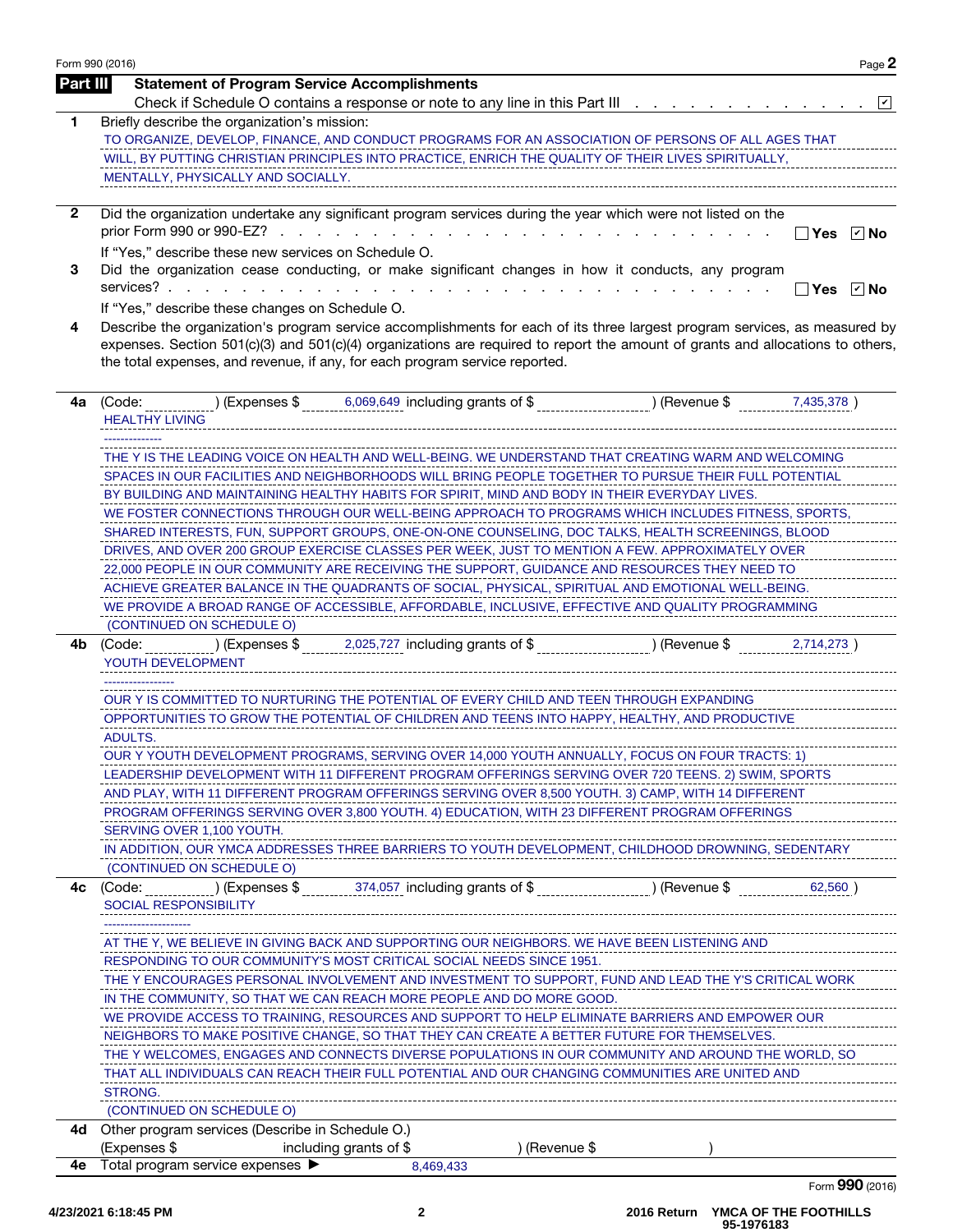| Form 990 (2016) |                                                                                                                                                                                                                                                                                                                                                                             |                         |     | Page 3       |
|-----------------|-----------------------------------------------------------------------------------------------------------------------------------------------------------------------------------------------------------------------------------------------------------------------------------------------------------------------------------------------------------------------------|-------------------------|-----|--------------|
| Part IV         | <b>Checklist of Required Schedules</b>                                                                                                                                                                                                                                                                                                                                      |                         |     |              |
|                 |                                                                                                                                                                                                                                                                                                                                                                             |                         | Yes | No           |
| 1               | Is the organization described in section $501(c)(3)$ or $4947(a)(1)$ (other than a private foundation)? If "Yes,"                                                                                                                                                                                                                                                           | 1                       | V   |              |
| 2               | Is the organization required to complete Schedule B, Schedule of Contributors (see instructions)?                                                                                                                                                                                                                                                                           | $\overline{\mathbf{c}}$ | V   |              |
| 3               | Did the organization engage in direct or indirect political campaign activities on behalf of or in opposition to<br>candidates for public office? If "Yes," complete Schedule C, Part I.                                                                                                                                                                                    | 3                       |     | V            |
| 4               | Section 501(c)(3) organizations. Did the organization engage in lobbying activities, or have a section 501(h)<br>election in effect during the tax year? If "Yes," complete Schedule C, Part II                                                                                                                                                                             | 4                       |     | V            |
| 5               | Is the organization a section $501(c)(4)$ , $501(c)(5)$ , or $501(c)(6)$ organization that receives membership dues,<br>assessments, or similar amounts as defined in Revenue Procedure 98-19? If "Yes," complete Schedule C,<br>Part III<br>$\mathbf{r}$ $\mathbf{r}$ $\mathbf{r}$                                                                                         | 5                       |     | V            |
| 6               | Did the organization maintain any donor advised funds or any similar funds or accounts for which donors<br>have the right to provide advice on the distribution or investment of amounts in such funds or accounts? If                                                                                                                                                      | 6                       |     | V            |
| 7               | Did the organization receive or hold a conservation easement, including easements to preserve open space,<br>the environment, historic land areas, or historic structures? If "Yes," complete Schedule D, Part II                                                                                                                                                           | 7                       |     | V            |
| 8               | Did the organization maintain collections of works of art, historical treasures, or other similar assets? If "Yes,"                                                                                                                                                                                                                                                         | 8                       |     | V            |
| 9               | Did the organization report an amount in Part X, line 21, for escrow or custodial account liability, serve as a<br>custodian for amounts not listed in Part X; or provide credit counseling, debt management, credit repair, or<br>debt negotiation services? If "Yes," complete Schedule D, Part IV                                                                        | 9                       |     | ✓            |
| 10              | Did the organization, directly or through a related organization, hold assets in temporarily restricted<br>endowments, permanent endowments, or quasi-endowments? If "Yes," complete Schedule D, Part V.                                                                                                                                                                    | 10                      | V   |              |
| 11              | If the organization's answer to any of the following questions is "Yes," then complete Schedule D, Parts VI,<br>VII, VIII, IX, or X as applicable.                                                                                                                                                                                                                          |                         |     |              |
| a               | Did the organization report an amount for land, buildings, and equipment in Part X, line 10? If "Yes,"                                                                                                                                                                                                                                                                      | 11a                     | V   |              |
|                 | <b>b</b> Did the organization report an amount for investments—other securities in Part X, line 12 that is 5% or more<br>of its total assets reported in Part X, line 16? If "Yes," complete Schedule D, Part VII                                                                                                                                                           | 11 <sub>b</sub>         |     | V            |
| c               | Did the organization report an amount for investments—program related in Part X, line 13 that is 5% or more<br>of its total assets reported in Part X, line 16? If "Yes," complete Schedule D, Part VIII                                                                                                                                                                    | 11c                     |     | V            |
|                 | d Did the organization report an amount for other assets in Part X, line 15 that is 5% or more of its total assets<br>reported in Part X, line 16? If "Yes," complete Schedule D, Part IX                                                                                                                                                                                   | 11d                     |     | V            |
| е<br>f          | Did the organization report an amount for other liabilities in Part X, line 25? If "Yes," complete Schedule D, Part X<br>Did the organization's separate or consolidated financial statements for the tax year include a footnote that addresses<br>the organization's liability for uncertain tax positions under FIN 48 (ASC 740)? If "Yes," complete Schedule D, Part X. | 11e<br>11f              | V   | V            |
|                 | 12 a Did the organization obtain separate, independent audited financial statements for the tax year? If "Yes," complete                                                                                                                                                                                                                                                    | 12a                     | V   |              |
|                 | <b>b</b> Was the organization included in consolidated, independent audited financial statements for the tax year? If<br>"Yes," and if the organization answered "No" to line 12a, then completing Schedule D, Parts XI and XII is optional                                                                                                                                 | 12 <sub>b</sub>         |     | V            |
| 13              | Is the organization a school described in section $170(b)(1)(A)(ii)?$ If "Yes," complete Schedule E                                                                                                                                                                                                                                                                         | 13                      |     | V            |
| 14 a            | Did the organization maintain an office, employees, or agents outside of the United States?<br>and a state of                                                                                                                                                                                                                                                               | 14a                     |     | $\checkmark$ |
|                 | <b>b</b> Did the organization have aggregate revenues or expenses of more than \$10,000 from grantmaking,<br>fundraising, business, investment, and program service activities outside the United States, or aggregate<br>foreign investments valued at \$100,000 or more? If "Yes," complete Schedule F, Parts I and IV.                                                   | 14b                     |     | V            |
| 15              | Did the organization report on Part IX, column (A), line 3, more than \$5,000 of grants or other assistance to or<br>for any foreign organization? If "Yes," complete Schedule F, Parts II and IV                                                                                                                                                                           | 15                      |     | V            |
| 16              | Did the organization report on Part IX, column (A), line 3, more than \$5,000 of aggregate grants or other<br>assistance to or for foreign individuals? If "Yes," complete Schedule F, Parts III and IV.                                                                                                                                                                    | 16                      |     | V            |
| 17              | Did the organization report a total of more than \$15,000 of expenses for professional fundraising services on<br>Part IX, column (A), lines 6 and 11e? If "Yes," complete Schedule G, Part I (see instructions)                                                                                                                                                            | 17                      |     | V            |
| 18              | Did the organization report more than \$15,000 total of fundraising event gross income and contributions on<br>Part VIII, lines 1c and 8a? If "Yes," complete Schedule G, Part II                                                                                                                                                                                           | 18                      |     | V            |
| 19              | Did the organization report more than \$15,000 of gross income from gaming activities on Part VIII, line 9a?<br>If "Yes," complete Schedule G, Part III (b) and a series and a series of the series of the series of the series of the series of the series of the series of the series of the series of the series of the series of the serie                              | 19                      |     | V            |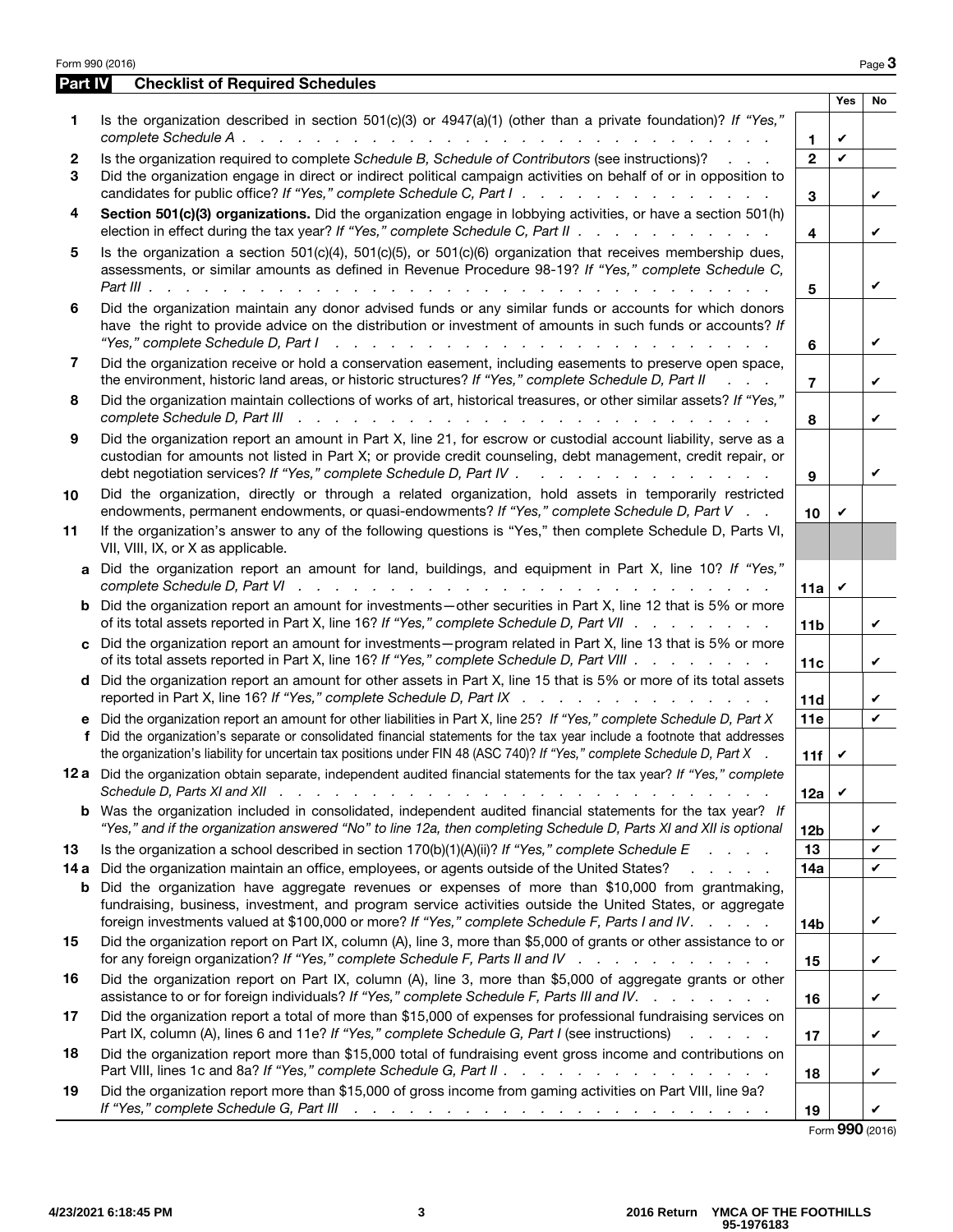| Part IV<br><b>Checklist of Required Schedules (continued)</b><br><b>Yes</b><br>20 a Did the organization operate one or more hospital facilities? If "Yes," complete Schedule H $\ldots$<br>20a<br>b<br>If "Yes" to line 20a, did the organization attach a copy of its audited financial statements to this return?<br>20 <sub>b</sub><br>Did the organization report more than \$5,000 of grants or other assistance to any domestic organization or<br>21<br>domestic government on Part IX, column (A), line 1? If "Yes," complete Schedule I, Parts I and II<br>21<br>Did the organization report more than \$5,000 of grants or other assistance to or for domestic individuals on<br>22<br>Part IX, column (A), line 2? If "Yes," complete Schedule I, Parts I and III<br>and the company of the company of<br><b>Service</b><br>22<br>23<br>Did the organization answer "Yes" to Part VII, Section A, line 3, 4, or 5 about compensation of the<br>organization's current and former officers, directors, trustees, key employees, and highest compensated<br>employees? If "Yes," complete Schedule J.<br>23<br>Did the organization have a tax-exempt bond issue with an outstanding principal amount of more than<br>24a<br>\$100,000 as of the last day of the year, that was issued after December 31, 2002? If "Yes," answer lines 24b<br>through 24d and complete Schedule K. If "No," go to line 25a<br>and a state of the state of the state of the state of the state of the state of the state of the state of the<br>24a<br>Did the organization invest any proceeds of tax-exempt bonds beyond a temporary period exception?<br>24 <sub>b</sub><br>b<br>c Did the organization maintain an escrow account other than a refunding escrow at any time during the year<br>to defease any tax-exempt bonds?<br>and a state of the state of the<br>and a state of the state of the<br>24 <sub>c</sub><br>d Did the organization act as an "on behalf of" issuer for bonds outstanding at any time during the year?<br>24d<br>Section 501(c)(3), 501(c)(4), and 501(c)(29) organizations. Did the organization engage in an excess benefit<br>25a<br>transaction with a disqualified person during the year? If "Yes," complete Schedule L, Part I<br>and a state of the<br>25a<br>Is the organization aware that it engaged in an excess benefit transaction with a disqualified person in a prior<br>b<br>year, and that the transaction has not been reported on any of the organization's prior Forms 990 or 990-EZ?<br>If "Yes," complete Schedule L, Part I.<br>and the company of the company of<br>25 <sub>b</sub><br>Did the organization report any amount on Part X, line 5, 6, or 22 for receivables from or payables to any<br>26<br>current or former officers, directors, trustees, key employees, highest compensated employees, or<br>disqualified persons? If "Yes," complete Schedule L, Part II<br>26<br>Did the organization provide a grant or other assistance to an officer, director, trustee, key employee,<br>27<br>substantial contributor or employee thereof, a grant selection committee member, or to a 35% controlled<br>entity or family member of any of these persons? If "Yes," complete Schedule L, Part III<br>27<br>Was the organization a party to a business transaction with one of the following parties (see Schedule L,<br>28<br>Part IV instructions for applicable filing thresholds, conditions, and exceptions):<br>A current or former officer, director, trustee, or key employee? If "Yes," complete Schedule L, Part IV<br><b>28a</b><br>V<br>а<br>A family member of a current or former officer, director, trustee, or key employee? If "Yes," complete<br>b<br>Schedule L. Part IV<br>28b<br>An entity of which a current or former officer, director, trustee, or key employee (or a family member thereof)<br>C.<br>was an officer, director, trustee, or direct or indirect owner? If "Yes," complete Schedule L, Part IV<br>28 <sub>c</sub><br>Did the organization receive more than \$25,000 in non-cash contributions? If "Yes," complete Schedule M<br>29<br>29<br>30<br>Did the organization receive contributions of art, historical treasures, or other similar assets, or qualified<br>conservation contributions? If "Yes," complete Schedule M<br>and a series of the contract of the contract of the<br>30<br>Did the organization liquidate, terminate, or dissolve and cease operations? If "Yes," complete Schedule N,<br>31<br>Part I<br>and a constitution of the constitution of the constitution of the constitution of the constitution of the constitution of the constitution of the constitution of the constitution of the constitution of the constitution of<br>31<br>Did the organization sell, exchange, dispose of, or transfer more than 25% of its net assets? If "Yes,"<br>32<br>complete Schedule N, Part II<br>a construction of the construction of the construction of the construction of the construction of the construction of the construction of the construction of the construction of the construction of the construction of the<br>32<br>Did the organization own 100% of an entity disregarded as separate from the organization under Regulations<br>33<br>sections 301.7701-2 and 301.7701-3? If "Yes," complete Schedule R, Part I.<br>33<br>Was the organization related to any tax-exempt or taxable entity? If "Yes," complete Schedule R, Part II, III,<br>34<br>or IV, and Part V, line 1<br>والمتعاون والمتعاون والمتعاون والمتعاونة والمتعاونة والمتعاونة والمتعاونة والمتعاونة والمتعاونة<br>34<br>Did the organization have a controlled entity within the meaning of section 512(b)(13)?<br><b>35a</b><br>35a<br>If "Yes" to line 35a, did the organization receive any payment from or engage in any transaction with a<br>b<br>controlled entity within the meaning of section 512(b)(13)? If "Yes," complete Schedule R, Part V, line 2.<br>35b<br>Section 501(c)(3) organizations. Did the organization make any transfers to an exempt non-charitable<br>36<br>related organization? If "Yes," complete Schedule R, Part V, line 2.<br>36<br>Did the organization conduct more than 5% of its activities through an entity that is not a related organization<br>37<br>and that is treated as a partnership for federal income tax purposes? If "Yes," complete Schedule R,<br>37<br>Did the organization complete Schedule O and provide explanations in Schedule O for Part VI, lines 11b and<br>38<br>19? Note. All Form 990 filers are required to complete Schedule O.<br>38<br>$F_{\text{arm}}$ QQQ (2016) | Form 990 (2016) |  | Page 4 |
|---------------------------------------------------------------------------------------------------------------------------------------------------------------------------------------------------------------------------------------------------------------------------------------------------------------------------------------------------------------------------------------------------------------------------------------------------------------------------------------------------------------------------------------------------------------------------------------------------------------------------------------------------------------------------------------------------------------------------------------------------------------------------------------------------------------------------------------------------------------------------------------------------------------------------------------------------------------------------------------------------------------------------------------------------------------------------------------------------------------------------------------------------------------------------------------------------------------------------------------------------------------------------------------------------------------------------------------------------------------------------------------------------------------------------------------------------------------------------------------------------------------------------------------------------------------------------------------------------------------------------------------------------------------------------------------------------------------------------------------------------------------------------------------------------------------------------------------------------------------------------------------------------------------------------------------------------------------------------------------------------------------------------------------------------------------------------------------------------------------------------------------------------------------------------------------------------------------------------------------------------------------------------------------------------------------------------------------------------------------------------------------------------------------------------------------------------------------------------------------------------------------------------------------------------------------------------------------------------------------------------------------------------------------------------------------------------------------------------------------------------------------------------------------------------------------------------------------------------------------------------------------------------------------------------------------------------------------------------------------------------------------------------------------------------------------------------------------------------------------------------------------------------------------------------------------------------------------------------------------------------------------------------------------------------------------------------------------------------------------------------------------------------------------------------------------------------------------------------------------------------------------------------------------------------------------------------------------------------------------------------------------------------------------------------------------------------------------------------------------------------------------------------------------------------------------------------------------------------------------------------------------------------------------------------------------------------------------------------------------------------------------------------------------------------------------------------------------------------------------------------------------------------------------------------------------------------------------------------------------------------------------------------------------------------------------------------------------------------------------------------------------------------------------------------------------------------------------------------------------------------------------------------------------------------------------------------------------------------------------------------------------------------------------------------------------------------------------------------------------------------------------------------------------------------------------------------------------------------------------------------------------------------------------------------------------------------------------------------------------------------------------------------------------------------------------------------------------------------------------------------------------------------------------------------------------------------------------------------------------------------------------------------------------------------------------------------------------------------------------------------------------------------------------------------------------------------------------------------------------------------------------------------------------------------------------------------------------------------------------------------------------------------------------------------------------------------------------------------------------------------------------------------------------------------------------------------------------------------------------------------------------------------------------------------------------------------------------------------------------------------------------------------------------------------------------------------------------------------------------------------------------------------------------------------------------------------------------------------------------------------------------------------------------------------------------------------------------------------------------------------------------------------------------------------------------------------------------------------------------------------------------------------------------------------------------------------------------------------------------------------------------------------------------|-----------------|--|--------|
|                                                                                                                                                                                                                                                                                                                                                                                                                                                                                                                                                                                                                                                                                                                                                                                                                                                                                                                                                                                                                                                                                                                                                                                                                                                                                                                                                                                                                                                                                                                                                                                                                                                                                                                                                                                                                                                                                                                                                                                                                                                                                                                                                                                                                                                                                                                                                                                                                                                                                                                                                                                                                                                                                                                                                                                                                                                                                                                                                                                                                                                                                                                                                                                                                                                                                                                                                                                                                                                                                                                                                                                                                                                                                                                                                                                                                                                                                                                                                                                                                                                                                                                                                                                                                                                                                                                                                                                                                                                                                                                                                                                                                                                                                                                                                                                                                                                                                                                                                                                                                                                                                                                                                                                                                                                                                                                                                                                                                                                                                                                                                                                                                                                                                                                                                                                                                                                                                                                                                                                                                                                                                                                                                                                                                                                                                                                                                                                                                                                                                                                                                                                                                                                               |                 |  |        |
|                                                                                                                                                                                                                                                                                                                                                                                                                                                                                                                                                                                                                                                                                                                                                                                                                                                                                                                                                                                                                                                                                                                                                                                                                                                                                                                                                                                                                                                                                                                                                                                                                                                                                                                                                                                                                                                                                                                                                                                                                                                                                                                                                                                                                                                                                                                                                                                                                                                                                                                                                                                                                                                                                                                                                                                                                                                                                                                                                                                                                                                                                                                                                                                                                                                                                                                                                                                                                                                                                                                                                                                                                                                                                                                                                                                                                                                                                                                                                                                                                                                                                                                                                                                                                                                                                                                                                                                                                                                                                                                                                                                                                                                                                                                                                                                                                                                                                                                                                                                                                                                                                                                                                                                                                                                                                                                                                                                                                                                                                                                                                                                                                                                                                                                                                                                                                                                                                                                                                                                                                                                                                                                                                                                                                                                                                                                                                                                                                                                                                                                                                                                                                                                               |                 |  | No     |
|                                                                                                                                                                                                                                                                                                                                                                                                                                                                                                                                                                                                                                                                                                                                                                                                                                                                                                                                                                                                                                                                                                                                                                                                                                                                                                                                                                                                                                                                                                                                                                                                                                                                                                                                                                                                                                                                                                                                                                                                                                                                                                                                                                                                                                                                                                                                                                                                                                                                                                                                                                                                                                                                                                                                                                                                                                                                                                                                                                                                                                                                                                                                                                                                                                                                                                                                                                                                                                                                                                                                                                                                                                                                                                                                                                                                                                                                                                                                                                                                                                                                                                                                                                                                                                                                                                                                                                                                                                                                                                                                                                                                                                                                                                                                                                                                                                                                                                                                                                                                                                                                                                                                                                                                                                                                                                                                                                                                                                                                                                                                                                                                                                                                                                                                                                                                                                                                                                                                                                                                                                                                                                                                                                                                                                                                                                                                                                                                                                                                                                                                                                                                                                                               |                 |  | V      |
|                                                                                                                                                                                                                                                                                                                                                                                                                                                                                                                                                                                                                                                                                                                                                                                                                                                                                                                                                                                                                                                                                                                                                                                                                                                                                                                                                                                                                                                                                                                                                                                                                                                                                                                                                                                                                                                                                                                                                                                                                                                                                                                                                                                                                                                                                                                                                                                                                                                                                                                                                                                                                                                                                                                                                                                                                                                                                                                                                                                                                                                                                                                                                                                                                                                                                                                                                                                                                                                                                                                                                                                                                                                                                                                                                                                                                                                                                                                                                                                                                                                                                                                                                                                                                                                                                                                                                                                                                                                                                                                                                                                                                                                                                                                                                                                                                                                                                                                                                                                                                                                                                                                                                                                                                                                                                                                                                                                                                                                                                                                                                                                                                                                                                                                                                                                                                                                                                                                                                                                                                                                                                                                                                                                                                                                                                                                                                                                                                                                                                                                                                                                                                                                               |                 |  | V      |
|                                                                                                                                                                                                                                                                                                                                                                                                                                                                                                                                                                                                                                                                                                                                                                                                                                                                                                                                                                                                                                                                                                                                                                                                                                                                                                                                                                                                                                                                                                                                                                                                                                                                                                                                                                                                                                                                                                                                                                                                                                                                                                                                                                                                                                                                                                                                                                                                                                                                                                                                                                                                                                                                                                                                                                                                                                                                                                                                                                                                                                                                                                                                                                                                                                                                                                                                                                                                                                                                                                                                                                                                                                                                                                                                                                                                                                                                                                                                                                                                                                                                                                                                                                                                                                                                                                                                                                                                                                                                                                                                                                                                                                                                                                                                                                                                                                                                                                                                                                                                                                                                                                                                                                                                                                                                                                                                                                                                                                                                                                                                                                                                                                                                                                                                                                                                                                                                                                                                                                                                                                                                                                                                                                                                                                                                                                                                                                                                                                                                                                                                                                                                                                                               |                 |  | V      |
|                                                                                                                                                                                                                                                                                                                                                                                                                                                                                                                                                                                                                                                                                                                                                                                                                                                                                                                                                                                                                                                                                                                                                                                                                                                                                                                                                                                                                                                                                                                                                                                                                                                                                                                                                                                                                                                                                                                                                                                                                                                                                                                                                                                                                                                                                                                                                                                                                                                                                                                                                                                                                                                                                                                                                                                                                                                                                                                                                                                                                                                                                                                                                                                                                                                                                                                                                                                                                                                                                                                                                                                                                                                                                                                                                                                                                                                                                                                                                                                                                                                                                                                                                                                                                                                                                                                                                                                                                                                                                                                                                                                                                                                                                                                                                                                                                                                                                                                                                                                                                                                                                                                                                                                                                                                                                                                                                                                                                                                                                                                                                                                                                                                                                                                                                                                                                                                                                                                                                                                                                                                                                                                                                                                                                                                                                                                                                                                                                                                                                                                                                                                                                                                               |                 |  |        |
|                                                                                                                                                                                                                                                                                                                                                                                                                                                                                                                                                                                                                                                                                                                                                                                                                                                                                                                                                                                                                                                                                                                                                                                                                                                                                                                                                                                                                                                                                                                                                                                                                                                                                                                                                                                                                                                                                                                                                                                                                                                                                                                                                                                                                                                                                                                                                                                                                                                                                                                                                                                                                                                                                                                                                                                                                                                                                                                                                                                                                                                                                                                                                                                                                                                                                                                                                                                                                                                                                                                                                                                                                                                                                                                                                                                                                                                                                                                                                                                                                                                                                                                                                                                                                                                                                                                                                                                                                                                                                                                                                                                                                                                                                                                                                                                                                                                                                                                                                                                                                                                                                                                                                                                                                                                                                                                                                                                                                                                                                                                                                                                                                                                                                                                                                                                                                                                                                                                                                                                                                                                                                                                                                                                                                                                                                                                                                                                                                                                                                                                                                                                                                                                               |                 |  | ✓      |
|                                                                                                                                                                                                                                                                                                                                                                                                                                                                                                                                                                                                                                                                                                                                                                                                                                                                                                                                                                                                                                                                                                                                                                                                                                                                                                                                                                                                                                                                                                                                                                                                                                                                                                                                                                                                                                                                                                                                                                                                                                                                                                                                                                                                                                                                                                                                                                                                                                                                                                                                                                                                                                                                                                                                                                                                                                                                                                                                                                                                                                                                                                                                                                                                                                                                                                                                                                                                                                                                                                                                                                                                                                                                                                                                                                                                                                                                                                                                                                                                                                                                                                                                                                                                                                                                                                                                                                                                                                                                                                                                                                                                                                                                                                                                                                                                                                                                                                                                                                                                                                                                                                                                                                                                                                                                                                                                                                                                                                                                                                                                                                                                                                                                                                                                                                                                                                                                                                                                                                                                                                                                                                                                                                                                                                                                                                                                                                                                                                                                                                                                                                                                                                                               |                 |  |        |
|                                                                                                                                                                                                                                                                                                                                                                                                                                                                                                                                                                                                                                                                                                                                                                                                                                                                                                                                                                                                                                                                                                                                                                                                                                                                                                                                                                                                                                                                                                                                                                                                                                                                                                                                                                                                                                                                                                                                                                                                                                                                                                                                                                                                                                                                                                                                                                                                                                                                                                                                                                                                                                                                                                                                                                                                                                                                                                                                                                                                                                                                                                                                                                                                                                                                                                                                                                                                                                                                                                                                                                                                                                                                                                                                                                                                                                                                                                                                                                                                                                                                                                                                                                                                                                                                                                                                                                                                                                                                                                                                                                                                                                                                                                                                                                                                                                                                                                                                                                                                                                                                                                                                                                                                                                                                                                                                                                                                                                                                                                                                                                                                                                                                                                                                                                                                                                                                                                                                                                                                                                                                                                                                                                                                                                                                                                                                                                                                                                                                                                                                                                                                                                                               |                 |  | V      |
|                                                                                                                                                                                                                                                                                                                                                                                                                                                                                                                                                                                                                                                                                                                                                                                                                                                                                                                                                                                                                                                                                                                                                                                                                                                                                                                                                                                                                                                                                                                                                                                                                                                                                                                                                                                                                                                                                                                                                                                                                                                                                                                                                                                                                                                                                                                                                                                                                                                                                                                                                                                                                                                                                                                                                                                                                                                                                                                                                                                                                                                                                                                                                                                                                                                                                                                                                                                                                                                                                                                                                                                                                                                                                                                                                                                                                                                                                                                                                                                                                                                                                                                                                                                                                                                                                                                                                                                                                                                                                                                                                                                                                                                                                                                                                                                                                                                                                                                                                                                                                                                                                                                                                                                                                                                                                                                                                                                                                                                                                                                                                                                                                                                                                                                                                                                                                                                                                                                                                                                                                                                                                                                                                                                                                                                                                                                                                                                                                                                                                                                                                                                                                                                               |                 |  | V      |
|                                                                                                                                                                                                                                                                                                                                                                                                                                                                                                                                                                                                                                                                                                                                                                                                                                                                                                                                                                                                                                                                                                                                                                                                                                                                                                                                                                                                                                                                                                                                                                                                                                                                                                                                                                                                                                                                                                                                                                                                                                                                                                                                                                                                                                                                                                                                                                                                                                                                                                                                                                                                                                                                                                                                                                                                                                                                                                                                                                                                                                                                                                                                                                                                                                                                                                                                                                                                                                                                                                                                                                                                                                                                                                                                                                                                                                                                                                                                                                                                                                                                                                                                                                                                                                                                                                                                                                                                                                                                                                                                                                                                                                                                                                                                                                                                                                                                                                                                                                                                                                                                                                                                                                                                                                                                                                                                                                                                                                                                                                                                                                                                                                                                                                                                                                                                                                                                                                                                                                                                                                                                                                                                                                                                                                                                                                                                                                                                                                                                                                                                                                                                                                                               |                 |  | V      |
|                                                                                                                                                                                                                                                                                                                                                                                                                                                                                                                                                                                                                                                                                                                                                                                                                                                                                                                                                                                                                                                                                                                                                                                                                                                                                                                                                                                                                                                                                                                                                                                                                                                                                                                                                                                                                                                                                                                                                                                                                                                                                                                                                                                                                                                                                                                                                                                                                                                                                                                                                                                                                                                                                                                                                                                                                                                                                                                                                                                                                                                                                                                                                                                                                                                                                                                                                                                                                                                                                                                                                                                                                                                                                                                                                                                                                                                                                                                                                                                                                                                                                                                                                                                                                                                                                                                                                                                                                                                                                                                                                                                                                                                                                                                                                                                                                                                                                                                                                                                                                                                                                                                                                                                                                                                                                                                                                                                                                                                                                                                                                                                                                                                                                                                                                                                                                                                                                                                                                                                                                                                                                                                                                                                                                                                                                                                                                                                                                                                                                                                                                                                                                                                               |                 |  | V      |
|                                                                                                                                                                                                                                                                                                                                                                                                                                                                                                                                                                                                                                                                                                                                                                                                                                                                                                                                                                                                                                                                                                                                                                                                                                                                                                                                                                                                                                                                                                                                                                                                                                                                                                                                                                                                                                                                                                                                                                                                                                                                                                                                                                                                                                                                                                                                                                                                                                                                                                                                                                                                                                                                                                                                                                                                                                                                                                                                                                                                                                                                                                                                                                                                                                                                                                                                                                                                                                                                                                                                                                                                                                                                                                                                                                                                                                                                                                                                                                                                                                                                                                                                                                                                                                                                                                                                                                                                                                                                                                                                                                                                                                                                                                                                                                                                                                                                                                                                                                                                                                                                                                                                                                                                                                                                                                                                                                                                                                                                                                                                                                                                                                                                                                                                                                                                                                                                                                                                                                                                                                                                                                                                                                                                                                                                                                                                                                                                                                                                                                                                                                                                                                                               |                 |  |        |
|                                                                                                                                                                                                                                                                                                                                                                                                                                                                                                                                                                                                                                                                                                                                                                                                                                                                                                                                                                                                                                                                                                                                                                                                                                                                                                                                                                                                                                                                                                                                                                                                                                                                                                                                                                                                                                                                                                                                                                                                                                                                                                                                                                                                                                                                                                                                                                                                                                                                                                                                                                                                                                                                                                                                                                                                                                                                                                                                                                                                                                                                                                                                                                                                                                                                                                                                                                                                                                                                                                                                                                                                                                                                                                                                                                                                                                                                                                                                                                                                                                                                                                                                                                                                                                                                                                                                                                                                                                                                                                                                                                                                                                                                                                                                                                                                                                                                                                                                                                                                                                                                                                                                                                                                                                                                                                                                                                                                                                                                                                                                                                                                                                                                                                                                                                                                                                                                                                                                                                                                                                                                                                                                                                                                                                                                                                                                                                                                                                                                                                                                                                                                                                                               |                 |  | V      |
|                                                                                                                                                                                                                                                                                                                                                                                                                                                                                                                                                                                                                                                                                                                                                                                                                                                                                                                                                                                                                                                                                                                                                                                                                                                                                                                                                                                                                                                                                                                                                                                                                                                                                                                                                                                                                                                                                                                                                                                                                                                                                                                                                                                                                                                                                                                                                                                                                                                                                                                                                                                                                                                                                                                                                                                                                                                                                                                                                                                                                                                                                                                                                                                                                                                                                                                                                                                                                                                                                                                                                                                                                                                                                                                                                                                                                                                                                                                                                                                                                                                                                                                                                                                                                                                                                                                                                                                                                                                                                                                                                                                                                                                                                                                                                                                                                                                                                                                                                                                                                                                                                                                                                                                                                                                                                                                                                                                                                                                                                                                                                                                                                                                                                                                                                                                                                                                                                                                                                                                                                                                                                                                                                                                                                                                                                                                                                                                                                                                                                                                                                                                                                                                               |                 |  | V      |
|                                                                                                                                                                                                                                                                                                                                                                                                                                                                                                                                                                                                                                                                                                                                                                                                                                                                                                                                                                                                                                                                                                                                                                                                                                                                                                                                                                                                                                                                                                                                                                                                                                                                                                                                                                                                                                                                                                                                                                                                                                                                                                                                                                                                                                                                                                                                                                                                                                                                                                                                                                                                                                                                                                                                                                                                                                                                                                                                                                                                                                                                                                                                                                                                                                                                                                                                                                                                                                                                                                                                                                                                                                                                                                                                                                                                                                                                                                                                                                                                                                                                                                                                                                                                                                                                                                                                                                                                                                                                                                                                                                                                                                                                                                                                                                                                                                                                                                                                                                                                                                                                                                                                                                                                                                                                                                                                                                                                                                                                                                                                                                                                                                                                                                                                                                                                                                                                                                                                                                                                                                                                                                                                                                                                                                                                                                                                                                                                                                                                                                                                                                                                                                                               |                 |  | V<br>V |
|                                                                                                                                                                                                                                                                                                                                                                                                                                                                                                                                                                                                                                                                                                                                                                                                                                                                                                                                                                                                                                                                                                                                                                                                                                                                                                                                                                                                                                                                                                                                                                                                                                                                                                                                                                                                                                                                                                                                                                                                                                                                                                                                                                                                                                                                                                                                                                                                                                                                                                                                                                                                                                                                                                                                                                                                                                                                                                                                                                                                                                                                                                                                                                                                                                                                                                                                                                                                                                                                                                                                                                                                                                                                                                                                                                                                                                                                                                                                                                                                                                                                                                                                                                                                                                                                                                                                                                                                                                                                                                                                                                                                                                                                                                                                                                                                                                                                                                                                                                                                                                                                                                                                                                                                                                                                                                                                                                                                                                                                                                                                                                                                                                                                                                                                                                                                                                                                                                                                                                                                                                                                                                                                                                                                                                                                                                                                                                                                                                                                                                                                                                                                                                                               |                 |  | V      |
|                                                                                                                                                                                                                                                                                                                                                                                                                                                                                                                                                                                                                                                                                                                                                                                                                                                                                                                                                                                                                                                                                                                                                                                                                                                                                                                                                                                                                                                                                                                                                                                                                                                                                                                                                                                                                                                                                                                                                                                                                                                                                                                                                                                                                                                                                                                                                                                                                                                                                                                                                                                                                                                                                                                                                                                                                                                                                                                                                                                                                                                                                                                                                                                                                                                                                                                                                                                                                                                                                                                                                                                                                                                                                                                                                                                                                                                                                                                                                                                                                                                                                                                                                                                                                                                                                                                                                                                                                                                                                                                                                                                                                                                                                                                                                                                                                                                                                                                                                                                                                                                                                                                                                                                                                                                                                                                                                                                                                                                                                                                                                                                                                                                                                                                                                                                                                                                                                                                                                                                                                                                                                                                                                                                                                                                                                                                                                                                                                                                                                                                                                                                                                                                               |                 |  | V      |
|                                                                                                                                                                                                                                                                                                                                                                                                                                                                                                                                                                                                                                                                                                                                                                                                                                                                                                                                                                                                                                                                                                                                                                                                                                                                                                                                                                                                                                                                                                                                                                                                                                                                                                                                                                                                                                                                                                                                                                                                                                                                                                                                                                                                                                                                                                                                                                                                                                                                                                                                                                                                                                                                                                                                                                                                                                                                                                                                                                                                                                                                                                                                                                                                                                                                                                                                                                                                                                                                                                                                                                                                                                                                                                                                                                                                                                                                                                                                                                                                                                                                                                                                                                                                                                                                                                                                                                                                                                                                                                                                                                                                                                                                                                                                                                                                                                                                                                                                                                                                                                                                                                                                                                                                                                                                                                                                                                                                                                                                                                                                                                                                                                                                                                                                                                                                                                                                                                                                                                                                                                                                                                                                                                                                                                                                                                                                                                                                                                                                                                                                                                                                                                                               |                 |  | V      |
|                                                                                                                                                                                                                                                                                                                                                                                                                                                                                                                                                                                                                                                                                                                                                                                                                                                                                                                                                                                                                                                                                                                                                                                                                                                                                                                                                                                                                                                                                                                                                                                                                                                                                                                                                                                                                                                                                                                                                                                                                                                                                                                                                                                                                                                                                                                                                                                                                                                                                                                                                                                                                                                                                                                                                                                                                                                                                                                                                                                                                                                                                                                                                                                                                                                                                                                                                                                                                                                                                                                                                                                                                                                                                                                                                                                                                                                                                                                                                                                                                                                                                                                                                                                                                                                                                                                                                                                                                                                                                                                                                                                                                                                                                                                                                                                                                                                                                                                                                                                                                                                                                                                                                                                                                                                                                                                                                                                                                                                                                                                                                                                                                                                                                                                                                                                                                                                                                                                                                                                                                                                                                                                                                                                                                                                                                                                                                                                                                                                                                                                                                                                                                                                               |                 |  | V      |
|                                                                                                                                                                                                                                                                                                                                                                                                                                                                                                                                                                                                                                                                                                                                                                                                                                                                                                                                                                                                                                                                                                                                                                                                                                                                                                                                                                                                                                                                                                                                                                                                                                                                                                                                                                                                                                                                                                                                                                                                                                                                                                                                                                                                                                                                                                                                                                                                                                                                                                                                                                                                                                                                                                                                                                                                                                                                                                                                                                                                                                                                                                                                                                                                                                                                                                                                                                                                                                                                                                                                                                                                                                                                                                                                                                                                                                                                                                                                                                                                                                                                                                                                                                                                                                                                                                                                                                                                                                                                                                                                                                                                                                                                                                                                                                                                                                                                                                                                                                                                                                                                                                                                                                                                                                                                                                                                                                                                                                                                                                                                                                                                                                                                                                                                                                                                                                                                                                                                                                                                                                                                                                                                                                                                                                                                                                                                                                                                                                                                                                                                                                                                                                                               |                 |  | V      |
|                                                                                                                                                                                                                                                                                                                                                                                                                                                                                                                                                                                                                                                                                                                                                                                                                                                                                                                                                                                                                                                                                                                                                                                                                                                                                                                                                                                                                                                                                                                                                                                                                                                                                                                                                                                                                                                                                                                                                                                                                                                                                                                                                                                                                                                                                                                                                                                                                                                                                                                                                                                                                                                                                                                                                                                                                                                                                                                                                                                                                                                                                                                                                                                                                                                                                                                                                                                                                                                                                                                                                                                                                                                                                                                                                                                                                                                                                                                                                                                                                                                                                                                                                                                                                                                                                                                                                                                                                                                                                                                                                                                                                                                                                                                                                                                                                                                                                                                                                                                                                                                                                                                                                                                                                                                                                                                                                                                                                                                                                                                                                                                                                                                                                                                                                                                                                                                                                                                                                                                                                                                                                                                                                                                                                                                                                                                                                                                                                                                                                                                                                                                                                                                               |                 |  | V      |
|                                                                                                                                                                                                                                                                                                                                                                                                                                                                                                                                                                                                                                                                                                                                                                                                                                                                                                                                                                                                                                                                                                                                                                                                                                                                                                                                                                                                                                                                                                                                                                                                                                                                                                                                                                                                                                                                                                                                                                                                                                                                                                                                                                                                                                                                                                                                                                                                                                                                                                                                                                                                                                                                                                                                                                                                                                                                                                                                                                                                                                                                                                                                                                                                                                                                                                                                                                                                                                                                                                                                                                                                                                                                                                                                                                                                                                                                                                                                                                                                                                                                                                                                                                                                                                                                                                                                                                                                                                                                                                                                                                                                                                                                                                                                                                                                                                                                                                                                                                                                                                                                                                                                                                                                                                                                                                                                                                                                                                                                                                                                                                                                                                                                                                                                                                                                                                                                                                                                                                                                                                                                                                                                                                                                                                                                                                                                                                                                                                                                                                                                                                                                                                                               |                 |  | V      |
|                                                                                                                                                                                                                                                                                                                                                                                                                                                                                                                                                                                                                                                                                                                                                                                                                                                                                                                                                                                                                                                                                                                                                                                                                                                                                                                                                                                                                                                                                                                                                                                                                                                                                                                                                                                                                                                                                                                                                                                                                                                                                                                                                                                                                                                                                                                                                                                                                                                                                                                                                                                                                                                                                                                                                                                                                                                                                                                                                                                                                                                                                                                                                                                                                                                                                                                                                                                                                                                                                                                                                                                                                                                                                                                                                                                                                                                                                                                                                                                                                                                                                                                                                                                                                                                                                                                                                                                                                                                                                                                                                                                                                                                                                                                                                                                                                                                                                                                                                                                                                                                                                                                                                                                                                                                                                                                                                                                                                                                                                                                                                                                                                                                                                                                                                                                                                                                                                                                                                                                                                                                                                                                                                                                                                                                                                                                                                                                                                                                                                                                                                                                                                                                               |                 |  |        |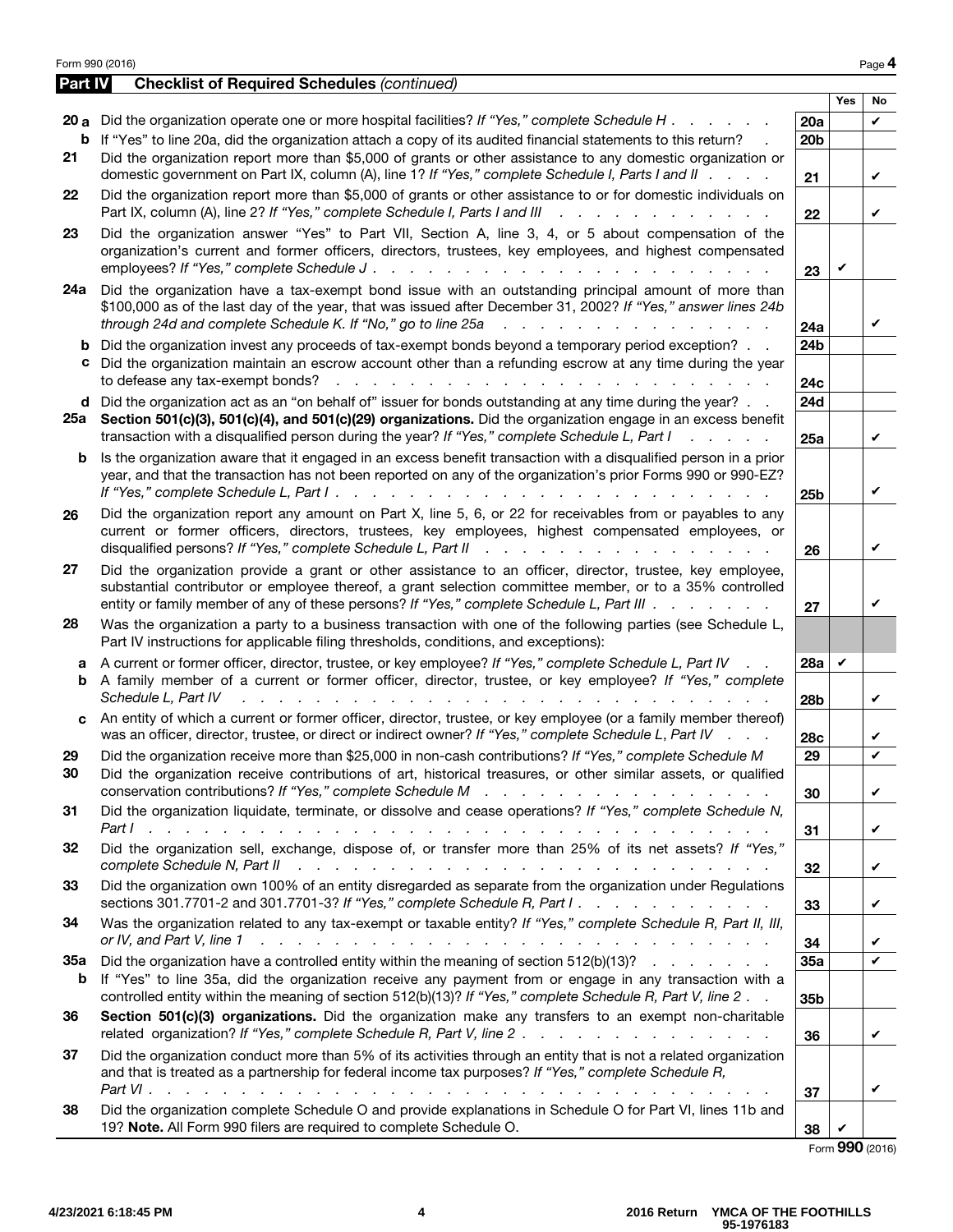|         | Form 990 (2016)                                                                                                                                                                                                                 |                      |     | Page 5          |
|---------|---------------------------------------------------------------------------------------------------------------------------------------------------------------------------------------------------------------------------------|----------------------|-----|-----------------|
| Part V  | <b>Statements Regarding Other IRS Filings and Tax Compliance</b>                                                                                                                                                                |                      |     |                 |
|         | Check if Schedule O contains a response or note to any line in this Part V                                                                                                                                                      |                      |     |                 |
|         |                                                                                                                                                                                                                                 |                      | Yes | No              |
| 1a      | 1a<br>Enter the number reported in Box 3 of Form 1096. Enter -0- if not applicable<br>50                                                                                                                                        |                      |     |                 |
| b       | Enter the number of Forms W-2G included in line 1a. Enter -0- if not applicable<br>1 <sub>b</sub>                                                                                                                               |                      |     |                 |
| с       | Did the organization comply with backup withholding rules for reportable payments to vendors and                                                                                                                                |                      |     |                 |
|         | reportable gaming (gambling) winnings to prize winners?                                                                                                                                                                         | 1c                   | V   |                 |
| 2a      | Enter the number of employees reported on Form W-3, Transmittal of Wage and Tax                                                                                                                                                 |                      |     |                 |
|         | Statements, filed for the calendar year ending with or within the year covered by this return<br>2a<br>545                                                                                                                      |                      |     |                 |
| b       | If at least one is reported on line 2a, did the organization file all required federal employment tax returns? .                                                                                                                | 2b                   | V   |                 |
|         | Note. If the sum of lines 1a and 2a is greater than 250, you may be required to e-file (see instructions).                                                                                                                      |                      |     |                 |
| За      | Did the organization have unrelated business gross income of \$1,000 or more during the year?<br>and the control<br>If "Yes," has it filed a Form 990-T for this year? If "No" to line 3b, provide an explanation in Schedule O | За<br>3 <sub>b</sub> |     | V               |
| b<br>4а | At any time during the calendar year, did the organization have an interest in, or a signature or other authority                                                                                                               |                      |     |                 |
|         | over, a financial account in a foreign country (such as a bank account, securities account, or other financial                                                                                                                  |                      |     |                 |
|         |                                                                                                                                                                                                                                 | 4a                   |     | V               |
| b       | If "Yes," enter the name of the foreign country: ▶                                                                                                                                                                              |                      |     |                 |
|         | See instructions for filing requirements for FinCEN Form 114, Report of Foreign Bank and Financial Accounts                                                                                                                     |                      |     |                 |
|         | (FBAR).                                                                                                                                                                                                                         |                      |     |                 |
| 5a      | Was the organization a party to a prohibited tax shelter transaction at any time during the tax year?                                                                                                                           | 5a                   |     | V               |
| b       | Did any taxable party notify the organization that it was or is a party to a prohibited tax shelter transaction?                                                                                                                | 5b                   |     | V               |
| c       | If "Yes" to line 5a or 5b, did the organization file Form 8886-T?                                                                                                                                                               | 5с                   |     |                 |
| 6а      | Does the organization have annual gross receipts that are normally greater than \$100,000, and did the                                                                                                                          |                      |     |                 |
|         | organization solicit any contributions that were not tax deductible as charitable contributions?                                                                                                                                | 6a                   |     | V               |
| b       | If "Yes," did the organization include with every solicitation an express statement that such contributions or                                                                                                                  |                      |     |                 |
|         | gifts were not tax deductible? $\ldots$ $\ldots$ $\ldots$ $\ldots$ $\ldots$                                                                                                                                                     | 6b                   |     |                 |
| 7       | Organizations that may receive deductible contributions under section 170(c).                                                                                                                                                   |                      |     |                 |
| а       | Did the organization receive a payment in excess of \$75 made partly as a contribution and partly for goods                                                                                                                     |                      |     |                 |
|         | and services provided to the payor?.<br>the contract of the contract of the contract of the con-                                                                                                                                | 7a                   |     |                 |
| b       | If "Yes," did the organization notify the donor of the value of the goods or services provided?<br>Did the organization sell, exchange, or otherwise dispose of tangible personal property for which it was                     | 7b                   |     |                 |
| с       |                                                                                                                                                                                                                                 | 7c                   |     |                 |
| d       | If "Yes," indicate the number of Forms 8282 filed during the year<br>7d                                                                                                                                                         |                      |     |                 |
| е       | Did the organization receive any funds, directly or indirectly, to pay premiums on a personal benefit contract?                                                                                                                 | 7e                   |     |                 |
| f       | Did the organization, during the year, pay premiums, directly or indirectly, on a personal benefit contract? .                                                                                                                  | 7f                   |     |                 |
| g       | If the organization received a contribution of qualified intellectual property, did the organization file Form 8899 as required?                                                                                                | 7g                   |     |                 |
| n       | If the organization received a contribution of cars, boats, airplanes, or other vehicles, did the organization file a Form 1098-C?                                                                                              | 7h                   |     |                 |
| 8       | Sponsoring organizations maintaining donor advised funds. Did a donor advised fund maintained by the                                                                                                                            |                      |     |                 |
|         | sponsoring organization have excess business holdings at any time during the year?.                                                                                                                                             | 8                    |     |                 |
| 9       | Sponsoring organizations maintaining donor advised funds.                                                                                                                                                                       |                      |     |                 |
| а       | Did the sponsoring organization make any taxable distributions under section 4966?                                                                                                                                              | 9а                   |     |                 |
| b       | Did the sponsoring organization make a distribution to a donor, donor advisor, or related person?                                                                                                                               | 9b                   |     |                 |
| 10      | Section 501(c)(7) organizations. Enter:                                                                                                                                                                                         |                      |     |                 |
| а       | Initiation fees and capital contributions included on Part VIII, line 12<br>10a                                                                                                                                                 |                      |     |                 |
| b       | Gross receipts, included on Form 990, Part VIII, line 12, for public use of club facilities<br>10 <sub>b</sub>                                                                                                                  |                      |     |                 |
| 11      | Section 501(c)(12) organizations. Enter:<br>Gross income from members or shareholders.<br>11a                                                                                                                                   |                      |     |                 |
| а<br>b  | and a state of the state of<br>Gross income from other sources (Do not net amounts due or paid to other sources                                                                                                                 |                      |     |                 |
|         | against amounts due or received from them.).<br>the contract of the contract of the contract of<br>11 <sub>b</sub>                                                                                                              |                      |     |                 |
| 12a     | Section 4947(a)(1) non-exempt charitable trusts. Is the organization filing Form 990 in lieu of Form 1041?                                                                                                                      | 12a                  |     |                 |
| b       | If "Yes," enter the amount of tax-exempt interest received or accrued during the year<br>12 <sub>b</sub>                                                                                                                        |                      |     |                 |
| 13      | Section 501(c)(29) qualified nonprofit health insurance issuers.                                                                                                                                                                |                      |     |                 |
| а       | Is the organization licensed to issue qualified health plans in more than one state?                                                                                                                                            | 13a                  |     |                 |
|         | Note. See the instructions for additional information the organization must report on Schedule O.                                                                                                                               |                      |     |                 |
| b       | Enter the amount of reserves the organization is required to maintain by the states in which                                                                                                                                    |                      |     |                 |
|         | the organization is licensed to issue qualified health plans<br>13 <sub>b</sub>                                                                                                                                                 |                      |     |                 |
| c       | Enter the amount of reserves on hand<br>13 <sub>c</sub>                                                                                                                                                                         |                      |     |                 |
| 14a     | Did the organization receive any payments for indoor tanning services during the tax year?.<br>and the state of the state of                                                                                                    | <b>14a</b>           |     | V               |
| b       | If "Yes," has it filed a Form 720 to report these payments? If "No," provide an explanation in Schedule O                                                                                                                       | 14b                  |     |                 |
|         |                                                                                                                                                                                                                                 |                      |     | Form 990 (2016) |

**4/23/2021 6:18:45 PM**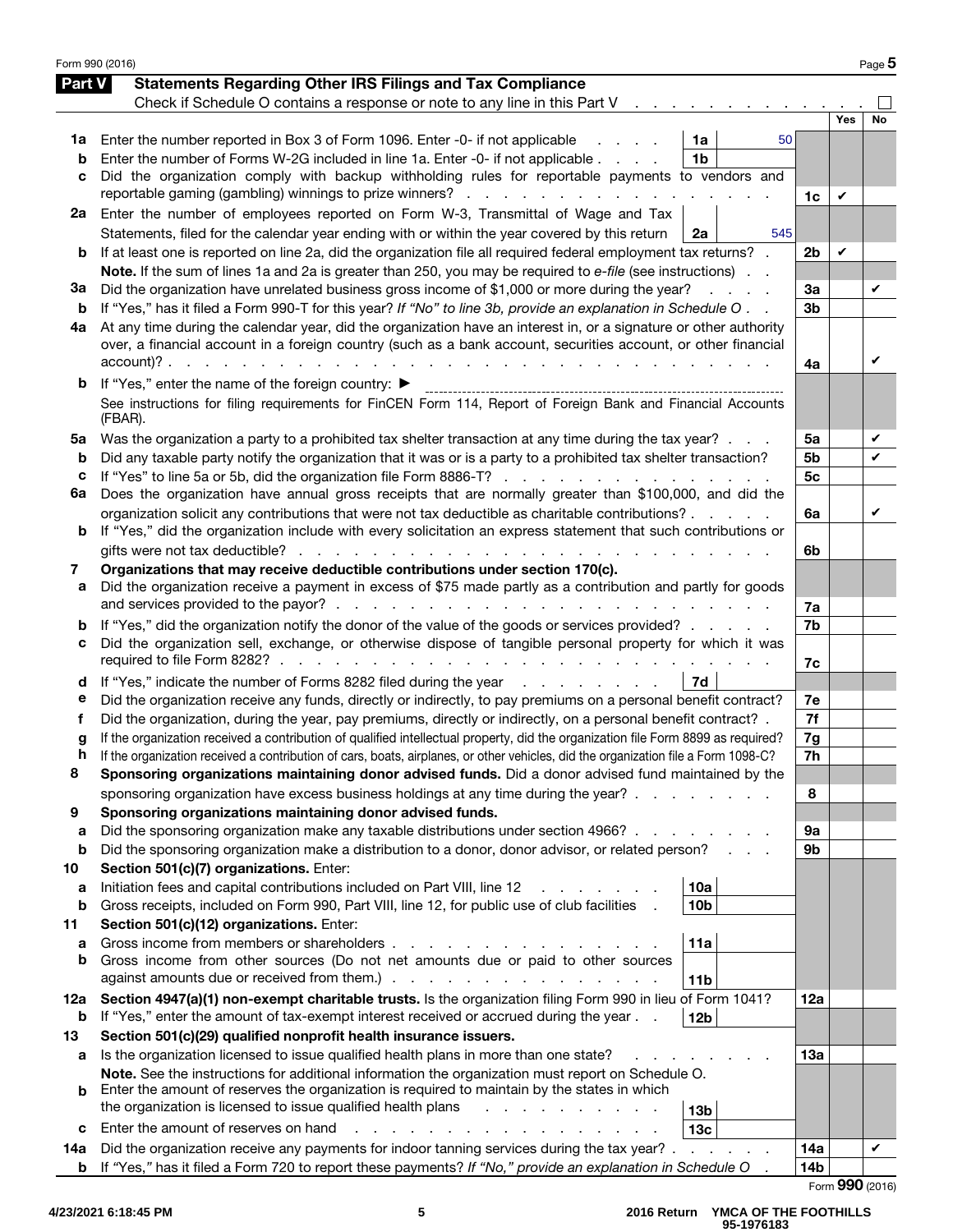|                | Form 990 (2016)                                                                                                                                                                                                                                                                          |                 |     | Page $6$ |
|----------------|------------------------------------------------------------------------------------------------------------------------------------------------------------------------------------------------------------------------------------------------------------------------------------------|-----------------|-----|----------|
| <b>Part VI</b> | Governance, Management, and Disclosure For each "Yes" response to lines 2 through 7b below, and for a "No"<br>response to line 8a, 8b, or 10b below, describe the circumstances, processes, or changes in Schedule O. See instructions.                                                  |                 |     |          |
|                |                                                                                                                                                                                                                                                                                          |                 |     |          |
|                | <b>Section A. Governing Body and Management</b>                                                                                                                                                                                                                                          |                 |     |          |
|                |                                                                                                                                                                                                                                                                                          |                 | Yes | No       |
| 1a             | Enter the number of voting members of the governing body at the end of the tax year.<br>1a                                                                                                                                                                                               | 32              |     |          |
|                | If there are material differences in voting rights among members of the governing body, or                                                                                                                                                                                               |                 |     |          |
|                | if the governing body delegated broad authority to an executive committee or similar<br>committee, explain in Schedule O.                                                                                                                                                                |                 |     |          |
| b              | Enter the number of voting members included in line 1a, above, who are independent<br>1b                                                                                                                                                                                                 | 32              |     |          |
| 2              | Did any officer, director, trustee, or key employee have a family relationship or a business relationship with                                                                                                                                                                           |                 |     |          |
|                | any other officer, director, trustee, or key employee?<br>and the contract of the contract of the contract of the contract of the contract of the contract of the contract of the contract of the contract of the contract of the contract of the contract of the contract of the contra | $\mathbf{2}$    | V   |          |
| 3              | Did the organization delegate control over management duties customarily performed by or under the direct<br>supervision of officers, directors, or trustees, or key employees to a management company or other person?                                                                  | 3               |     | V        |
| 4              | Did the organization make any significant changes to its governing documents since the prior Form 990 was filed?                                                                                                                                                                         | 4               |     | V        |
| 5              | Did the organization become aware during the year of a significant diversion of the organization's assets? .                                                                                                                                                                             | 5               |     | V        |
| 6              |                                                                                                                                                                                                                                                                                          | 6               |     | V        |
| 7a             | Did the organization have members, stockholders, or other persons who had the power to elect or appoint                                                                                                                                                                                  |                 |     |          |
|                | one or more members of the governing body?<br>المنافذ والمنافي والمنافي والمنافي والمنافي والمنافي والمنافي والمنافي                                                                                                                                                                     | 7a              |     | V        |
| b              | Are any governance decisions of the organization reserved to (or subject to approval by) members,                                                                                                                                                                                        | 7b              |     | V        |
| 8              | Did the organization contemporaneously document the meetings held or written actions undertaken during                                                                                                                                                                                   |                 |     |          |
|                | the year by the following:                                                                                                                                                                                                                                                               |                 |     |          |
| а              | The governing body? $\ldots$ .<br>the contract of the contract of the con-                                                                                                                                                                                                               | 8a              | V   |          |
| b              | Each committee with authority to act on behalf of the governing body?                                                                                                                                                                                                                    | 8b              | V   |          |
| 9              | Is there any officer, director, trustee, or key employee listed in Part VII, Section A, who cannot be reached at                                                                                                                                                                         |                 |     |          |
|                | the organization's mailing address? If "Yes," provide the names and addresses in Schedule O.                                                                                                                                                                                             | 9               |     | V        |
|                | Section B. Policies (This Section B requests information about policies not required by the Internal Revenue Code.)                                                                                                                                                                      |                 |     |          |
|                |                                                                                                                                                                                                                                                                                          |                 | Yes | No       |
| 10a            | Did the organization have local chapters, branches, or affiliates?<br>and a straight and                                                                                                                                                                                                 | 10a             | V   |          |
| b              | If "Yes," did the organization have written policies and procedures governing the activities of such chapters,                                                                                                                                                                           |                 |     |          |
|                | affiliates, and branches to ensure their operations are consistent with the organization's exempt purposes?                                                                                                                                                                              | 10 <sub>b</sub> | V   |          |
| 11a            | Has the organization provided a complete copy of this Form 990 to all members of its governing body before filing the form?                                                                                                                                                              | 11a             | V   |          |
| b              | Describe in Schedule O the process, if any, used by the organization to review this Form 990.                                                                                                                                                                                            |                 |     |          |
| 12a            | Did the organization have a written conflict of interest policy? If "No," go to line 13<br>$\mathbf{r} = \mathbf{r} \times \mathbf{r}$                                                                                                                                                   | 12a             | V   |          |
| b              | Were officers, directors, or trustees, and key employees required to disclose annually interests that could give rise to conflicts?                                                                                                                                                      | 12 <sub>b</sub> | V   |          |
|                | Did the organization regularly and consistently monitor and enforce compliance with the policy? If "Yes,                                                                                                                                                                                 |                 |     |          |
|                | describe in Schedule O how this was done.<br>$\mathbb{R}^2$<br>$\sim$<br>$\frac{1}{2}$ , $\frac{1}{2}$ , $\frac{1}{2}$ , $\frac{1}{2}$ , $\frac{1}{2}$ , $\frac{1}{2}$ , $\frac{1}{2}$ , $\frac{1}{2}$ , $\frac{1}{2}$ , $\frac{1}{2}$ , $\frac{1}{2}$ , $\frac{1}{2}$                   | 12c             | V   |          |
| 13             |                                                                                                                                                                                                                                                                                          | 13              | V   |          |
| 14             | Did the organization have a written document retention and destruction policy?<br>and the company of the company of                                                                                                                                                                      | 14              | V   |          |
| 15             | Did the process for determining compensation of the following persons include a review and approval by<br>independent persons, comparability data, and contemporaneous substantiation of the deliberation and decision?                                                                  |                 |     |          |
| а              | The organization's CEO, Executive Director, or top management official enterstance of the organization's CEO, Executive Director, or top management official                                                                                                                             | 15a             | V   |          |
| b              |                                                                                                                                                                                                                                                                                          | 15 <sub>b</sub> | V   |          |
|                | If "Yes" to line 15a or 15b, describe the process in Schedule O (see instructions).                                                                                                                                                                                                      |                 |     |          |
| 16a            | Did the organization invest in, contribute assets to, or participate in a joint venture or similar arrangement                                                                                                                                                                           |                 |     |          |
|                | with a taxable entity during the year? $\ldots$ $\ldots$ $\ldots$ $\ldots$ $\ldots$ $\ldots$ $\ldots$ $\ldots$ $\ldots$<br>$\sim$ $\sim$ $\sim$ $\sim$                                                                                                                                   | 16a             |     | V        |
| b              | If "Yes," did the organization follow a written policy or procedure requiring the organization to evaluate its                                                                                                                                                                           |                 |     |          |
|                | participation in joint venture arrangements under applicable federal tax law, and take steps to safeguard the                                                                                                                                                                            |                 |     |          |
|                | organization's exempt status with respect to such arrangements?                                                                                                                                                                                                                          | 16 <sub>b</sub> |     |          |
|                | <b>Section C. Disclosure</b>                                                                                                                                                                                                                                                             |                 |     |          |
| 17             | List the states with which a copy of this Form $\overline{990}$ is required to be filed $\blacktriangleright$<br><b>CA</b>                                                                                                                                                               |                 |     |          |
| 18             | Section 6104 requires an organization to make its Forms 1023 (or 1024 if applicable), 990, and 990-T (Section 501(c)(3)s only)                                                                                                                                                           |                 |     |          |
|                | available for public inspection. Indicate how you made these available. Check all that apply.                                                                                                                                                                                            |                 |     |          |
|                | Own website<br>Another's website<br>$\Box$ Upon request $\Box$<br>Other (explain in Schedule O)                                                                                                                                                                                          |                 |     |          |

- 19 Describe in Schedule O whether (and if so, how) the organization made its governing documents, conflict of interest policy, and financial statements available to the public during the tax year.
- 20 State the name, address, and telephone number of the person who possesses the organization's books and records: ▶ Form 990 (2016) SKEEHAN & YOUNG, 1930 FOOTHILL BOULEVARD, LA CANADA-FLINTRIDGE, CA 91011, (818) 790-0123

| $1$ VIIII VVV (LVIV) |  |                                                             |  |  |
|----------------------|--|-------------------------------------------------------------|--|--|
| <b>Part VI</b>       |  | Governance, Management, and Disclosure For each "Yes" respe |  |  |
|                      |  |                                                             |  |  |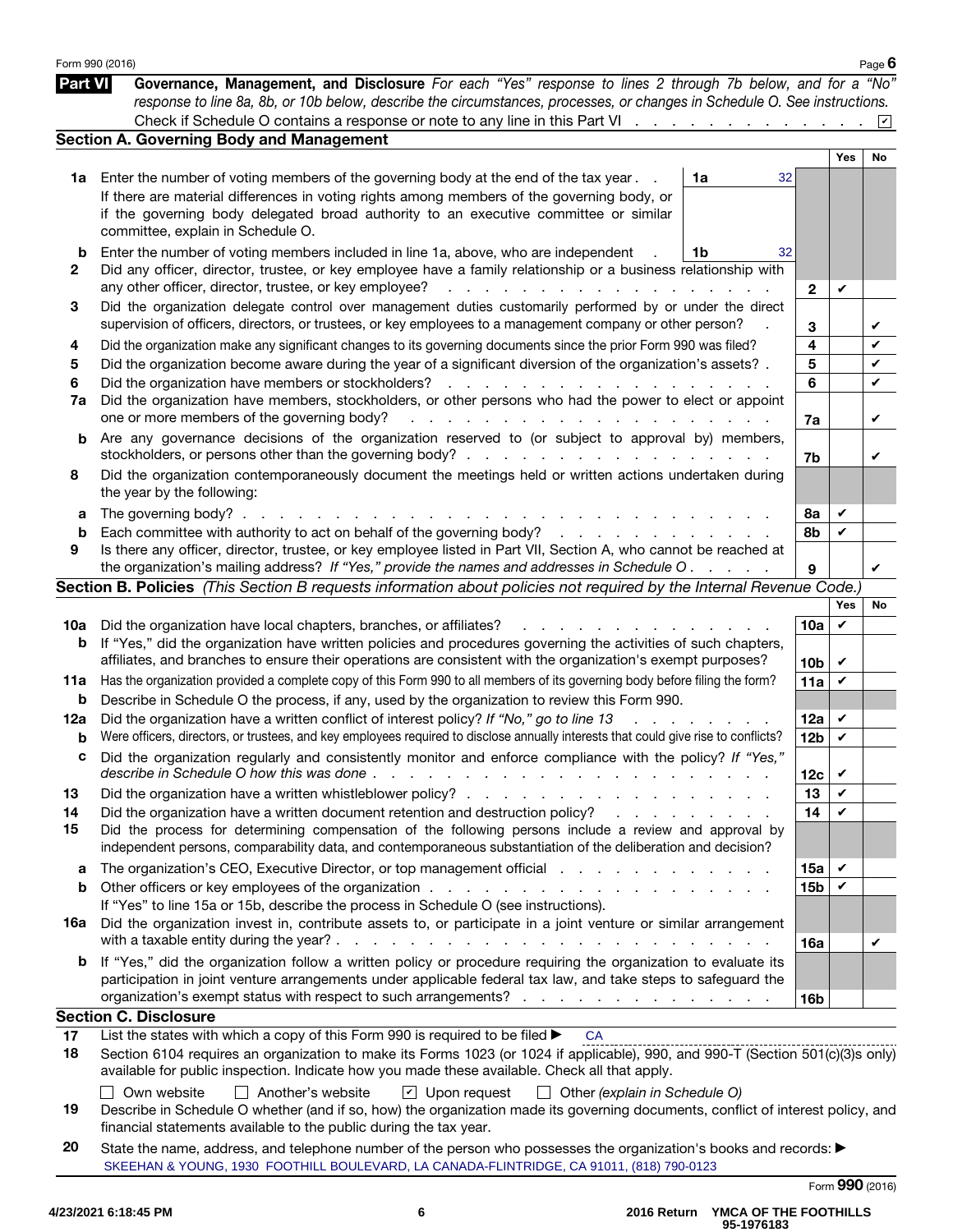#### Part VII Compensation of Officers, Directors, Trustees, Key Employees, Highest Compensated Employees, and Independent Contractors

Check if Schedule O contains a response or note to any line in this Part VII . . . . . . . . . . . . .  $\Box$ 

Section A. Officers, Directors, Trustees, Key Employees, and Highest Compensated Employees

1a Complete this table for all persons required to be listed. Report compensation for the calendar year ending with or within the organization's tax year.

• List all of the organization's current officers, directors, trustees (whether individuals or organizations), regardless of amount of compensation. Enter -0- in columns (D), (E), and (F) if no compensation was paid.

List all of the organization's current key employees, if any. See instructions for definition of "key employee."<br>• List the organization's five current highest compensated employees (other than an officer, director, truste who received reportable compensation (Box 5 of Form W-2 and/or Box 7 of Form 1099-MISC) of more than \$100,000 from the organization and any related organizations.

• List all of the organization's former officers, key employees, and highest compensated employees who received more than \$100,000 of reportable compensation from the organization and any related organizations.

• List all of the organization's former directors or trustees that received, in the capacity as a former director or trustee of the organization, more than \$10,000 of reportable compensation from the organization and any related organizations.

List persons in the following order: individual trustees or directors; institutional trustees; officers; key employees; highest compensated employees; and former such persons.

 $\Box$  Check this box if neither the organization nor any related organization compensated any current officer, director, or trustee.

|                       |                                                                                                                                                  |                                   |                       |         | (C)          |                                 |        |                                           |                                                   |                                                                          |
|-----------------------|--------------------------------------------------------------------------------------------------------------------------------------------------|-----------------------------------|-----------------------|---------|--------------|---------------------------------|--------|-------------------------------------------|---------------------------------------------------|--------------------------------------------------------------------------|
| (A)<br>Name and Title | (B)<br>(do not check more than one<br>Average<br>box, unless person is both an<br>hours per<br>officer and a director/trustee)<br>week (list any |                                   |                       |         | Position     |                                 |        | (D)<br>Reportable<br>compensation<br>from | (E)<br>Reportable<br>compensation from<br>related | (F)<br>Estimated<br>amount of<br>other                                   |
|                       | hours for<br>related<br>organizations<br>below dotted<br>line)                                                                                   | Individual trustee<br>or director | Institutional trustee | Officer | Key employee | Highest compensated<br>employee | Former | the<br>organization<br>(W-2/1099-MISC)    | organizations<br>(W-2/1099-MISC)                  | compensation<br>from the<br>organization<br>and related<br>organizations |
| (1) REID SAMUELSON    | 2.0                                                                                                                                              |                                   |                       |         |              |                                 |        |                                           |                                                   |                                                                          |
| <b>PAST CHAIRMAN</b>  |                                                                                                                                                  | V                                 |                       |         |              |                                 |        | $\mathbf 0$                               | $\mathbf 0$                                       | $\mathbf 0$                                                              |
| (2) DEBBIE HALL       | 1.0                                                                                                                                              |                                   |                       |         |              |                                 |        |                                           |                                                   |                                                                          |
| <b>DIRECTOR</b>       |                                                                                                                                                  | V                                 |                       |         |              |                                 |        | $\mathbf 0$                               | 0                                                 | $\mathbf 0$                                                              |
| (3) GARY AWAD         | 1.0                                                                                                                                              |                                   |                       |         |              |                                 |        |                                           |                                                   |                                                                          |
| <b>DIRECTOR</b>       |                                                                                                                                                  | V                                 |                       |         |              |                                 |        | $\mathbf 0$                               | 0                                                 | $\mathbf 0$                                                              |
| (4) KEN GORVETZIAN    | 1.0                                                                                                                                              |                                   |                       |         |              |                                 |        |                                           |                                                   |                                                                          |
| <b>DIRECTOR</b>       |                                                                                                                                                  | V                                 |                       |         |              |                                 |        | $\mathbf 0$                               | $\mathbf 0$                                       | $\mathbf 0$                                                              |
| (5) HANK HALL         | 1.0                                                                                                                                              |                                   |                       |         |              |                                 |        |                                           |                                                   |                                                                          |
| <b>DIRECTOR</b>       |                                                                                                                                                  | V                                 |                       |         |              |                                 |        | $\overline{0}$                            | 0                                                 | $\mathbf{0}$                                                             |
| (6) GREG GRANDE       | 1.0                                                                                                                                              |                                   |                       |         |              |                                 |        |                                           |                                                   |                                                                          |
| <b>DIRECTOR</b>       |                                                                                                                                                  | V                                 |                       |         |              |                                 |        | $\mathbf 0$                               | 0                                                 | $\mathbf 0$                                                              |
| (7) ROBERT HOLMAN     | 1.0                                                                                                                                              |                                   |                       |         |              |                                 |        |                                           |                                                   |                                                                          |
| <b>DIRECTOR</b>       |                                                                                                                                                  | V                                 |                       |         |              |                                 |        | $\mathbf 0$                               | $\mathbf 0$                                       | $\mathbf 0$                                                              |
| (8) KIRK DAWSON       | 1.0                                                                                                                                              |                                   |                       |         |              |                                 |        |                                           |                                                   |                                                                          |
| <b>DIRECTOR</b>       |                                                                                                                                                  | V                                 |                       |         |              |                                 |        | $\mathbf 0$                               | 0                                                 | $\Omega$                                                                 |
| (9) PAT MULCAHY       | 1.0                                                                                                                                              |                                   |                       |         |              |                                 |        |                                           |                                                   |                                                                          |
| <b>DIRECTOR</b>       |                                                                                                                                                  | V                                 |                       |         |              |                                 |        | $\mathbf{0}$                              | 0                                                 | $\mathbf{0}$                                                             |
| (10) CHARLIE KAMAR    | 1.0                                                                                                                                              |                                   |                       |         |              |                                 |        |                                           |                                                   |                                                                          |
| <b>DIRECTOR</b>       |                                                                                                                                                  | V                                 |                       |         |              |                                 |        | $\mathbf{0}$                              | 0                                                 | $\Omega$                                                                 |
| (11) JEANNE HOBSON    | 2.0                                                                                                                                              |                                   |                       |         |              |                                 |        |                                           |                                                   |                                                                          |
| <b>VICE CHAIR</b>     |                                                                                                                                                  | V                                 |                       |         |              |                                 |        | $\mathbf 0$                               | 0                                                 | $\mathbf{0}$                                                             |
| (12) BRIAN DANIELS    | 1.0                                                                                                                                              |                                   |                       |         |              |                                 |        |                                           |                                                   |                                                                          |
| <b>DIRECTOR</b>       |                                                                                                                                                  | V                                 |                       |         |              |                                 |        | $\mathbf{0}$                              | 0                                                 | $\mathbf{0}$                                                             |
| (13) KAY LINDEN       | 1.0                                                                                                                                              |                                   |                       |         |              |                                 |        |                                           |                                                   |                                                                          |
| <b>DIRECTOR</b>       |                                                                                                                                                  | V                                 |                       |         |              |                                 |        | $\mathbf 0$                               | 0                                                 | $\mathbf 0$                                                              |
| (14) BRIAN LANDISI    | 1.0                                                                                                                                              |                                   |                       |         |              |                                 |        |                                           |                                                   |                                                                          |
| <b>DIRECTOR</b>       |                                                                                                                                                  | V                                 |                       |         |              |                                 |        | $\mathbf 0$                               | $\mathbf{0}$                                      | $\mathbf{0}$                                                             |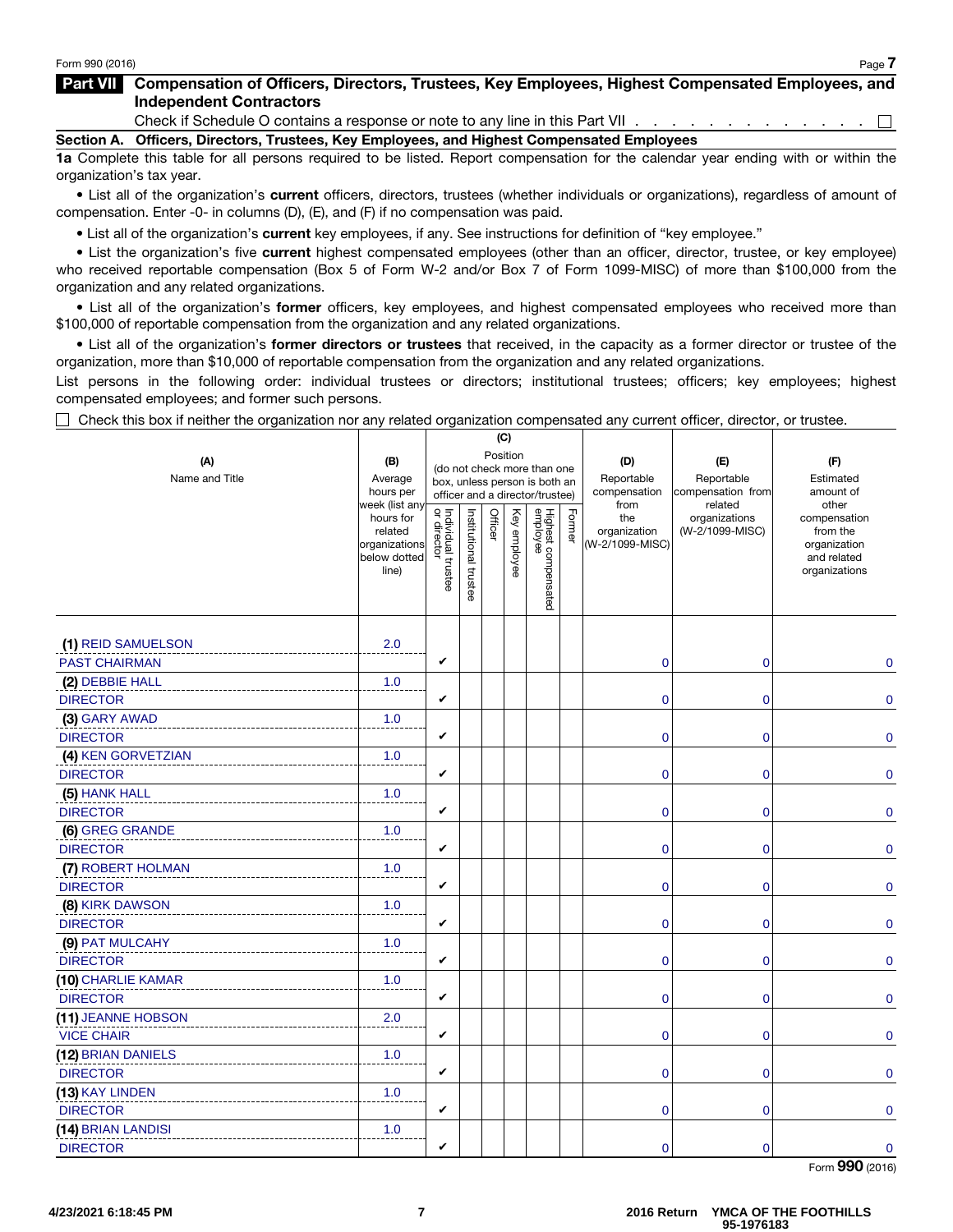| <b>Part VII</b><br>Section A. Officers, Directors, Trustees, Key Employees, and Highest Compensated Employees (continued)                                                            |                                                                |                                                              |                       |         |                 |                                 |        |                                        |                                  |                                                                          |
|--------------------------------------------------------------------------------------------------------------------------------------------------------------------------------------|----------------------------------------------------------------|--------------------------------------------------------------|-----------------------|---------|-----------------|---------------------------------|--------|----------------------------------------|----------------------------------|--------------------------------------------------------------------------|
|                                                                                                                                                                                      |                                                                |                                                              |                       |         | (C)             |                                 |        |                                        |                                  |                                                                          |
| (A)                                                                                                                                                                                  | (B)                                                            |                                                              |                       |         | Position        |                                 |        | (D)                                    | (E)                              | (F)                                                                      |
| Name and title                                                                                                                                                                       | Average                                                        | (do not check more than one<br>box, unless person is both an |                       |         |                 |                                 |        | Reportable                             | Reportable                       | Estimated                                                                |
|                                                                                                                                                                                      | hours per<br>week (list any                                    | officer and a director/trustee)                              |                       |         |                 |                                 |        | compensation<br>from                   | compensation from<br>related     | amount of<br>other                                                       |
|                                                                                                                                                                                      | hours for<br>related<br>organizations<br>below dotted<br>line) | Individual trustee<br>or director                            | Institutional trustee | Officer | Ķey<br>employee | Highest compensated<br>employee | Former | the<br>organization<br>(W-2/1099-MISC) | organizations<br>(W-2/1099-MISC) | compensation<br>from the<br>organization<br>and related<br>organizations |
| (15) SAM C. LONGO JR.                                                                                                                                                                | 1.0                                                            |                                                              |                       |         |                 |                                 |        |                                        |                                  |                                                                          |
| <b>DIRECTOR</b>                                                                                                                                                                      |                                                                | V                                                            |                       |         |                 |                                 |        | $\mathbf 0$                            | $\overline{0}$                   | $\mathbf 0$                                                              |
| (16) WARREN LUKESH                                                                                                                                                                   | 1.0                                                            |                                                              |                       |         |                 |                                 |        |                                        |                                  |                                                                          |
| <b>SECRETARY</b>                                                                                                                                                                     |                                                                | V                                                            |                       |         |                 |                                 |        | 0                                      | 0                                | $\mathbf 0$                                                              |
| (17) KRISTIN MCQUEEN                                                                                                                                                                 | 1.0                                                            |                                                              |                       |         |                 |                                 |        |                                        |                                  |                                                                          |
| <b>DIRECTOR</b>                                                                                                                                                                      |                                                                | V                                                            |                       |         |                 |                                 |        | 0                                      | 0                                | $\mathbf 0$                                                              |
| (18) MICHAEL MCCONNELL                                                                                                                                                               | 1.0                                                            |                                                              |                       |         |                 |                                 |        |                                        |                                  |                                                                          |
| <b>DIRECTOR</b>                                                                                                                                                                      |                                                                | V                                                            |                       |         |                 |                                 |        | $\mathbf 0$                            | $\overline{0}$                   | $\mathbf 0$                                                              |
| (19) CHRIS MOTTE                                                                                                                                                                     | 1.0                                                            |                                                              |                       |         |                 |                                 |        |                                        |                                  |                                                                          |
| <b>DIRECTOR</b>                                                                                                                                                                      |                                                                | V                                                            |                       |         |                 |                                 |        | $\overline{0}$                         | 0                                | $\mathbf 0$                                                              |
| (20) LAURA OLHASSO                                                                                                                                                                   | 1.0                                                            |                                                              |                       |         |                 |                                 |        |                                        |                                  |                                                                          |
| <b>DIRECTOR</b>                                                                                                                                                                      |                                                                | V                                                            |                       |         |                 |                                 |        | $\mathbf 0$                            | $\mathbf{0}$                     | $\mathbf 0$                                                              |
| (21) MATT MCGINNIS                                                                                                                                                                   | 1.0                                                            |                                                              |                       |         |                 |                                 |        |                                        |                                  |                                                                          |
| <b>DIRECTOR</b>                                                                                                                                                                      |                                                                | V                                                            |                       |         |                 |                                 |        | $\mathbf 0$                            | 0                                | $\mathbf 0$                                                              |
| (22) CYNTHIA ROYE                                                                                                                                                                    | 1.0                                                            |                                                              |                       |         |                 |                                 |        |                                        |                                  |                                                                          |
| <b>DIRECTOR</b>                                                                                                                                                                      |                                                                | V                                                            |                       |         |                 |                                 |        | $\mathbf 0$                            | $\overline{0}$                   | $\mathbf 0$                                                              |
| (23) JACK SCHAEDEL                                                                                                                                                                   | 1.0                                                            |                                                              |                       |         |                 |                                 |        |                                        |                                  |                                                                          |
| <b>DIRECTOR</b>                                                                                                                                                                      |                                                                | V                                                            |                       |         |                 |                                 |        | $\overline{0}$                         | $\overline{0}$                   | $\mathbf{0}$                                                             |
| (24) SHAWN WHITE                                                                                                                                                                     | 1.0                                                            | V                                                            |                       |         |                 |                                 |        |                                        |                                  |                                                                          |
| <b>DIRECTOR</b>                                                                                                                                                                      |                                                                |                                                              |                       |         |                 |                                 |        | 0                                      | $\mathbf{0}$                     | $\mathbf 0$                                                              |
| (25) (SEE STATEMENT)                                                                                                                                                                 |                                                                |                                                              |                       |         |                 |                                 |        |                                        |                                  |                                                                          |
| Sub-total.<br>1b                                                                                                                                                                     |                                                                |                                                              |                       |         |                 |                                 |        | $\Omega$                               | $\overline{0}$                   | $\mathbf{0}$                                                             |
| Total from continuation sheets to Part VII, Section A<br>C                                                                                                                           |                                                                |                                                              |                       |         |                 |                                 |        | 591,646                                | $\overline{0}$                   | 58,743                                                                   |
| Total (add lines 1b and 1c)<br>d                                                                                                                                                     |                                                                |                                                              |                       |         |                 |                                 |        | 591,646                                | $\overline{0}$                   | 58,743                                                                   |
| $\mathbf{2}$<br>Total number of individuals (including but not limited to those listed above) who received more than \$100,000 of<br>reportable compensation from the organization ▶ |                                                                |                                                              |                       |         |                 |                                 |        | 2                                      |                                  |                                                                          |
|                                                                                                                                                                                      |                                                                |                                                              |                       |         |                 |                                 |        |                                        |                                  | Yes<br><b>No</b>                                                         |

- 3 Did the organization list any former officer, director, or trustee, key employee, or highest compensated employee on line 1a? *If "Yes," complete Schedule J for such individual . . . . . . . . . . . .*
- 4 For any individual listed on line 1a, is the sum of reportable compensation and other compensation from the organization and related organizations greater than \$150,000? *If "Yes," complete Schedule J for such individual . . . . . . . . . . . . . . . . . . . . . . . . . . . . . . . . .*
- 5 Did any person listed on line 1a receive or accrue compensation from any unrelated organization or individual for services rendered to the organization? *If "Yes," complete Schedule J for such person . . . . . .*

#### Section B. Independent Contractors

1 Complete this table for your five highest compensated independent contractors that received more than \$100,000 of compensation from the organization. Report compensation for the calendar year ending with or within the organization's tax year.

| (A)<br>Name and business address                                                              | (B)<br>Description of services | (C)<br>Compensation |
|-----------------------------------------------------------------------------------------------|--------------------------------|---------------------|
| J'S MAINTENANCE SERVICE, INC., 3550 FOOTHILL BLVD., GLENDALE, CA 91214 JANITORIAL             |                                | 428.220             |
| AMERICAN EXPRESS, 276 N. MADISON AVE., PASADENA, CA 91101                                     | <b>CREDIT CARD</b>             | 366,037             |
| SEA-CLEAR POOLS INC., 23316 NORMANDIE AVENUE, WEST CARSON, CA 90502 POOL SERVICE              |                                | 232,329             |
| GUIDED DISCOVERIES, INC., 232 HARRISON AVE., CLAREMONT, CA 91711                              | <b>CAMP FOX</b>                | 164.600             |
| SKEEHAN & YOUNG, CPA INC., 3449 OCEAN VIEW BLVD., GLENDALE, CA 91208 ACCOUNTING               |                                | 128.933             |
| Total number of independent contractors (including but not limited to those listed above) who |                                |                     |
| received more than \$100,000 of compensation from the organization ▶                          | 50                             |                     |

Form 990 (2016)

3

✔

✔

4

✔

5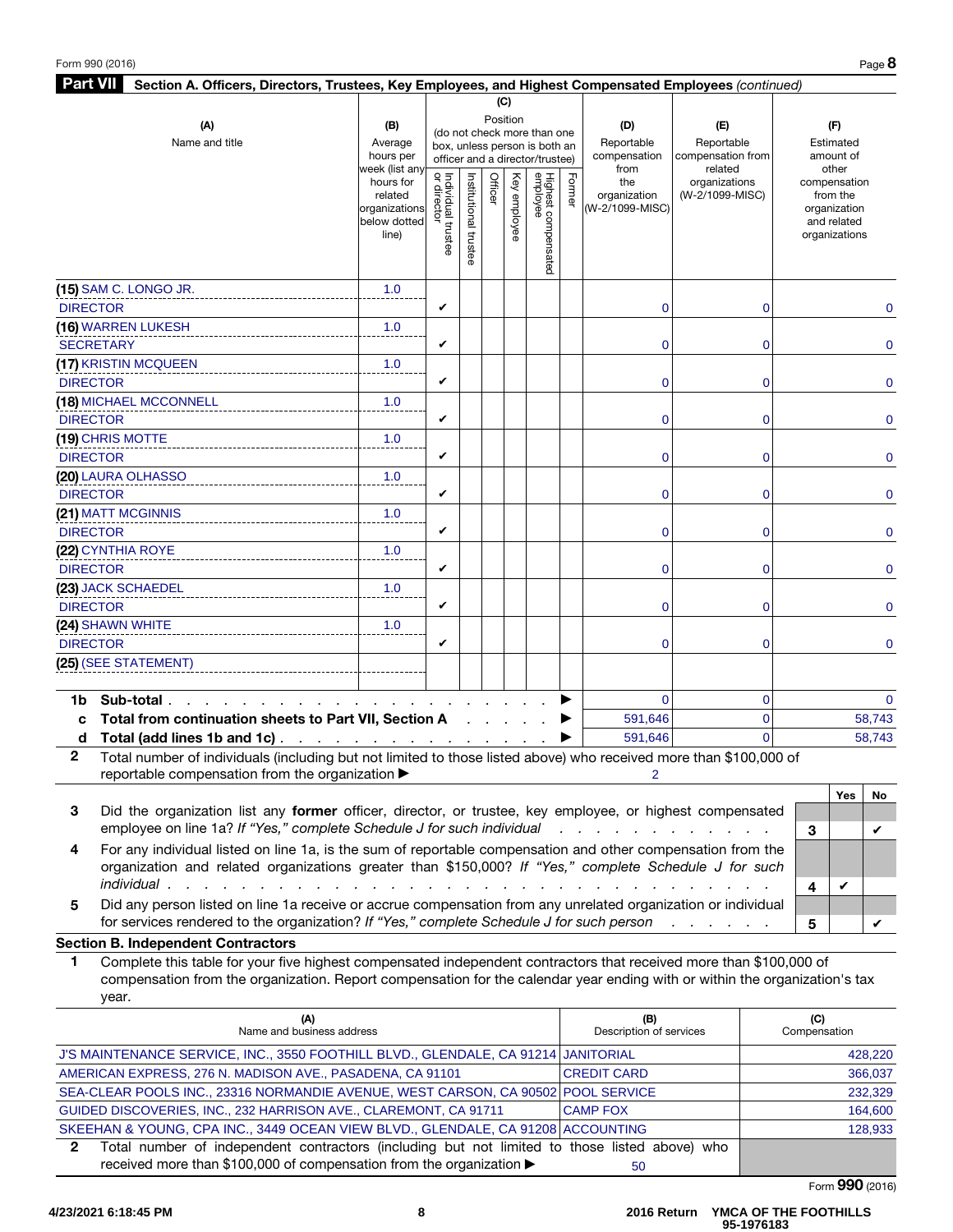| Form 990 (2016) | Page 9 |
|-----------------|--------|
|-----------------|--------|

## Part VIII Statement of Revenue

|                                                           |     | Check if Schedule O contains a response or note to any line in this Part VIII                                     |                |                          |                                     |                      |                                                    |                                         |                                                                  |
|-----------------------------------------------------------|-----|-------------------------------------------------------------------------------------------------------------------|----------------|--------------------------|-------------------------------------|----------------------|----------------------------------------------------|-----------------------------------------|------------------------------------------------------------------|
|                                                           |     |                                                                                                                   |                |                          |                                     | (A)<br>Total revenue | (B)<br>Related or<br>exempt<br>function<br>revenue | (C)<br>Unrelated<br>business<br>revenue | (D)<br>Revenue<br>excluded from tax<br>under sections<br>512-514 |
|                                                           | 1a  | Federated campaigns                                                                                               |                | 1a                       | $\mathbf 0$                         |                      |                                                    |                                         |                                                                  |
| Contributions, Gifts, Grants<br>and Other Similar Amounts | b   | Membership dues                                                                                                   |                | 1 <sub>b</sub>           | $\Omega$                            |                      |                                                    |                                         |                                                                  |
|                                                           | c   | Fundraising events                                                                                                |                | 1 <sub>c</sub>           | 234,776                             |                      |                                                    |                                         |                                                                  |
|                                                           | d   | Related organizations                                                                                             |                | 1 <sub>d</sub>           | $\Omega$                            |                      |                                                    |                                         |                                                                  |
|                                                           | е   | Government grants (contributions)                                                                                 |                | 1e                       | 20,000                              |                      |                                                    |                                         |                                                                  |
|                                                           | f   | All other contributions, gifts, grants,                                                                           |                |                          |                                     |                      |                                                    |                                         |                                                                  |
|                                                           |     | and similar amounts not included above                                                                            |                | 1f                       | 484,814                             |                      |                                                    |                                         |                                                                  |
|                                                           | a   | Noncash contributions included in lines 1a-1f: \$                                                                 |                |                          |                                     |                      |                                                    |                                         |                                                                  |
|                                                           | h   | <b>Total.</b> Add lines 1a-1f                                                                                     |                |                          |                                     | 739,590              |                                                    |                                         |                                                                  |
|                                                           |     |                                                                                                                   |                |                          | <b>Business Code</b>                |                      |                                                    |                                         |                                                                  |
| Program Service Revenue                                   | 2a  | <b>MEMBERSHIP REVENUE</b>                                                                                         |                |                          |                                     | 7,315,242            | 7,315,242                                          |                                         |                                                                  |
|                                                           | b   | DAY CAMP REVENUE                                                                                                  |                |                          |                                     | 653,332              | 653,332                                            |                                         |                                                                  |
|                                                           | c   | CHILDCARE REVENUE -- INFANT/TODDLER/PRESCHOOL                                                                     |                |                          |                                     | 432,258              | 432,258                                            |                                         |                                                                  |
|                                                           | d   | <b>RESIDENT CAMP REVENUE</b>                                                                                      |                |                          |                                     | 198,725              | 198,725                                            |                                         |                                                                  |
|                                                           | e   | CHILDCARE REVENUE -- SCHOOL AGE                                                                                   |                |                          |                                     | $\Omega$             | $\overline{0}$                                     |                                         |                                                                  |
|                                                           | f   | All other program service revenue.                                                                                |                |                          |                                     | 1,464,974            | 1,464,974                                          | $\Omega$                                | $\Omega$                                                         |
|                                                           | g   | Total. Add lines 2a-2f                                                                                            |                |                          | ▶                                   | 10,064,531           |                                                    |                                         |                                                                  |
|                                                           | 3   | Investment income (including dividends, interest,                                                                 |                |                          |                                     |                      |                                                    |                                         |                                                                  |
|                                                           |     | and other similar amounts) $\ldots$ $\ldots$                                                                      |                |                          |                                     | 62,270               |                                                    |                                         | 62,270                                                           |
|                                                           | 4   | Income from investment of tax-exempt bond proceeds >                                                              |                |                          |                                     |                      |                                                    |                                         |                                                                  |
|                                                           | 5   | Royalties <u>.</u>                                                                                                |                |                          |                                     |                      |                                                    |                                         |                                                                  |
|                                                           |     |                                                                                                                   | (i) Real       |                          | (ii) Personal                       |                      |                                                    |                                         |                                                                  |
|                                                           |     | Gross rents<br>$\sim$ $\sim$                                                                                      |                |                          |                                     |                      |                                                    |                                         |                                                                  |
|                                                           | 6a  |                                                                                                                   |                |                          |                                     |                      |                                                    |                                         |                                                                  |
|                                                           | b   | Less: rental expenses                                                                                             |                |                          |                                     |                      |                                                    |                                         |                                                                  |
|                                                           | C   | Rental income or (loss)                                                                                           |                | $\Omega$                 | $\Omega$                            |                      |                                                    |                                         |                                                                  |
|                                                           | d   | Net rental income or (loss)                                                                                       | (i) Securities | <b>Contract Contract</b> | (ii) Other                          |                      |                                                    |                                         |                                                                  |
|                                                           | 7a  | Gross amount from sales of<br>assets other than inventory                                                         |                |                          |                                     |                      |                                                    |                                         |                                                                  |
|                                                           |     |                                                                                                                   |                | 1,579,378                |                                     |                      |                                                    |                                         |                                                                  |
|                                                           | b   | Less: cost or other basis                                                                                         |                |                          |                                     |                      |                                                    |                                         |                                                                  |
|                                                           |     | and sales expenses.                                                                                               |                | 1,785,643                |                                     |                      |                                                    |                                         |                                                                  |
|                                                           | c   | Gain or (loss)                                                                                                    |                | (206, 265)               | $\Omega$                            |                      |                                                    |                                         |                                                                  |
|                                                           | d   | Net gain or (loss)                                                                                                |                |                          | the contract of the contract of the | (206, 265)           |                                                    |                                         | (206, 265)                                                       |
| ٩F<br><b>Other Revent</b>                                 |     | 8a Gross income from fundraising<br>events (not including \$<br>of contributions reported on line 1c).            |                |                          |                                     |                      |                                                    |                                         |                                                                  |
|                                                           |     | See Part IV, line 18 $\ldots$ $\ldots$ a                                                                          |                |                          |                                     |                      |                                                    |                                         |                                                                  |
|                                                           |     | <b>b</b> Less: direct expenses                                                                                    |                | b                        |                                     |                      |                                                    |                                         |                                                                  |
|                                                           | c   | Net income or (loss) from fundraising events<br>9a Gross income from gaming activities.<br>See Part IV, line 19 a |                |                          | ▶                                   |                      |                                                    |                                         |                                                                  |
|                                                           |     | <b>b</b> Less: direct expenses                                                                                    |                | $\mathbf b$              |                                     |                      |                                                    |                                         |                                                                  |
|                                                           | c   | Net income or (loss) from gaming activities                                                                       |                |                          |                                     |                      |                                                    |                                         |                                                                  |
|                                                           |     | 10a Gross sales of inventory, less<br>returns and allowances $\cdot \cdot \cdot$ a                                |                |                          |                                     |                      |                                                    |                                         |                                                                  |
|                                                           | b   | Less: cost of goods sold                                                                                          |                | $\mathbf b$              |                                     |                      |                                                    |                                         |                                                                  |
|                                                           |     | Net income or (loss) from sales of inventory                                                                      |                |                          | ▶                                   |                      |                                                    |                                         |                                                                  |
|                                                           |     | Miscellaneous Revenue                                                                                             |                |                          | <b>Business Code</b>                |                      |                                                    |                                         |                                                                  |
|                                                           | 11a | <b>OTHER INCOME</b>                                                                                               |                |                          |                                     | 59,154               |                                                    |                                         | 59,154                                                           |
|                                                           | b   |                                                                                                                   |                |                          |                                     |                      |                                                    |                                         |                                                                  |
|                                                           | с   |                                                                                                                   |                |                          |                                     |                      |                                                    |                                         |                                                                  |
|                                                           | d   | All other revenue                                                                                                 |                |                          |                                     | $\Omega$             | 0                                                  | $\overline{0}$                          | $\mathbf 0$                                                      |
|                                                           | е   | <b>Total.</b> Add lines 11a-11d                                                                                   |                |                          | ▶                                   | 59,154               |                                                    |                                         |                                                                  |
|                                                           | 12  | Total revenue. See instructions.                                                                                  |                |                          |                                     | 10,719,280           | 10,064,531                                         | $\mathbf 0$                             | (84, 841)                                                        |
|                                                           |     |                                                                                                                   |                |                          |                                     |                      |                                                    |                                         | Form 990 (2016)                                                  |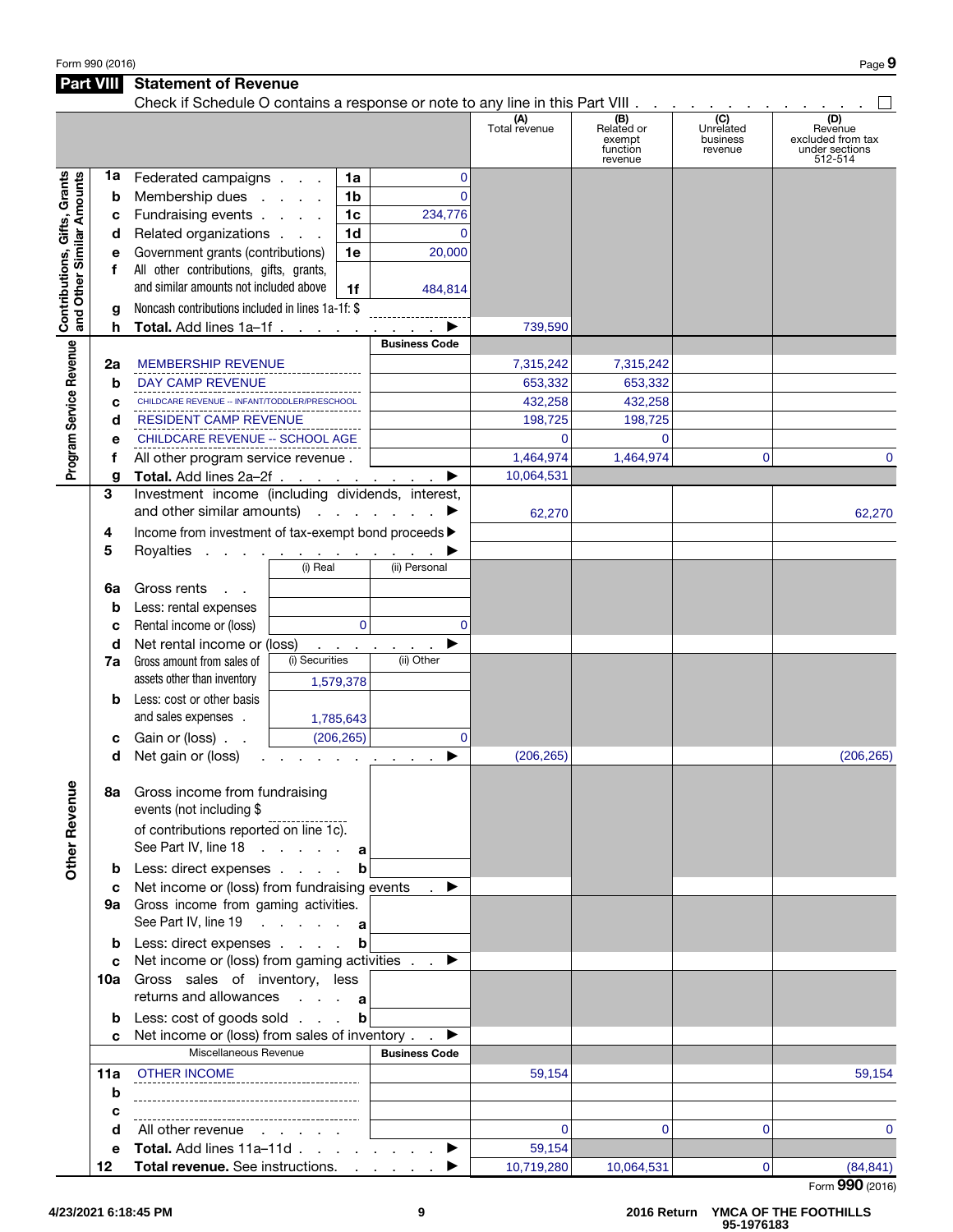# Part IX Statement of Functional Expenses

|              | Section 501(c)(3) and 501(c)(4) organizations must complete all columns. All other organizations must complete column (A).<br>Check if Schedule O contains a response or note to any line in this Part IX |                    |                        |                                    |                         |
|--------------|-----------------------------------------------------------------------------------------------------------------------------------------------------------------------------------------------------------|--------------------|------------------------|------------------------------------|-------------------------|
|              | Do not include amounts reported on lines 6b, 7b,                                                                                                                                                          | (A)                | (B)<br>Program service | $\overline{C}$                     | (D)                     |
|              | 8b, 9b, and 10b of Part VIII.                                                                                                                                                                             | Total expenses     | expenses               | Management and<br>general expenses | Fundraising<br>expenses |
| 1.           | Grants and other assistance to domestic organizations<br>and domestic governments. See Part IV, line 21                                                                                                   |                    |                        |                                    |                         |
| $\mathbf{2}$ | Grants and other assistance to domestic<br>individuals. See Part IV, line 22                                                                                                                              |                    |                        |                                    |                         |
| 3            | Grants and other assistance to foreign<br>organizations, foreign governments, and foreign<br>individuals. See Part IV, lines 15 and 16                                                                    | 0                  | 0                      |                                    |                         |
| 4<br>5       | Benefits paid to or for members<br><b>Carl Corporation</b><br>Compensation of current officers, directors,<br>trustees, and key employees<br>and the company                                              | 319,123            | 277,637                | 38,295                             | 3,191                   |
| 6            | Compensation not included above, to disqualified<br>persons (as defined under section 4958(f)(1)) and<br>persons described in section 4958(c)(3)(B)                                                       |                    |                        |                                    |                         |
| 7<br>8       | Other salaries and wages<br>and the contractor<br>Pension plan accruals and contributions (include                                                                                                        | 4,297,954          | 3,748,160              | 344,349                            | 205,445                 |
|              | section 401(k) and 403(b) employer contributions)                                                                                                                                                         | 475.807            | 394,714                | 81,093                             | 0                       |
| 9<br>10      | Other employee benefits<br>Payroll taxes                                                                                                                                                                  | 587,766            | 489,383                | 73,325                             | 25,058                  |
| 11           | Fees for services (non-employees):                                                                                                                                                                        |                    |                        |                                    |                         |
| a<br>b       | Management<br>Legal $\ldots$ $\ldots$ $\ldots$ $\ldots$ $\ldots$                                                                                                                                          | 445,324            | 172,650                | 238,492                            | 34,182                  |
| c            | Accounting                                                                                                                                                                                                |                    |                        |                                    |                         |
| d            | Lobbying                                                                                                                                                                                                  |                    |                        |                                    |                         |
| е            | Professional fundraising services. See Part IV, line 17                                                                                                                                                   |                    |                        |                                    |                         |
| f            | Investment management fees                                                                                                                                                                                |                    |                        |                                    |                         |
| g            | Other. (If line 11g amount exceeds 10% of line 25, column                                                                                                                                                 |                    |                        |                                    |                         |
|              | (A) amount, list line 11g expenses on Schedule O.)                                                                                                                                                        | $\mathbf 0$        | $\mathbf 0$            | $\mathbf 0$                        | 0                       |
| 12<br>13     | Advertising and promotion<br>$\mathcal{A}$ . The second contribution of $\mathcal{A}$<br>Office expenses                                                                                                  | 98,650             | 20,755                 | 77,895                             | $\mathbf{0}$            |
| 14           | Information technology                                                                                                                                                                                    |                    |                        |                                    |                         |
| 15           | Royalties                                                                                                                                                                                                 |                    |                        |                                    |                         |
| 16           | Occupancy                                                                                                                                                                                                 | 1,410,868          | 1,342,095              | 68,773                             | $\mathbf{0}$            |
| 17           | Travel                                                                                                                                                                                                    |                    |                        |                                    |                         |
| 18           | Payments of travel or entertainment expenses<br>for any federal, state, or local public officials                                                                                                         |                    |                        |                                    |                         |
| 19           | Conferences, conventions, and meetings                                                                                                                                                                    | 138,651            | 80,989                 | 57,662                             | 0                       |
| 20           | Interest<br>the contract of the contract of the contract of                                                                                                                                               | 131,536            | $\Omega$               | 131,536                            | 0                       |
| 21           | Payments to affiliates                                                                                                                                                                                    | $\Omega$           | $\Omega$               |                                    | 0                       |
| 22<br>23     | Depreciation, depletion, and amortization.<br>Insurance                                                                                                                                                   | 633,796<br>180,750 | 443,377<br>140,113     | 190,419<br>40,637                  | 0<br>0                  |
| 24           | Other expenses. Itemize expenses not covered                                                                                                                                                              |                    |                        |                                    |                         |
|              | above (List miscellaneous expenses in line 24e. If<br>line 24e amount exceeds 10% of line 25, column<br>(A) amount, list line 24e expenses on Schedule O.)                                                |                    |                        |                                    |                         |
| а            | <b>SUPPLIES</b>                                                                                                                                                                                           | 1,230,990          | 967,582                | 46,206                             | 217,202                 |
| b            | <b>BANK AND CREDIT CARD CHARGES</b>                                                                                                                                                                       | 328,779            | 210,750                | 118,029                            | 0                       |
| с            | <b>AUTO</b>                                                                                                                                                                                               | 193,640            | 193,640                | $\Omega$                           | $\mathbf{0}$            |
| d            | EQUIPMENT RENTAL/MAINTENANCE                                                                                                                                                                              | 218,693            | 200,837                | 17,856                             | $\Omega$                |
| е            | All other expenses<br>Total functional expenses. Add lines 1 through 24e                                                                                                                                  | 510,620            | 235,262                | 245,956                            | 29,402                  |
| 25<br>26     | Joint costs. Complete this line only if the                                                                                                                                                               | 11,202,947         | 8,917,944              | 1,770,523                          | 514,480                 |
|              | organization reported in column (B) joint costs<br>from a combined educational campaign and<br>fundraising solicitation. Check here $\blacktriangleright \Box$<br>if<br>following SOP 98-2 (ASC 958-720)  |                    |                        |                                    |                         |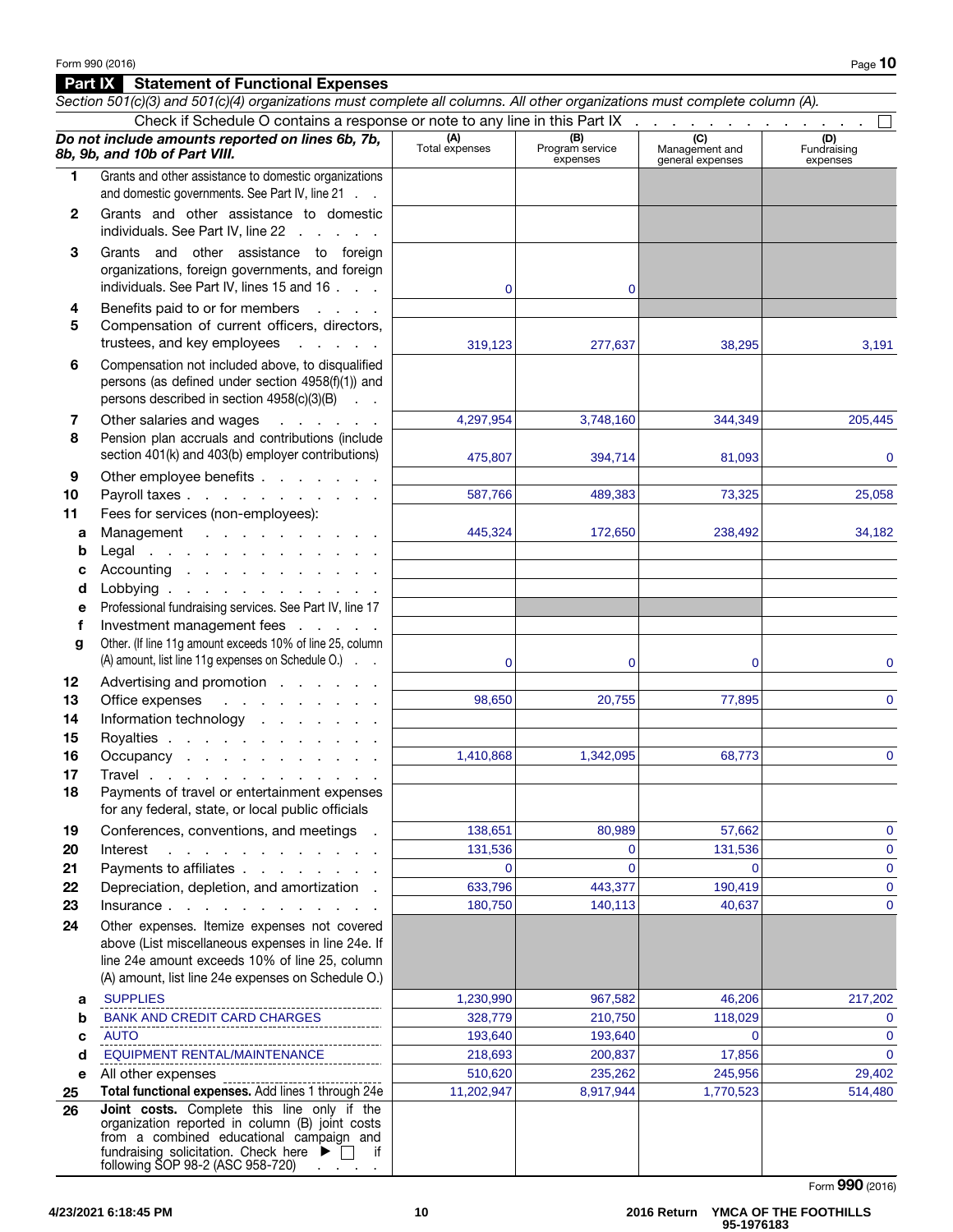Form 990 (2016) Page 11  $P$ 

|                             | Part X | <b>Balance Sheet</b>                                                                                                                                                                                                                                                                                                                   |                          |                     |                    |
|-----------------------------|--------|----------------------------------------------------------------------------------------------------------------------------------------------------------------------------------------------------------------------------------------------------------------------------------------------------------------------------------------|--------------------------|---------------------|--------------------|
|                             |        | Check if Schedule O contains a response or note to any line in this Part X                                                                                                                                                                                                                                                             |                          |                     |                    |
|                             |        |                                                                                                                                                                                                                                                                                                                                        | (A)<br>Beginning of year |                     | (B)<br>End of year |
|                             | 1      | Cash-non-interest-bearing<br>and the contract of the contract of the contract of the contract of the contract of the contract of the contract of the contract of the contract of the contract of the contract of the contract of the contract of the contra                                                                            | 2,402                    | 1.                  | 2,682              |
|                             | 2      | Savings and temporary cash investments                                                                                                                                                                                                                                                                                                 | 2,537,613                | $\mathbf{2}$        | 1,307,480          |
|                             | 3      | Pledges and grants receivable, net                                                                                                                                                                                                                                                                                                     | 128,353                  | 3                   | 152,343            |
|                             | 4      | Accounts receivable, net<br>and a straightful and a straight and a straight                                                                                                                                                                                                                                                            |                          | 4                   |                    |
|                             | 5      | Loans and other receivables from current and former officers, directors,<br>trustees, key employees, and highest compensated employees.<br>Complete Part II of Schedule L<br>the contract of the contract of the contract of                                                                                                           | $\mathbf 0$              | 5                   | 0                  |
|                             | 6      | Loans and other receivables from other disqualified persons (as defined under section<br>4958(f)(1)), persons described in section 4958(c)(3)(B), and contributing employers and<br>sponsoring organizations of section 501(c)(9) voluntary employees' beneficiary<br>organizations (see instructions). Complete Part II of Schedule L |                          |                     |                    |
|                             |        |                                                                                                                                                                                                                                                                                                                                        |                          | 6<br>$\overline{7}$ | $\Omega$           |
| Assets                      | 7      | Notes and loans receivable, net<br>Inventories for sale or use                                                                                                                                                                                                                                                                         |                          | 8                   |                    |
|                             | 8<br>9 | Prepaid expenses and deferred charges                                                                                                                                                                                                                                                                                                  | 99,033                   | 9                   | 312,425            |
|                             | 10a    | Land, buildings, and equipment: cost or<br>other basis. Complete Part VI of Schedule D<br>10a l<br>21,056,178                                                                                                                                                                                                                          |                          |                     |                    |
|                             | b      | 10 <sub>b</sub><br>9,104,285<br>Less: accumulated depreciation                                                                                                                                                                                                                                                                         | 7,697,158 10c            |                     | 11,951,893         |
|                             | 11     | Investments-publicly traded securities<br>and a straight and a straight and                                                                                                                                                                                                                                                            | 2,747,419                | 11                  | 2,749,875          |
|                             | 12     | Investments-other securities. See Part IV, line 11                                                                                                                                                                                                                                                                                     | $\mathbf 0$              | 12                  | $\Omega$           |
|                             | 13     | Investments-program-related. See Part IV, line 11                                                                                                                                                                                                                                                                                      | $\overline{0}$           | 13                  | $\Omega$           |
|                             | 14     |                                                                                                                                                                                                                                                                                                                                        |                          | 14                  |                    |
|                             | 15     | Other assets. See Part IV, line 11                                                                                                                                                                                                                                                                                                     | 475,000                  | 15                  | 377,304            |
|                             | 16     | Total assets. Add lines 1 through 15 (must equal line 34)                                                                                                                                                                                                                                                                              | 13,686,978               | 16                  | 16,854,002         |
|                             | 17     | Accounts payable and accrued expenses                                                                                                                                                                                                                                                                                                  | 663,868                  | 17                  | 1,054,754          |
|                             | 18     |                                                                                                                                                                                                                                                                                                                                        |                          | 18                  |                    |
|                             | 19     | Deferred revenue                                                                                                                                                                                                                                                                                                                       | 170,554                  | 19                  | 173,917            |
|                             | 20     | Tax-exempt bond liabilities                                                                                                                                                                                                                                                                                                            | $\overline{0}$           | 20                  | $\Omega$           |
|                             | 21     | Escrow or custodial account liability. Complete Part IV of Schedule D.                                                                                                                                                                                                                                                                 |                          | 21                  |                    |
| Liabilities                 | 22     | Loans and other payables to current and former officers, directors,<br>trustees, key employees, highest compensated employees, and                                                                                                                                                                                                     |                          |                     |                    |
|                             |        | disqualified persons. Complete Part II of Schedule L<br>and the company of the state                                                                                                                                                                                                                                                   |                          | 22                  | $\Omega$           |
|                             | 23     | Secured mortgages and notes payable to unrelated third parties                                                                                                                                                                                                                                                                         | 132,781                  | 23                  | 3,331,528          |
|                             | 24     | Unsecured notes and loans payable to unrelated third parties                                                                                                                                                                                                                                                                           | $\mathbf 0$              | 24                  | $\mathbf 0$        |
|                             | 25     | Other liabilities (including federal income tax, payables to related third<br>parties, and other liabilities not included on lines 17-24). Complete Part X<br>of Schedule D<br>the contract of the contract of the contract of the contract of                                                                                         |                          |                     |                    |
|                             |        |                                                                                                                                                                                                                                                                                                                                        | $\mathbf 0$              | 25<br>26            | $\mathbf 0$        |
|                             | 26     | Total liabilities. Add lines 17 through 25<br>Organizations that follow SFAS 117 (ASC 958), check here ▶ □<br>and                                                                                                                                                                                                                      | 967,203                  |                     | 4,560,199          |
|                             |        | complete lines 27 through 29, and lines 33 and 34.                                                                                                                                                                                                                                                                                     |                          |                     |                    |
|                             | 27     | Unrestricted net assets                                                                                                                                                                                                                                                                                                                | 12,667,342               | 27                  | 12,241,370         |
|                             | 28     | Temporarily restricted net assets                                                                                                                                                                                                                                                                                                      | $\mathbf 0$              | 28                  | $\Omega$           |
| Net Assets or Fund Balances | 29     | Permanently restricted net assets<br>Organizations that do not follow SFAS 117 (ASC 958), check here ▶ □ and<br>complete lines 30 through 34.                                                                                                                                                                                          | 52,433                   | 29                  | 52,433             |
|                             | 30     | Capital stock or trust principal, or current funds                                                                                                                                                                                                                                                                                     |                          | 30                  |                    |
|                             | 31     | Paid-in or capital surplus, or land, building, or equipment fund                                                                                                                                                                                                                                                                       |                          | 31                  |                    |
|                             | 32     | Retained earnings, endowment, accumulated income, or other funds.                                                                                                                                                                                                                                                                      |                          | 32                  |                    |
|                             | 33     | Total net assets or fund balances                                                                                                                                                                                                                                                                                                      | 12,719,775               | 33                  | 12,293,803         |
|                             | 34     | Total liabilities and net assets/fund balances                                                                                                                                                                                                                                                                                         | 13,686,978               | 34                  | 16,854,002         |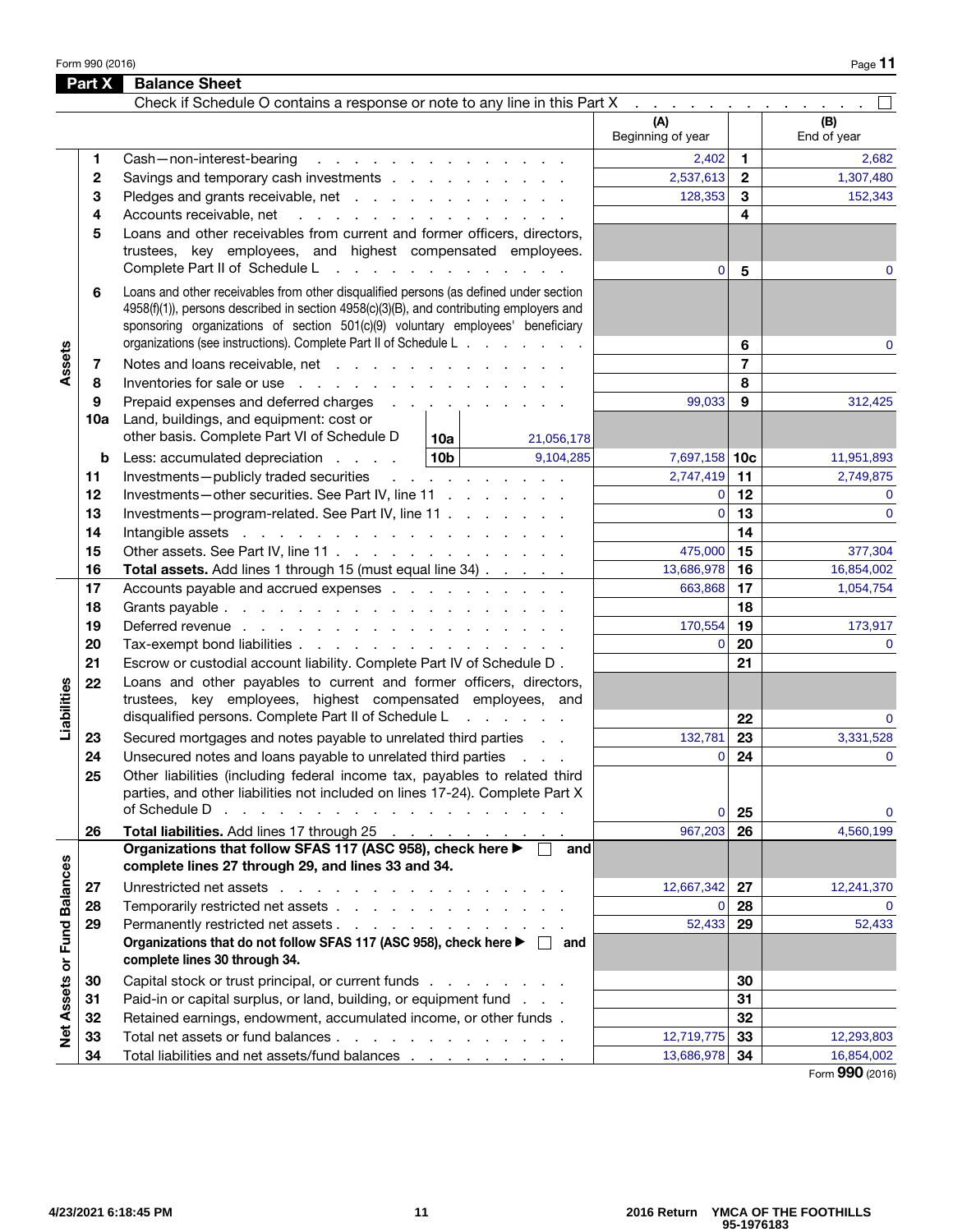|    | Form 990 (2016)                                                                                                                                                                                                               |                         |                |                             | Page 12    |
|----|-------------------------------------------------------------------------------------------------------------------------------------------------------------------------------------------------------------------------------|-------------------------|----------------|-----------------------------|------------|
|    | Part XI<br><b>Reconciliation of Net Assets</b>                                                                                                                                                                                |                         |                |                             |            |
|    | Check if Schedule O contains a response or note to any line in this Part XI                                                                                                                                                   |                         |                |                             |            |
| 1  | Total revenue (must equal Part VIII, column (A), line 12)                                                                                                                                                                     | $\blacksquare$          |                | 10,719,280                  |            |
| 2  | Total expenses (must equal Part IX, column (A), line 25) (and a contact of the contact of the contact of the contact of the contact of the contact of the contact of the contact of the contact of the contact of the contact | $\overline{2}$          |                | 11,202,947                  |            |
| 3  | Revenue less expenses. Subtract line 2 from line 1                                                                                                                                                                            | 3                       |                |                             | (483, 667) |
| 4  | Net assets or fund balances at beginning of year (must equal Part X, line 33, column (A)).                                                                                                                                    | $\overline{\mathbf{4}}$ |                | 12,719,775                  |            |
| 5  |                                                                                                                                                                                                                               | 5                       |                |                             | 57,695     |
| 6  | Donated services and use of facilities                                                                                                                                                                                        | 6                       |                |                             |            |
| 7  |                                                                                                                                                                                                                               | $\overline{7}$          |                |                             |            |
| 8  |                                                                                                                                                                                                                               | 8                       |                |                             |            |
| 9  | Other changes in net assets or fund balances (explain in Schedule O)                                                                                                                                                          | 9                       |                |                             | $\Omega$   |
| 10 | Net assets or fund balances at end of year. Combine lines 3 through 9 (must equal Part X, line                                                                                                                                |                         |                |                             |            |
|    | 33, column (B)) $\cdots$ $\cdots$ $\cdots$ $\cdots$ $\cdots$ $\cdots$ $\cdots$ $\cdots$ $\cdots$ $\cdots$ $\cdots$ $\cdots$ $\cdots$                                                                                          | 10                      |                | 12,293,803                  |            |
|    | <b>Part XII Financial Statements and Reporting</b>                                                                                                                                                                            |                         |                |                             |            |
|    | Check if Schedule O contains a response or note to any line in this Part XII                                                                                                                                                  |                         |                |                             |            |
|    |                                                                                                                                                                                                                               |                         |                | Yes                         | <b>No</b>  |
| 1  | Accounting method used to prepare the Form 990: Cash [7] Accrual<br>$\Box$ Other<br>If the organization changed its method of accounting from a prior year or checked "Other," explain in                                     |                         |                |                             |            |
|    | Schedule O.                                                                                                                                                                                                                   |                         |                |                             |            |
| 2а | Were the organization's financial statements compiled or reviewed by an independent accountant?                                                                                                                               |                         | 2a             |                             | V          |
|    | If "Yes," check a box below to indicate whether the financial statements for the year were compiled or                                                                                                                        |                         |                |                             |            |
|    | reviewed on a separate basis, consolidated basis, or both:                                                                                                                                                                    |                         |                |                             |            |
|    | $\Box$ Separate basis<br>□ Consolidated basis □ Both consolidated and separate basis                                                                                                                                          |                         |                |                             |            |
|    | <b>b</b> Were the organization's financial statements audited by an independent accountant?                                                                                                                                   |                         | 2 <sub>b</sub> | ✓                           |            |
|    | If "Yes," check a box below to indicate whether the financial statements for the year were audited on a                                                                                                                       |                         |                |                             |            |
|    | separate basis, consolidated basis, or both:                                                                                                                                                                                  |                         |                |                             |            |
|    | □ Consolidated basis □ Both consolidated and separate basis<br>$\triangleright$ Separate basis                                                                                                                                |                         |                |                             |            |
| c  | If "Yes" to line 2a or 2b, does the organization have a committee that assumes responsibility for oversight                                                                                                                   |                         |                |                             |            |
|    | of the audit, review, or compilation of its financial statements and selection of an independent accountant?                                                                                                                  |                         | 2c             | V                           |            |
|    | If the organization changed either its oversight process or selection process during the tax year, explain in                                                                                                                 |                         |                |                             |            |
|    | Schedule O.                                                                                                                                                                                                                   |                         |                |                             |            |
| За | As a result of a federal award, was the organization required to undergo an audit or audits as set forth in                                                                                                                   |                         |                |                             |            |
|    |                                                                                                                                                                                                                               |                         | 3a             |                             | ✓          |
| b  | If "Yes," did the organization undergo the required audit or audits? If the organization did not undergo the                                                                                                                  |                         |                |                             |            |
|    | required audit or audits, explain why in Schedule O and describe any steps taken to undergo such audits.                                                                                                                      |                         | 3 <sub>b</sub> |                             |            |
|    |                                                                                                                                                                                                                               |                         |                | $\mathbf{on}_{\mathbf{on}}$ |            |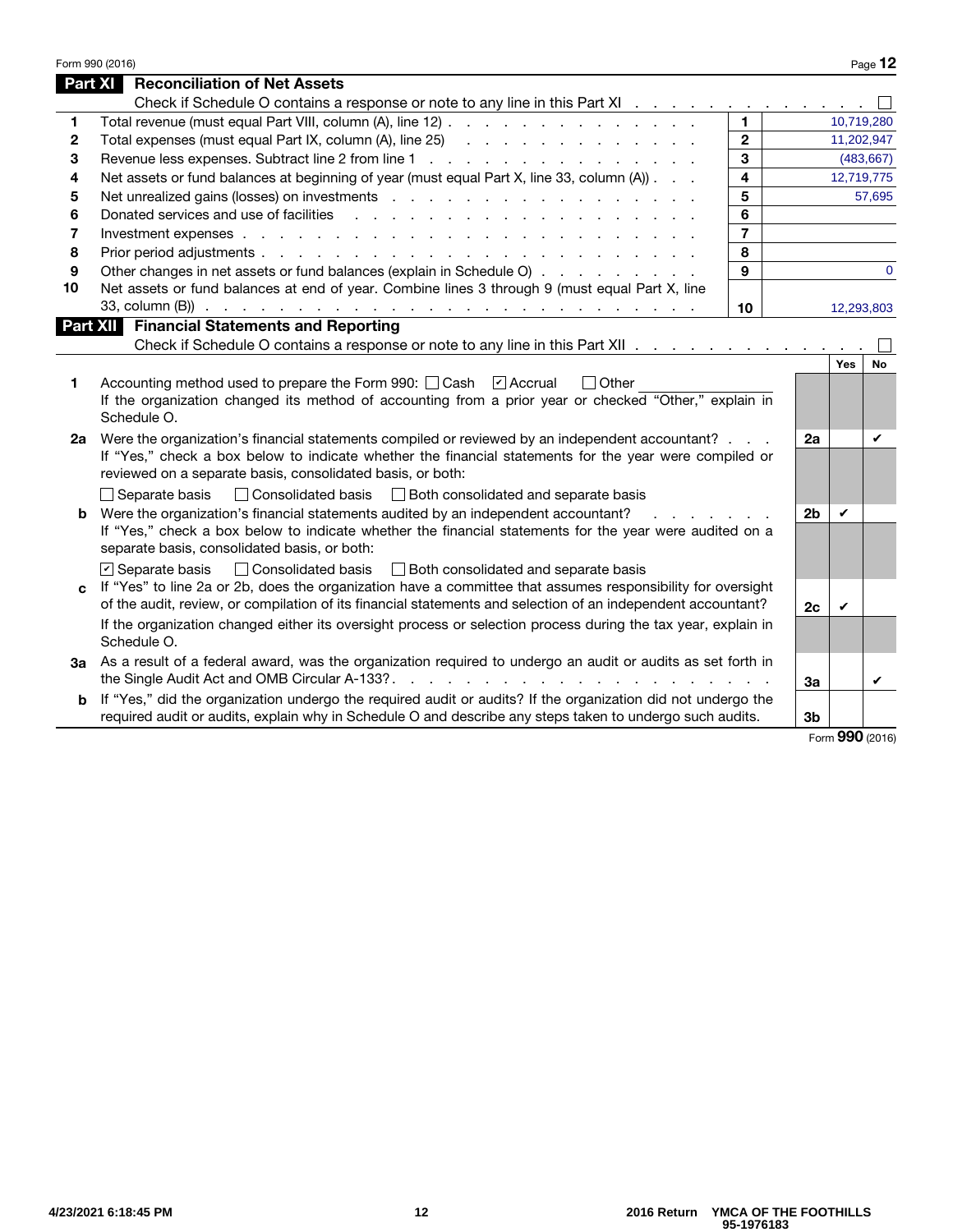# **Part VII Section A. Officers, Directors, Trustees, Key Employees, and Highest Compensated Employees** (continued)

| (A) Name and Title                                                  | (B) Average hours                                                              | (C) Position<br>(Check all that apply) |                       |         |              |                              |        | (D) Reportable<br>compensation              | (E) Reportable<br>compensation                   | (F) Estimated<br>amount of other                                         |  |
|---------------------------------------------------------------------|--------------------------------------------------------------------------------|----------------------------------------|-----------------------|---------|--------------|------------------------------|--------|---------------------------------------------|--------------------------------------------------|--------------------------------------------------------------------------|--|
|                                                                     | per week<br>(list any hours for related<br>organizations below<br>dotted line) | Individual trustee or director         | Institutional trustee | Officer | Key employee | Highest compensated employee | Former | from the<br>organization<br>(W-2/1099-MISC) | from related<br>organizations<br>(W-2/1099-MISC) | compensation<br>from the<br>organization and<br>related<br>organizations |  |
| (25) TOM COLIN                                                      | 1.0                                                                            |                                        |                       |         |              |                              |        | $\overline{0}$                              | $\mathbf 0$                                      | $\mathbf 0$                                                              |  |
| <b>DIRECTOR</b>                                                     |                                                                                |                                        |                       |         |              |                              |        |                                             |                                                  |                                                                          |  |
| (26) CHRISTA MURRAY                                                 | 1.0                                                                            |                                        |                       |         |              |                              |        | 0                                           | 0                                                | $\mathbf{0}$                                                             |  |
| <b>DIRECTOR</b>                                                     |                                                                                |                                        |                       |         |              |                              |        |                                             |                                                  |                                                                          |  |
| (27) PAUL MURRAY                                                    | 1.0                                                                            |                                        |                       |         |              |                              |        | $\overline{0}$                              | $\overline{0}$                                   |                                                                          |  |
| <b>DIRECTOR</b>                                                     |                                                                                |                                        |                       |         |              |                              |        |                                             |                                                  | 0                                                                        |  |
| (28) SCOTT YOUNG                                                    | 1.0                                                                            |                                        |                       |         |              |                              |        | $\overline{0}$                              | $\mathbf 0$                                      | $\mathbf{0}$                                                             |  |
| <b>DIRECTOR</b>                                                     |                                                                                |                                        |                       |         |              |                              |        |                                             |                                                  |                                                                          |  |
| (29) DAVID KIM                                                      | 1.0                                                                            |                                        |                       |         |              |                              |        | $\overline{0}$                              | $\mathbf 0$                                      | $\mathbf{0}$                                                             |  |
| <b>DIRECTOR</b>                                                     |                                                                                |                                        |                       |         |              |                              |        |                                             |                                                  |                                                                          |  |
| (30) ALEX LEU<br>---------------------------                        | 1.0                                                                            |                                        |                       |         |              |                              |        | $\overline{0}$                              | $\overline{0}$                                   | $\Omega$                                                                 |  |
| <b>DIRECTOR</b>                                                     |                                                                                |                                        |                       |         |              |                              |        |                                             |                                                  |                                                                          |  |
| (31) PETER ROWAN                                                    | 1.0                                                                            |                                        |                       |         |              |                              |        | $\mathbf{0}$                                | 0                                                | $\mathbf{0}$                                                             |  |
| <b>DIRECTOR</b>                                                     |                                                                                |                                        |                       |         |              |                              |        |                                             |                                                  |                                                                          |  |
| (32) PASTOR MARK YEAGER                                             | 1.0                                                                            |                                        |                       |         |              |                              |        | $\overline{0}$                              | $\mathbf 0$                                      | $\Omega$                                                                 |  |
| <b>DIRECTOR</b>                                                     |                                                                                |                                        |                       |         |              |                              |        |                                             |                                                  |                                                                          |  |
| (33) DAMON COLALUCA                                                 | 40.0                                                                           |                                        |                       | ✓       |              |                              |        | 123,786                                     | $\mathbf 0$                                      | 12,504                                                                   |  |
| <b>EVP</b>                                                          |                                                                                |                                        |                       |         |              |                              |        |                                             |                                                  |                                                                          |  |
| (34) TYLER WRIGHT                                                   | 40.0                                                                           |                                        |                       | ✓       |              |                              |        | 175,000                                     | $\overline{0}$                                   | 19,249                                                                   |  |
| PRESIDENT & CEO                                                     |                                                                                |                                        |                       |         |              |                              |        |                                             |                                                  |                                                                          |  |
| (35) JANET TOMA                                                     | 40.0                                                                           |                                        |                       | ✓       |              |                              |        | 90,000                                      | $\Omega$                                         | 8,550                                                                    |  |
| <b>VP OF HUMAN RESOURCES</b>                                        |                                                                                |                                        |                       |         |              |                              |        |                                             |                                                  |                                                                          |  |
| (36) ROSANNE MALOGOLOWKIN<br>-------------------------------------- | 40.0                                                                           |                                        |                       | ✓       |              |                              |        | 103,500                                     | $\Omega$                                         | 8,400                                                                    |  |
| <b>VP OF HL</b>                                                     |                                                                                |                                        |                       |         |              |                              |        |                                             |                                                  |                                                                          |  |
| (37) THOM MARTIN                                                    | 40.0                                                                           |                                        |                       | ✓       |              |                              |        | 99,360                                      | 0                                                | 10,040                                                                   |  |
| VP OF YOUTH DEVELOPMENT                                             |                                                                                |                                        |                       |         |              |                              |        |                                             |                                                  |                                                                          |  |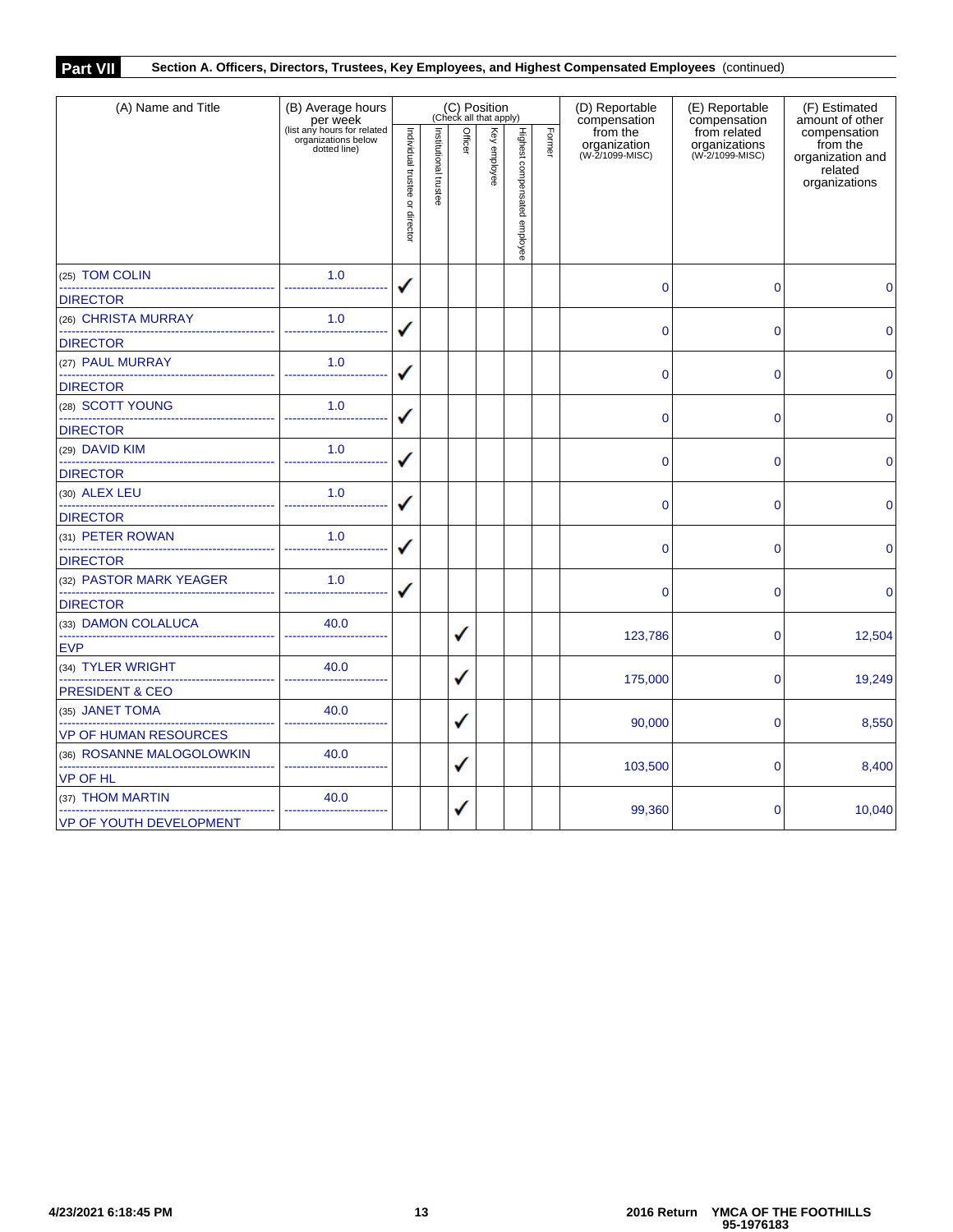SCHEDULE A (Form 990 or 990-EZ)

# Public Charity Status and Public Support

OMB No. 1545-0047

| Department of the Treasury |
|----------------------------|
| Internal Revenue Service   |

Complete if the organization is a section 501(c)(3) organization or a section 4947(a)(1) nonexempt charitable trust. ▶ Attach to Form 990 or Form 990-EZ.

▶ Information about Schedule A (Form 990 or 990-EZ) and its instructions is at *www.irs.gov/form990* .

2016 Open to Public Inspection

| YMCA OF THE FOOTHILLS | 95-1976183 |
|-----------------------|------------|

Name of the organization **Employer identification number** Employer identification number

Part I Reason for Public Charity Status (All organizations must complete this part.) See instructions.

The organization is not a private foundation because it is: (For lines 1 through 12, check only one box.)

- 1  $\Box$  A church, convention of churches, or association of churches described in section 170(b)(1)(A)(i).
- 2  $\Box$  A school described in section 170(b)(1)(A)(ii). (Attach Schedule E (Form 990 or 990-EZ).)
- 3  $\Box$  A hospital or a cooperative hospital service organization described in **section 170(b)(1)(A)(iii).**
- 4  $\Box$  A medical research organization operated in conjunction with a hospital described in section 170(b)(1)(A)(iii). Enter the hospital's name, city, and state:
- 5  $\Box$  An organization operated for the benefit of a college or university owned or operated by a governmental unit described in section 170(b)(1)(A)(iv). (Complete Part II.)
- 6  $\Box$  A federal, state, or local government or governmental unit described in section 170(b)(1)(A)(v).
- $7 \cap$  An organization that normally receives a substantial part of its support from a governmental unit or from the general public described in section 170(b)(1)(A)(vi). (Complete Part II.)
- 8  $\Box$  A community trust described in section 170(b)(1)(A)(vi). (Complete Part II.)
- **9**  $\Box$  An agricultural research organization described in **section 170(b)(1)(A)(ix)** operated in conjunction with a land-grant college or university or a non-land-grant college of agriculture (see instructions). Enter the name, city, and state of the college or university:
- **10**  $\Box$  An organization that normally receives: (1) more than 33<sup>1</sup>/3% of its support from contributions, membership fees, and gross receipts from activities related to its exempt functions—subject to certain exceptions, and (2) no more than 33 1/3% of its support from gross investment income and unrelated business taxable income (less section 511 tax) from businesses acquired by the organization after June 30, 1975. See section 509(a)(2). (Complete Part III.)
- 11 An organization organized and operated exclusively to test for public safety. See section 509(a)(4).
- 12 An organization organized and operated exclusively for the benefit of, to perform the functions of, or to carry out the purposes of one or more publicly supported organizations described in section 509(a)(1) or section 509(a)(2). See section 509(a)(3). Check the box in lines 12a through 12d that describes the type of supporting organization and complete lines 12e, 12f, and 12g.
	- **a**  $\Box$  **Type I.** A supporting organization operated, supervised, or controlled by its supported organization(s), typically by giving the supported organization(s) the power to regularly appoint or elect a majority of the directors or trustees of the supporting organization. You must complete Part IV, Sections A and B.
	- **b**  $\Box$  Type II. A supporting organization supervised or controlled in connection with its supported organization(s), by having control or management of the supporting organization vested in the same persons that control or manage the supported organization(s). You must complete Part IV, Sections A and C.
	- $c \Box$  Type III functionally integrated. A supporting organization operated in connection with, and functionally integrated with, its supported organization(s) (see instructions). You must complete Part IV, Sections A, D, and E.
	- $\Box$  Type III non-functionally integrated. A supporting organization operated in connection with its supported organization(s) that is not functionally integrated. The organization generally must satisfy a distribution requirement and an attentiveness requirement (see instructions). You must complete Part IV, Sections A and D, and Part V.
	- **e**  $\Box$  Check this box if the organization received a written determination from the IRS that it is a Type I, Type II, Type III functionally integrated, or Type III non-functionally integrated supporting organization.

f Enter the number of supported organizations . . . .

| g Provide the following information about the supported organization(s). |  |  |  |
|--------------------------------------------------------------------------|--|--|--|

| ັ<br>(i) Name of supported organization | . .<br>(ii) EIN | ັ<br>$\sqrt{ }$<br>(iii) Type of organization<br>(described on lines 1-10<br>above (see instructions)) | (iv) Is the organization<br>listed in your governing<br>document? |    |  |  | (v) Amount of monetary<br>support (see<br>instructions) | (vi) Amount of<br>other support (see<br>instructions) |
|-----------------------------------------|-----------------|--------------------------------------------------------------------------------------------------------|-------------------------------------------------------------------|----|--|--|---------------------------------------------------------|-------------------------------------------------------|
|                                         |                 |                                                                                                        | <b>Yes</b>                                                        | No |  |  |                                                         |                                                       |
| (A)                                     |                 |                                                                                                        |                                                                   |    |  |  |                                                         |                                                       |
| (B)                                     |                 |                                                                                                        |                                                                   |    |  |  |                                                         |                                                       |
| (C)                                     |                 |                                                                                                        |                                                                   |    |  |  |                                                         |                                                       |
| (D)                                     |                 |                                                                                                        |                                                                   |    |  |  |                                                         |                                                       |
| (E)                                     |                 |                                                                                                        |                                                                   |    |  |  |                                                         |                                                       |
| <b>Total</b>                            |                 |                                                                                                        |                                                                   |    |  |  |                                                         |                                                       |

For Paperwork Reduction Act Notice, see the Instructions for Form 990 or 990-EZ. Cat. No. 11285F Schedule A (Form 990 or 990-EZ) 2016

 **95-1976183**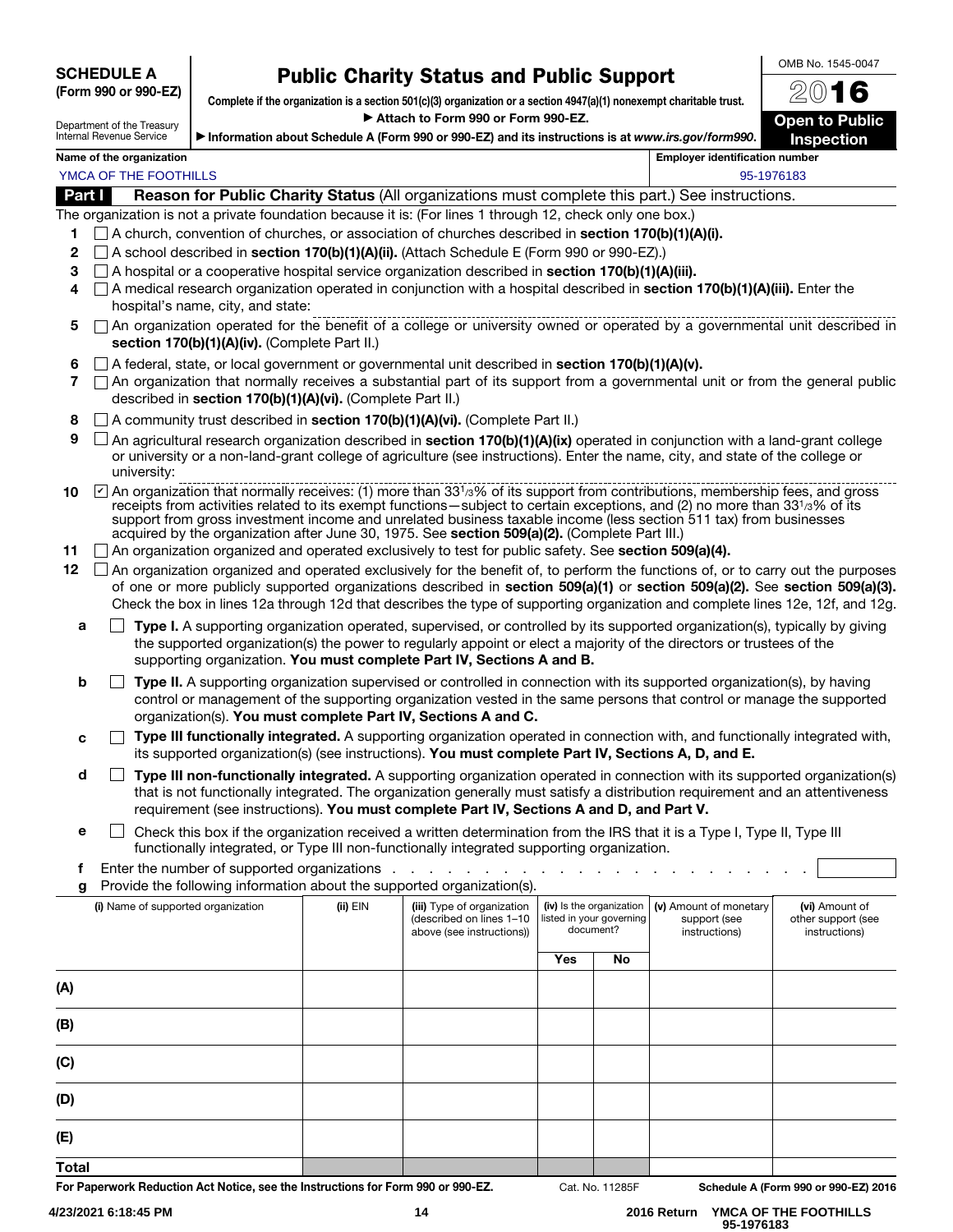| Part II      | Support Schedule for Organizations Described in Sections 170(b)(1)(A)(iv) and 170(b)(1)(A)(vi)                                                                                                                                                                                                                                                                                                                                                                                     |          |                                      |                                   |            |                                                                              |           |
|--------------|------------------------------------------------------------------------------------------------------------------------------------------------------------------------------------------------------------------------------------------------------------------------------------------------------------------------------------------------------------------------------------------------------------------------------------------------------------------------------------|----------|--------------------------------------|-----------------------------------|------------|------------------------------------------------------------------------------|-----------|
|              | (Complete only if you checked the box on line 5, 7, or 8 of Part I or if the organization failed to qualify under                                                                                                                                                                                                                                                                                                                                                                  |          |                                      |                                   |            |                                                                              |           |
|              | Part III. If the organization fails to qualify under the tests listed below, please complete Part III.)                                                                                                                                                                                                                                                                                                                                                                            |          |                                      |                                   |            |                                                                              |           |
|              | <b>Section A. Public Support</b>                                                                                                                                                                                                                                                                                                                                                                                                                                                   |          |                                      |                                   |            |                                                                              |           |
|              | Calendar year (or fiscal year beginning in) ▶                                                                                                                                                                                                                                                                                                                                                                                                                                      | (a) 2012 | (b) 2013                             | (c) 2014                          | $(d)$ 2015 | (e) $2016$                                                                   | (f) Total |
| 1            | Gifts,<br>grants,<br>contributions,<br>and<br>membership fees received. (Do not<br>include any "unusual grants.")                                                                                                                                                                                                                                                                                                                                                                  |          |                                      |                                   |            |                                                                              |           |
| $\mathbf{2}$ | Tax<br>revenues<br>levied<br>for<br>the<br>organization's benefit and either paid<br>to or expended on its behalf                                                                                                                                                                                                                                                                                                                                                                  |          |                                      |                                   |            |                                                                              |           |
| 3            | The value of services or facilities<br>furnished by a governmental unit to the<br>organization without charge                                                                                                                                                                                                                                                                                                                                                                      |          |                                      |                                   |            |                                                                              |           |
| 4            | <b>Total.</b> Add lines 1 through 3                                                                                                                                                                                                                                                                                                                                                                                                                                                |          |                                      |                                   |            |                                                                              |           |
| 5            | The portion of total contributions by<br>(other<br>each<br>person<br>than<br>a<br>governmental<br>unit<br>publicly<br>or<br>supported organization) included on<br>line 1 that exceeds 2% of the amount<br>shown on line 11, column $(f)$ .                                                                                                                                                                                                                                        |          |                                      |                                   |            |                                                                              |           |
| 6            | Public support. Subtract line 5 from line 4                                                                                                                                                                                                                                                                                                                                                                                                                                        |          |                                      |                                   |            |                                                                              |           |
|              | <b>Section B. Total Support</b>                                                                                                                                                                                                                                                                                                                                                                                                                                                    |          |                                      |                                   |            |                                                                              |           |
|              | Calendar year (or fiscal year beginning in) ▶                                                                                                                                                                                                                                                                                                                                                                                                                                      | (a) 2012 | (b) 2013                             | (c) 2014                          | $(d)$ 2015 | (e) $2016$                                                                   | (f) Total |
| 7            | Amounts from line 4<br>and the company of the company of                                                                                                                                                                                                                                                                                                                                                                                                                           |          |                                      |                                   |            |                                                                              |           |
| 8            | Gross income from interest, dividends,<br>payments received on securities loans,<br>rents, royalties and income from similar<br>sources<br>the contract of the contract of the                                                                                                                                                                                                                                                                                                     |          |                                      |                                   |            |                                                                              |           |
| 9            | Net income from unrelated business<br>activities, whether or not the business<br>is regularly carried on<br>the company's com-                                                                                                                                                                                                                                                                                                                                                     |          |                                      |                                   |            |                                                                              |           |
| 10           | Other income. Do not include gain or<br>loss from the sale of capital assets<br>(Explain in Part VI.)                                                                                                                                                                                                                                                                                                                                                                              |          |                                      |                                   |            |                                                                              |           |
| 11<br>12     | Total support. Add lines 7 through 10<br>Gross receipts from related activities, etc. (see instructions)                                                                                                                                                                                                                                                                                                                                                                           |          |                                      |                                   |            | 12                                                                           |           |
| 13           | First five years. If the Form 990 is for the organization's first, second, third, fourth, or fifth tax year as a section 501(c)(3)                                                                                                                                                                                                                                                                                                                                                 |          |                                      |                                   |            |                                                                              |           |
|              | organization, check this box and stop here                                                                                                                                                                                                                                                                                                                                                                                                                                         |          |                                      |                                   |            | والمتعاونة والمتعاونة والمتعاونة والمتعاونة والمتعاونة والمتعاونة والمتعاونة |           |
|              | <b>Section C. Computation of Public Support Percentage</b>                                                                                                                                                                                                                                                                                                                                                                                                                         |          |                                      |                                   |            |                                                                              |           |
| 14           | Public support percentage for 2016 (line 6, column (f) divided by line 11, column (f)                                                                                                                                                                                                                                                                                                                                                                                              |          |                                      |                                   |            | 14                                                                           | $\%$      |
| 15<br>16a    | Public support percentage from 2015 Schedule A, Part II, line 14<br>331/3% support test-2016. If the organization did not check the box on line 13, and line 14 is 331/3% or more, check this                                                                                                                                                                                                                                                                                      |          |                                      | and a straight and a straight and |            | 15                                                                           | $\%$      |
|              | box and <b>stop here.</b> The organization qualifies as a publicly supported organization <b>contained as a state of the state of the state of the state of the state of the state of the state of the state of the state of the stat</b>                                                                                                                                                                                                                                          |          |                                      |                                   |            |                                                                              |           |
| b            | 331/3% support test-2015. If the organization did not check a box on line 13 or 16a, and line 15 is 331/3% or more, check                                                                                                                                                                                                                                                                                                                                                          |          |                                      |                                   |            |                                                                              |           |
|              |                                                                                                                                                                                                                                                                                                                                                                                                                                                                                    |          |                                      |                                   |            |                                                                              |           |
| 17a          | this box and stop here. The organization qualifies as a publicly supported organization $\ldots$<br>10%-facts-and-circumstances test-2016. If the organization did not check a box on line 13, 16a, or 16b, and line 14 is<br>10% or more, and if the organization meets the "facts-and-circumstances" test, check this box and stop here. Explain in<br>Part VI how the organization meets the "facts-and-circumstances" test. The organization qualifies as a publicly supported |          |                                      |                                   |            |                                                                              |           |
|              | organization.                                                                                                                                                                                                                                                                                                                                                                                                                                                                      |          |                                      |                                   |            |                                                                              |           |
| b            | 10%-facts-and-circumstances test-2015. If the organization did not check a box on line 13, 16a, 16b, or 17a, and line<br>15 is 10% or more, and if the organization meets the "facts-and-circumstances" test, check this box and stop here.<br>Explain in Part VI how the organization meets the "facts-and-circumstances" test. The organization qualifies as a publicly                                                                                                          |          |                                      |                                   |            |                                                                              |           |
|              | supported organization<br>Private foundation. If the organization did not check a box on line 13, 16a, 16b, 17a, or 17b, check this box and see                                                                                                                                                                                                                                                                                                                                    |          | and the contract of the state of the |                                   |            |                                                                              |           |
| 18           | instructions                                                                                                                                                                                                                                                                                                                                                                                                                                                                       |          |                                      |                                   |            |                                                                              |           |

Schedule A (Form 990 or 990-EZ) 2016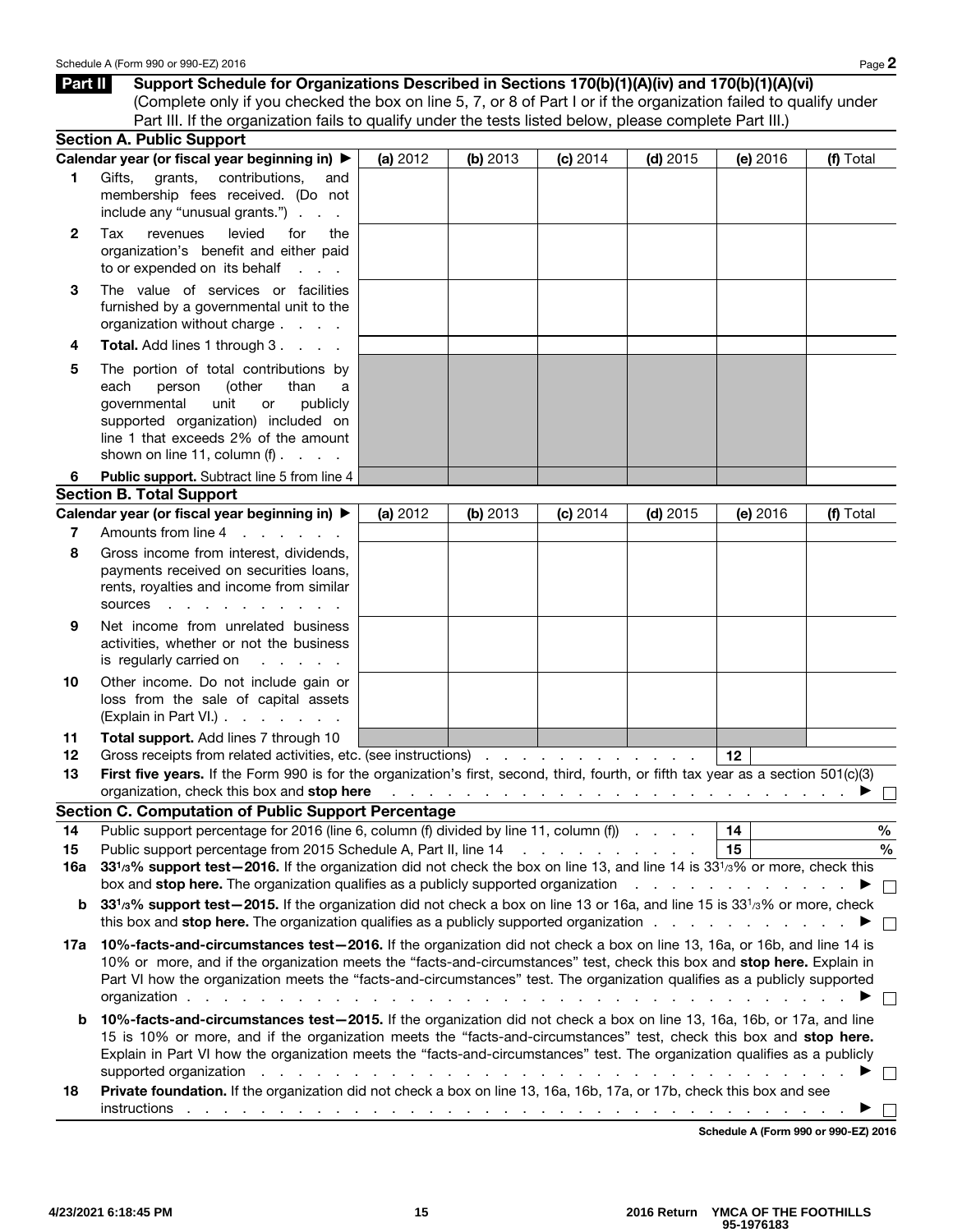#### Part III Support Schedule for Organizations Described in Section 509(a)(2)

(Complete only if you checked the box on line 10 of Part I or if the organization failed to qualify under Part II. If the organization fails to qualify under the tests listed below, please complete Part II.)

|              | <b>Section A. Public Support</b>                                                                                                                                                                                                                                                                                                               |             |                        |                                                                                     |             |                     |                                |
|--------------|------------------------------------------------------------------------------------------------------------------------------------------------------------------------------------------------------------------------------------------------------------------------------------------------------------------------------------------------|-------------|------------------------|-------------------------------------------------------------------------------------|-------------|---------------------|--------------------------------|
|              | Calendar year (or fiscal year beginning in) ▶                                                                                                                                                                                                                                                                                                  | (a) 2012    | (b) 2013               | (c) 2014                                                                            | $(d)$ 2015  | (e) 2016            | (f) Total                      |
| 1            | Gifts, grants, contributions, and membership fees<br>received. (Do not include any "unusual grants.")                                                                                                                                                                                                                                          | 5,904,267   | 5,890,380              | 6,077,605                                                                           | 6,739,020   | 8,054,832           | 32,666,104                     |
| $\mathbf{2}$ | Gross receipts from admissions, merchandise<br>sold or services performed, or facilities<br>furnished in any activity that is related to the                                                                                                                                                                                                   |             |                        |                                                                                     |             |                     |                                |
|              | organization's tax-exempt purpose                                                                                                                                                                                                                                                                                                              | 2,872,086   | 3,116,576              | 3,072,487                                                                           | 3,030,672   | 2,808,443           | 14,900,264                     |
| 3            | Gross receipts from activities that are not an<br>unrelated trade or business under section 513                                                                                                                                                                                                                                                |             |                        |                                                                                     |             |                     | $\mathbf{0}$                   |
| 4            | Tax<br>levied<br>for<br>the<br>revenues<br>organization's benefit and either paid<br>to or expended on its behalf<br>$\mathcal{L}^{\text{max}}$ and $\mathcal{L}^{\text{max}}$                                                                                                                                                                 |             |                        |                                                                                     |             |                     | 0                              |
| 5            | The value of services or facilities<br>furnished by a governmental unit to the<br>organization without charge                                                                                                                                                                                                                                  |             |                        |                                                                                     |             |                     | $\mathbf{0}$                   |
| 6            | Total. Add lines 1 through 5.                                                                                                                                                                                                                                                                                                                  | 8,776,353   | 9,006,956              | 9,150,092                                                                           | 9,769,692   | 10,863,275          | 47,566,368                     |
| 7a           | Amounts included on lines 1, 2, and 3<br>received from disqualified persons                                                                                                                                                                                                                                                                    | 97,605      | 102,199                | 156,000                                                                             | 97,000      | 0                   | 452,804                        |
| b            | Amounts included on lines 2 and 3<br>from other than disqualified<br>received<br>persons that exceed the greater of \$5,000<br>or 1% of the amount on line 13 for the year                                                                                                                                                                     |             |                        |                                                                                     |             |                     |                                |
|              | Add lines 7a and 7b<br>and the control                                                                                                                                                                                                                                                                                                         | 0<br>97,605 | $\mathbf 0$<br>102,199 | $\mathbf 0$<br>156,000                                                              | 0<br>97,000 | 0<br>$\overline{0}$ | 0<br>452,804                   |
| c<br>8       | Public support. (Subtract line 7c from                                                                                                                                                                                                                                                                                                         |             |                        |                                                                                     |             |                     |                                |
|              | $line 6.)$ $\ldots$ $\ldots$ $\ldots$ $\ldots$                                                                                                                                                                                                                                                                                                 |             |                        |                                                                                     |             |                     | 47,113,564                     |
|              | <b>Section B. Total Support</b>                                                                                                                                                                                                                                                                                                                |             |                        |                                                                                     |             |                     |                                |
|              | Calendar year (or fiscal year beginning in) ▶                                                                                                                                                                                                                                                                                                  | (a) 2012    | (b) 2013               | (c) 2014                                                                            | $(d)$ 2015  | (e) 2016            | (f) Total                      |
| 9            | Amounts from line 6<br>and a state of the state                                                                                                                                                                                                                                                                                                | 8,776,353   | 9,006,956              | 9,150,092                                                                           | 9,769,692   | 10,863,275          | 47,566,368                     |
| 10a          | Gross income from interest, dividends,<br>payments received on securities loans, rents,<br>royalties and income from similar sources.                                                                                                                                                                                                          | 67,466      | 73,848                 | 80,734                                                                              | 60,277      | 62,270              | 344,595                        |
| b            | Unrelated business taxable income (less<br>section 511 taxes) from businesses<br>acquired after June 30, 1975                                                                                                                                                                                                                                  |             |                        |                                                                                     |             |                     | 0                              |
| c            | Add lines 10a and 10b<br>and a state of the                                                                                                                                                                                                                                                                                                    | 67,466      | 73,848                 | 80,734                                                                              | 60,277      | 62,270              | 344,595                        |
| 11           | Net income from unrelated business<br>activities not included in line 10b, whether<br>or not the business is regularly carried on                                                                                                                                                                                                              |             |                        |                                                                                     |             |                     |                                |
| 12           | Other income. Do not include gain or<br>loss from the sale of capital assets<br>(Explain in Part VI.).<br>and a state of the                                                                                                                                                                                                                   | 0           | $\mathbf 0$            | 0                                                                                   | 0           | 0                   | 0                              |
| 13           | Total support. (Add lines 9, 10c, 11,<br>and $12.$ )<br>and a state of the state                                                                                                                                                                                                                                                               | 8,843,819   | 9,080,804              | 9,230,826                                                                           | 9,829,969   | 10,925,545          | 47,910,963                     |
| 14           | First five years. If the Form 990 is for the organization's first, second, third, fourth, or fifth tax year as a section 501(c)(3)<br>organization, check this box and stop here                                                                                                                                                               |             |                        | and the contract of the contract of the contract of the contract of the contract of |             |                     |                                |
|              | <b>Section C. Computation of Public Support Percentage</b>                                                                                                                                                                                                                                                                                     |             |                        |                                                                                     |             |                     |                                |
| 15           | Public support percentage for 2016 (line 8, column (f) divided by line 13, column (f)                                                                                                                                                                                                                                                          |             |                        |                                                                                     |             | 15                  | 98.34 %                        |
| 16           | Public support percentage from 2015 Schedule A, Part III, line 15                                                                                                                                                                                                                                                                              |             |                        | and a series of the company of the                                                  |             | 16                  | 98.05 %                        |
|              | Section D. Computation of Investment Income Percentage                                                                                                                                                                                                                                                                                         |             |                        |                                                                                     |             |                     |                                |
| 17           | Investment income percentage for 2016 (line 10c, column (f) divided by line 13, column (f)                                                                                                                                                                                                                                                     |             |                        |                                                                                     |             | 17                  | 0.72 %                         |
| 18<br>19a    | Investment income percentage from 2015 Schedule A, Part III, line 17<br>331/3% support tests - 2016. If the organization did not check the box on line 14, and line 15 is more than 331/3%, and line<br>17 is not more than 33 <sup>1</sup> /3%, check this box and stop here. The organization qualifies as a publicly supported organization |             |                        |                                                                                     |             | 18                  | 0.71 %<br>$\blacktriangledown$ |
| b            | 331/3% support tests - 2015. If the organization did not check a box on line 14 or line 19a, and line 16 is more than 331/3%, and<br>line 18 is not more than $3313%$ , check this box and stop here. The organization qualifies as a publicly supported organization                                                                          |             |                        |                                                                                     |             |                     |                                |
| 20           |                                                                                                                                                                                                                                                                                                                                                |             |                        |                                                                                     |             |                     |                                |
|              | Private foundation. If the organization did not check a box on line 14, 19a, or 19b, check this box and see instructions<br>Schedule A (Form 990 or 990-EZ) 2016                                                                                                                                                                               |             |                        |                                                                                     |             |                     |                                |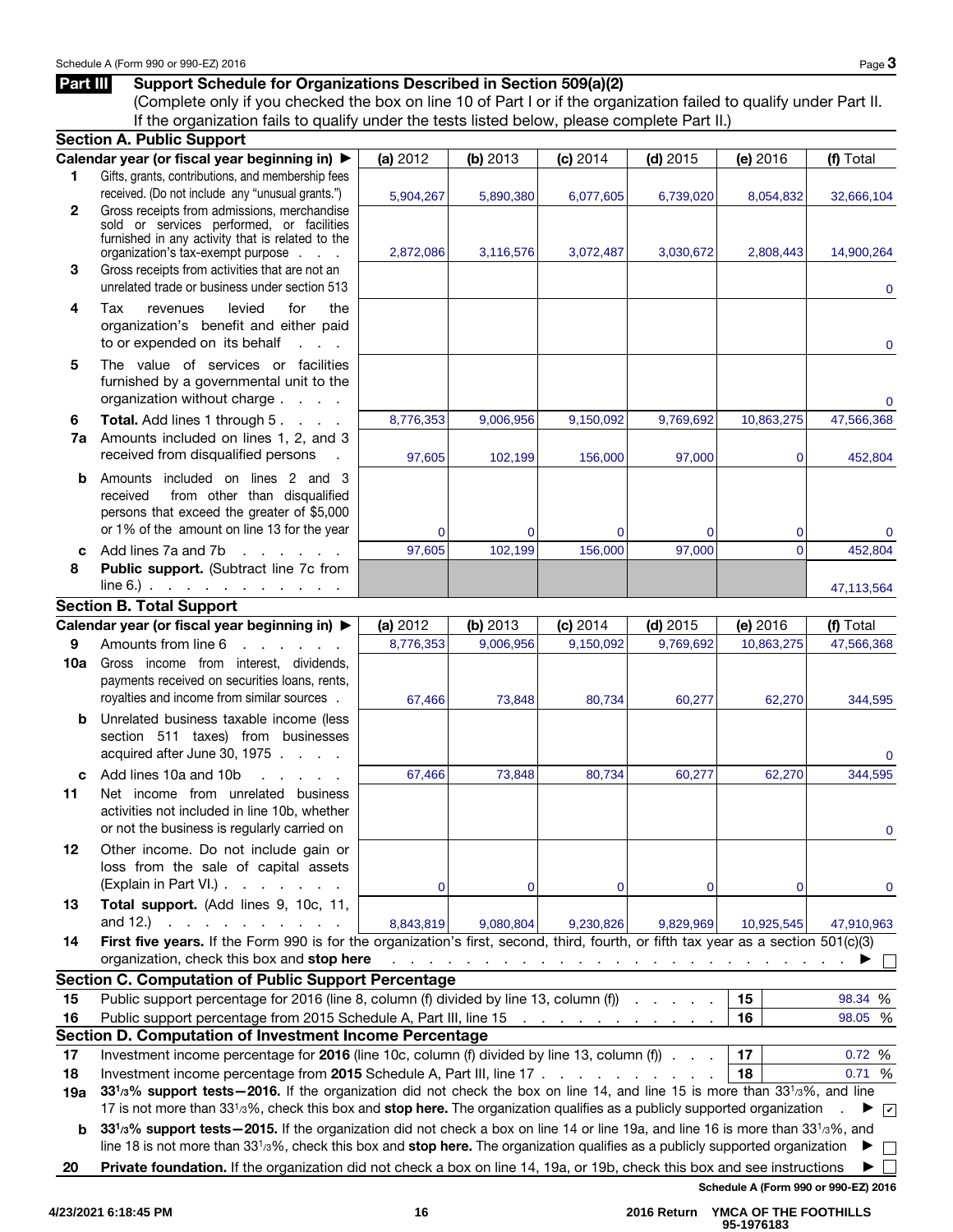#### Part **IV** Supporting Organizations

(Complete only if you checked a box in line 12 on Part I. If you checked 12a of Part I, complete Sections A and B. If you checked 12b of Part I, complete Sections A and C. If you checked 12c of Part I, complete Sections A, D, and E. If you checked 12d of Part I, complete Sections A and D, and complete Part V.)

#### Section A. All Supporting Organizations

- 1 Are all of the organization's supported organizations listed by name in the organization's governing documents? *If "No," describe in Part VI how the supported organizations are designated. If designated by class or purpose, describe the designation. If historic and continuing relationship, explain.*
- 2 Did the organization have any supported organization that does not have an IRS determination of status under section 509(a)(1) or (2)? *If "Yes," explain in Part VI how the organization determined that the supported organization was described in section 509(a)(1) or (2).*
- 3 a Did the organization have a supported organization described in section 501(c)(4), (5), or (6)? *If "Yes," answer (b) and (c) below.* 3a
- b Did the organization confirm that each supported organization qualified under section 501(c)(4), (5), or (6) and satisfied the public support tests under section 509(a)(2)? *If "Yes," describe in Part VI when and how the organization made the determination.* 3b
- c Did the organization ensure that all support to such organizations was used exclusively for section  $170(c)(2)(B)$ purposes? *If "Yes," explain in Part VI what controls the organization put in place to ensure such use.*  $3c$
- 4 a Was any supported organization not organized in the United States ("foreign supported organization")? *If "Yes," and if you checked 12a or 12b in Part I, answer (b) and (c) below.* 4a
- b Did the organization have ultimate control and discretion in deciding whether to make grants to the foreign supported organization? *If "Yes," describe in Part VI how the organization had such control and discretion despite being controlled or supervised by or in connection with its supported organizations.* 4b
- c Did the organization support any foreign supported organization that does not have an IRS determination under sections 501(c)(3) and 509(a)(1) or (2)? *If "Yes," explain in Part VI what controls the organization used to ensure that all support to the foreign supported organization was used exclusively for section 170(c)(2)(B) purposes.* 4c
- 5 a Did the organization add, substitute, or remove any supported organizations during the tax year? *If "Yes," answer (b) and (c) below (if applicable). Also, provide detail in Part VI, including (i) the names and EIN numbers of the supported organizations added, substituted, or removed; (ii) the reasons for each such action; (iii) the authority under the organization's organizing document authorizing such action; and (iv) how the action* was accomplished (such as by amendment to the organizing document).
- b Type I or Type II only. Was any added or substituted supported organization part of a class already designated in the organization's organizing document? **5b** shares are seen as the organization's organizing document?
- c Substitutions only. Was the substitution the result of an event beyond the organization's control? 5c
- 6 Did the organization provide support (whether in the form of grants or the provision of services or facilities) to anyone other than (i) its supported organizations, (ii) individuals that are part of the charitable class benefited by one or more of its supported organizations, or (iii) other supporting organizations that also support or benefit one or more of the filing organization's supported organizations? *If "Yes," provide detail in Part VI.*
- 7 Did the organization provide a grant, loan, compensation, or other similar payment to a substantial contributor (defined in section 4958(c)(3)(C)), a family member of a substantial contributor, or a 35% controlled entity with regard to a substantial contributor? *If "Yes," complete Part I of Schedule L (Form 990 or 990-EZ).*
- 8 Did the organization make a loan to a disqualified person (as defined in section 4958) not described in line 7? *If "Yes," complete Part I of Schedule L (Form 990 or 990-EZ).*
- 9a Was the organization controlled directly or indirectly at any time during the tax year by one or more disqualified persons as defined in section 4946 (other than foundation managers and organizations described in section 509(a)(1) or (2))? *If "Yes," provide detail in Part VI.*  $\sqrt{2}$  9a
- b Did one or more disqualified persons (as defined in line 9a) hold a controlling interest in any entity in which the supporting organization had an interest? *If "Yes," provide detail in Part VI.*  $\left| \right.$
- c Did a disqualified person (as defined in line 9a) have an ownership interest in, or derive any personal benefit from, assets in which the supporting organization also had an interest? *If "Yes," provide detail in Part VI.* 9c
- 10a Was the organization subject to the excess business holdings rules of section 4943 because of section 4943(f) (regarding certain Type II supporting organizations, and all Type III non-functionally integrated supporting organizations)? *If "Yes," answer 10b below.* 10a http://www.facebook.com/inductions/inductions/inductions/inductions/inductions/inductions/inductions/inductions/inductions/inductions/inductions/inductions/induc
	- b Did the organization have any excess business holdings in the tax year? *(Use Schedule C, Form 4720, to*  determine whether the organization had excess business holdings.) 10b

Schedule A (Form 990 or 990-EZ) 2016

6

7

8

Yes | No

1

2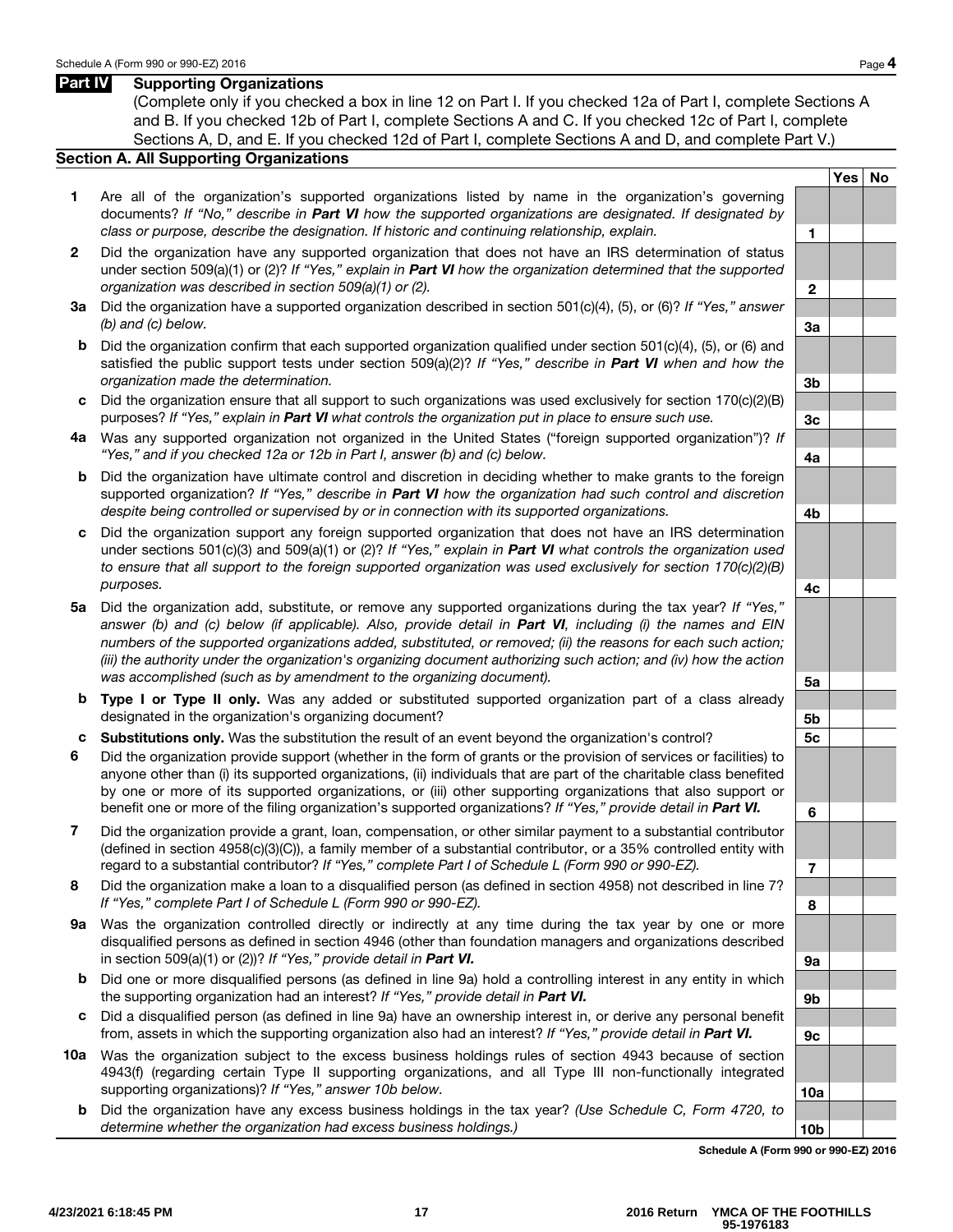#### Page 5

Yes | No

1

2

3

| <b>Part IV</b> | <b>Supporting Organizations (continued)</b>                                                                                                                                                                                                                                                                                                                                                                                                                                                                                                                                                                                                                                  |                 |            |           |
|----------------|------------------------------------------------------------------------------------------------------------------------------------------------------------------------------------------------------------------------------------------------------------------------------------------------------------------------------------------------------------------------------------------------------------------------------------------------------------------------------------------------------------------------------------------------------------------------------------------------------------------------------------------------------------------------------|-----------------|------------|-----------|
|                |                                                                                                                                                                                                                                                                                                                                                                                                                                                                                                                                                                                                                                                                              |                 | <b>Yes</b> | <b>No</b> |
| 11             | Has the organization accepted a gift or contribution from any of the following persons?                                                                                                                                                                                                                                                                                                                                                                                                                                                                                                                                                                                      |                 |            |           |
| a              | A person who directly or indirectly controls, either alone or together with persons described in (b) and (c)                                                                                                                                                                                                                                                                                                                                                                                                                                                                                                                                                                 |                 |            |           |
|                | below, the governing body of a supported organization?                                                                                                                                                                                                                                                                                                                                                                                                                                                                                                                                                                                                                       | 11a             |            |           |
| b              | A family member of a person described in (a) above?                                                                                                                                                                                                                                                                                                                                                                                                                                                                                                                                                                                                                          | 11 <sub>b</sub> |            |           |
|                | c A 35% controlled entity of a person described in (a) or (b) above? If "Yes" to a, b, or c, provide detail in Part VI.                                                                                                                                                                                                                                                                                                                                                                                                                                                                                                                                                      | 11c             |            |           |
|                | <b>Section B. Type I Supporting Organizations</b>                                                                                                                                                                                                                                                                                                                                                                                                                                                                                                                                                                                                                            |                 |            |           |
|                |                                                                                                                                                                                                                                                                                                                                                                                                                                                                                                                                                                                                                                                                              |                 | <b>Yes</b> | <b>No</b> |
| 1              | Did the directors, trustees, or membership of one or more supported organizations have the power to<br>regularly appoint or elect at least a majority of the organization's directors or trustees at all times during the<br>tax year? If "No," describe in Part VI how the supported organization(s) effectively operated, supervised, or<br>controlled the organization's activities. If the organization had more than one supported organization,<br>describe how the powers to appoint and/or remove directors or trustees were allocated among the supported<br>organizations and what conditions or restrictions, if any, applied to such powers during the tax year. | 1               |            |           |
| $\overline{2}$ | Did the organization operate for the benefit of any supported organization other than the supported<br>organization(s) that operated, supervised, or controlled the supporting organization? If "Yes," explain in Part<br>VI how providing such benefit carried out the purposes of the supported organization(s) that operated,<br>supervised, or controlled the supporting organization.                                                                                                                                                                                                                                                                                   | 2               |            |           |
|                | <b>Section C. Type II Supporting Organizations</b>                                                                                                                                                                                                                                                                                                                                                                                                                                                                                                                                                                                                                           |                 |            |           |
|                |                                                                                                                                                                                                                                                                                                                                                                                                                                                                                                                                                                                                                                                                              |                 | <b>Yes</b> | <b>No</b> |
| 1              | Were a majority of the organization's directors or trustees during the tax year also a majority of the directors<br>or trustees of each of the organization's supported organization(s)? If "No," describe in Part VI how control<br>or management of the supporting organization was vested in the same persons that controlled or managed<br>the supported organization(s).                                                                                                                                                                                                                                                                                                | 1               |            |           |

# 1 Did the organization provide to each of its supported organizations, by the last day of the fifth month of the organization's tax year, (i) a written notice describing the type and amount of support provided during the prior tax year, (ii) a copy of the Form 990 that was most recently filed as of the date of notification, and (iii) copies of the organization's governing documents in effect on the date of notification, to the extent not previously provided?

- 2 Were any of the organization's officers, directors, or trustees either (i) appointed or elected by the supported organization(s) or (ii) serving on the governing body of a supported organization? *If "No," explain in Part VI how the organization maintained a close and continuous working relationship with the supported organization(s).*
- 3 By reason of the relationship described in (2), did the organization's supported organizations have a significant voice in the organization's investment policies and in directing the use of the organization's income or assets at all times during the tax year? *If "Yes," describe in Part VI the role the organization's supported organizations played in this regard.*

#### Section E. Type III Functionally Integrated Supporting Organizations

- 1 *Check the box next to the method that the organization used to satisfy the Integral Part Test during the year (see instructions).*
- a The organization satisfied the Activities Test. *Complete line 2 below.*
- b The organization is the parent of each of its supported organizations. *Complete line 3 below.*
- c The organization supported a governmental entity. *Describe in Part VI how you supported a government entity (see instructions).*
- 2 Activities Test. Answer (a) and (b) below. And the set of the set of the set of the set of the set of the set of the set of the set of the set of the set of the set of the set of the set of the set of the set of the set
- a Did substantially all of the organization's activities during the tax year directly further the exempt purposes of the supported organization(s) to which the organization was responsive? *If "Yes," then in Part VI identify those supported organizations and explain how these activities directly furthered their exempt purposes, how the organization was responsive to those supported organizations, and how the organization determined that these activities constituted substantially all of its activities.* 2a
- b Did the activities described in (a) constitute activities that, but for the organization's involvement, one or more of the organization's supported organization(s) would have been engaged in? *If "Yes," explain in Part VI the reasons for the organization's position that its supported organization(s) would have engaged in these activities but for the organization's involvement.* 2b
- 3 Parent of Supported Organizations. *Answer (a) and (b) below.*
- a Did the organization have the power to regularly appoint or elect a majority of the officers, directors, or trustees of each of the supported organizations? *Provide details in Part VI.*  $\vert$  3a
- b Did the organization exercise a substantial degree of direction over the policies, programs, and activities of each of its supported organizations? *If "Yes," describe in Part VI the role played by the organization in this regard.* 3b

Schedule A (Form 990 or 990-EZ) 2016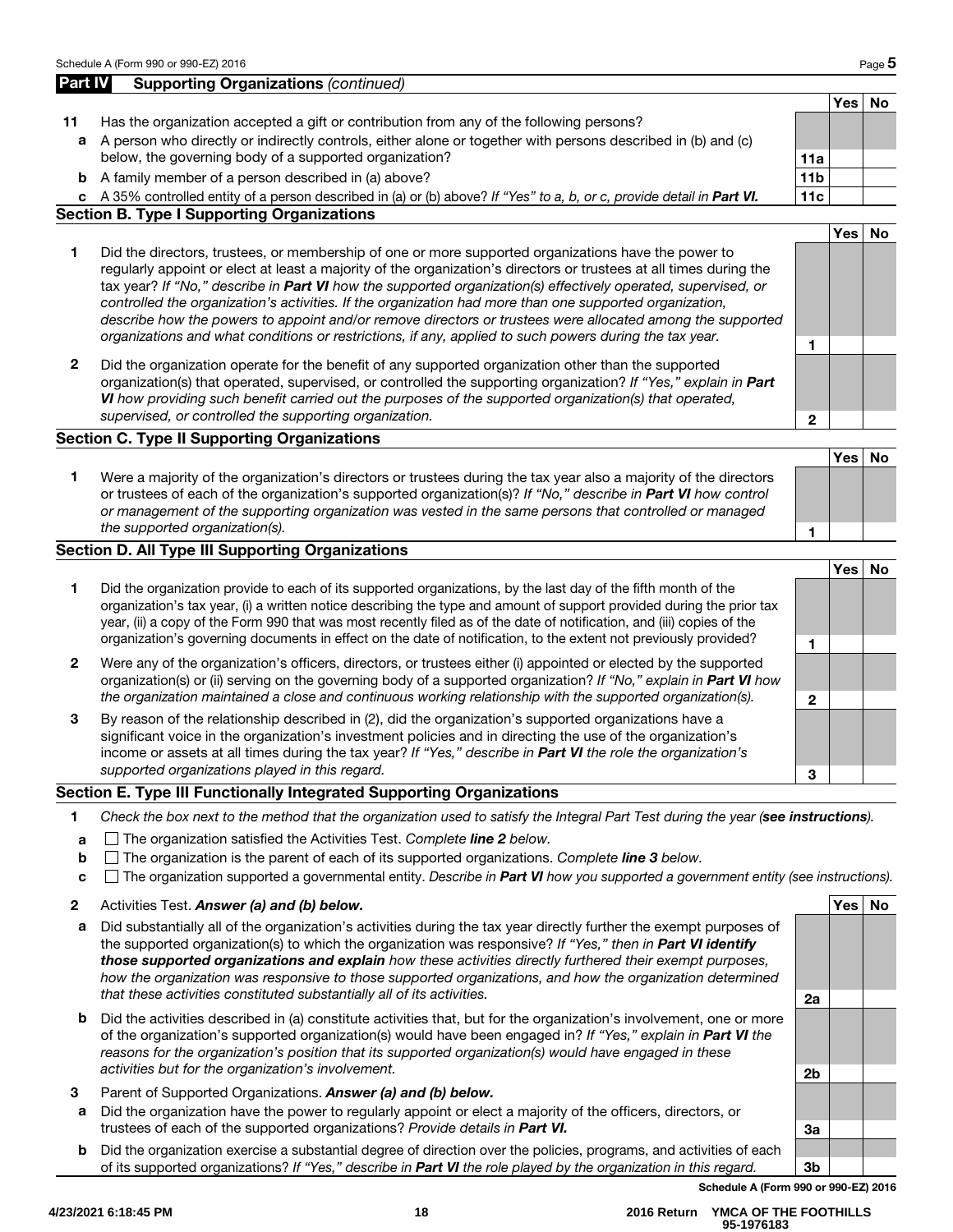#### Part V Type III Non-Functionally Integrated 509(a)(3) Supporting Organizations

| 1 Check here if the organization satisfied the Integral Part Test as a qualifying trust on Nov. 20, 1970 (explain in Part VI). See |
|------------------------------------------------------------------------------------------------------------------------------------|
| instructions. All other Type III non-functionally integrated supporting organizations must complete Sections A through E.          |

| <b>Section A - Adjusted Net Income</b>                                                                                      |                         | (A) Prior Year | (B) Current Year<br>(optional) |
|-----------------------------------------------------------------------------------------------------------------------------|-------------------------|----------------|--------------------------------|
| 1 Net short-term capital gain                                                                                               | 1                       |                |                                |
| 2 Recoveries of prior-year distributions                                                                                    | $\overline{2}$          |                |                                |
| 3 Other gross income (see instructions)                                                                                     | 3                       |                |                                |
| 4 Add lines 1 through 3.                                                                                                    | 4                       |                |                                |
| 5 Depreciation and depletion                                                                                                | 5                       |                |                                |
| 6 Portion of operating expenses paid or incurred for production or                                                          |                         |                |                                |
| collection of gross income or for management, conservation, or                                                              |                         |                |                                |
| maintenance of property held for production of income (see instructions)                                                    | 6                       |                |                                |
| 7 Other expenses (see instructions)                                                                                         | $\overline{7}$          |                |                                |
| 8 Adjusted Net Income (subtract lines 5, 6, and 7 from line 4).                                                             | 8                       |                |                                |
| <b>Section B - Minimum Asset Amount</b>                                                                                     |                         | (A) Prior Year | (B) Current Year<br>(optional) |
| 1 Aggregate fair market value of all non-exempt-use assets (see                                                             |                         |                |                                |
| instructions for short tax year or assets held for part of year):                                                           |                         |                |                                |
| a Average monthly value of securities                                                                                       | 1a                      |                |                                |
| <b>b</b> Average monthly cash balances                                                                                      | 1 <sub>b</sub>          |                |                                |
| c Fair market value of other non-exempt-use assets                                                                          | 1 <sub>c</sub>          |                |                                |
| d Total (add lines 1a, 1b, and 1c)                                                                                          | 1 <sub>d</sub>          |                |                                |
| e Discount claimed for blockage or other<br>factors (explain in detail in Part VI):                                         |                         |                |                                |
| 2 Acquisition indebtedness applicable to non-exempt-use assets                                                              | $\mathbf{2}$            |                |                                |
| 3 Subtract line 2 from line 1d.                                                                                             | 3                       |                |                                |
| 4 Cash deemed held for exempt use. Enter 1-1/2% of line 3 (for greater amount,<br>see instructions).                        | 4                       |                |                                |
| 5 Net value of non-exempt-use assets (subtract line 4 from line 3)                                                          | 5                       |                |                                |
| 6 Multiply line 5 by .035.                                                                                                  | 6                       |                |                                |
| 7 Recoveries of prior-year distributions                                                                                    | $\overline{7}$          |                |                                |
| 8 Minimum Asset Amount (add line 7 to line 6)                                                                               | 8                       |                |                                |
| <b>Section C - Distributable Amount</b>                                                                                     |                         |                | <b>Current Year</b>            |
| 1 Adjusted net income for prior year (from Section A, line 8, Column A)                                                     | $\mathbf{1}$            |                |                                |
| 2 Enter 85% of line 1.                                                                                                      | $\overline{2}$          |                |                                |
| 3 Minimum asset amount for prior year (from Section B, line 8, Column A)                                                    | 3                       |                |                                |
| 4 Enter greater of line 2 or line 3.                                                                                        | $\overline{\mathbf{4}}$ |                |                                |
| 5 Income tax imposed in prior year                                                                                          | 5                       |                |                                |
| 6 Distributable Amount. Subtract line 5 from line 4, unless subject to<br>emergency temporary reduction (see instructions). | 6                       |                |                                |

7  $\Box$  Check here if the current year is the organization's first as a non-functionally integrated Type III supporting organization (see instructions).

Schedule A (Form 990 or 990-EZ) 2016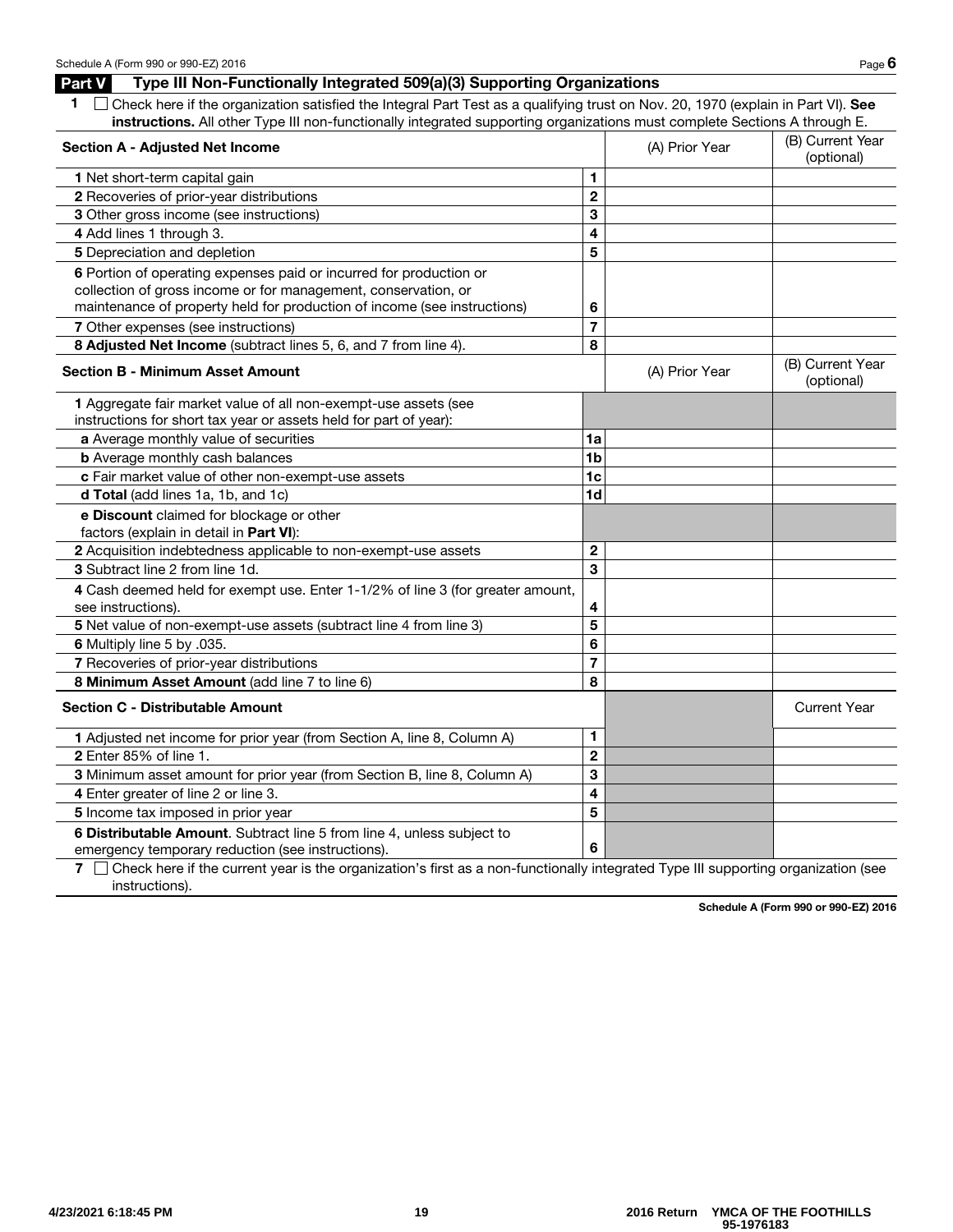|              | Type III Non-Functionally Integrated 509(a)(3) Supporting Organizations (continued)<br><b>Part V</b>                                          |                                    |                                       |                                                |  |  |
|--------------|-----------------------------------------------------------------------------------------------------------------------------------------------|------------------------------------|---------------------------------------|------------------------------------------------|--|--|
|              | <b>Section D - Distributions</b>                                                                                                              |                                    |                                       | <b>Current Year</b>                            |  |  |
| 1.           | Amounts paid to supported organizations to accomplish exempt purposes                                                                         |                                    |                                       |                                                |  |  |
| 2            | Amounts paid to perform activity that directly furthers exempt purposes of supported                                                          |                                    |                                       |                                                |  |  |
|              | organizations, in excess of income from activity                                                                                              |                                    |                                       |                                                |  |  |
| 3            | Administrative expenses paid to accomplish exempt purposes of supported organizations                                                         |                                    |                                       |                                                |  |  |
| 4            | Amounts paid to acquire exempt-use assets                                                                                                     |                                    |                                       |                                                |  |  |
| 5            | Qualified set-aside amounts (prior IRS approval required)                                                                                     |                                    |                                       |                                                |  |  |
| 6            | Other distributions (describe in Part VI). See instructions.<br>Total annual distributions. Add lines 1 through 6.                            |                                    |                                       |                                                |  |  |
| 7            |                                                                                                                                               |                                    |                                       |                                                |  |  |
| 8            | Distributions to attentive supported organizations to which the organization is responsive<br>(provide details in Part VI). See instructions. |                                    |                                       |                                                |  |  |
| 9            | Distributable amount for 2016 from Section C, line 6                                                                                          |                                    |                                       |                                                |  |  |
| 10           | Line 8 amount divided by Line 9 amount                                                                                                        |                                    |                                       |                                                |  |  |
|              |                                                                                                                                               |                                    | (ii)                                  | (iii)                                          |  |  |
|              | <b>Section E - Distribution Allocations (see instructions)</b>                                                                                | (i)<br><b>Excess Distributions</b> | <b>Underdistributions</b><br>Pre-2016 | <b>Distributable</b><br><b>Amount for 2016</b> |  |  |
| 1.           | Distributable amount for 2016 from Section C, line 6                                                                                          |                                    |                                       |                                                |  |  |
| $\mathbf{2}$ | Underdistributions, if any, for years prior to 2016<br>(reasonable cause required - explain in Part VI). See<br>instructions.                 |                                    |                                       |                                                |  |  |
| 3            | Excess distributions carryover, if any, to 2016:                                                                                              |                                    |                                       |                                                |  |  |
| a            |                                                                                                                                               |                                    |                                       |                                                |  |  |
| b            |                                                                                                                                               |                                    |                                       |                                                |  |  |
| c            | From 2013<br>and the company of                                                                                                               |                                    |                                       |                                                |  |  |
| d            | From 2014<br>and a state of the                                                                                                               |                                    |                                       |                                                |  |  |
| е            | From 2015<br>and a state of the                                                                                                               |                                    |                                       |                                                |  |  |
| f            | <b>Total</b> of lines 3a through e                                                                                                            |                                    |                                       |                                                |  |  |
| g            | Applied to underdistributions of prior years                                                                                                  |                                    |                                       |                                                |  |  |
| h.           | Applied to 2016 distributable amount                                                                                                          |                                    |                                       |                                                |  |  |
| j.           | Carryover from 2011 not applied (see instructions)                                                                                            |                                    |                                       |                                                |  |  |
|              | Remainder. Subtract lines 3g, 3h, and 3i from 3f.                                                                                             |                                    |                                       |                                                |  |  |
| 4            | Distributions for 2016 from                                                                                                                   |                                    |                                       |                                                |  |  |
|              | Section D, line 7:<br>\$                                                                                                                      |                                    |                                       |                                                |  |  |
| а            | Applied to underdistributions of prior years                                                                                                  |                                    |                                       |                                                |  |  |
| b            | Applied to 2016 distributable amount                                                                                                          |                                    |                                       |                                                |  |  |
| c            | Remainder. Subtract lines 4a and 4b from 4.                                                                                                   |                                    |                                       |                                                |  |  |
| 5            | Remaining underdistributions for years prior to 2016, if                                                                                      |                                    |                                       |                                                |  |  |
|              | any. Subtract lines 3g and 4a from line 2. For result                                                                                         |                                    |                                       |                                                |  |  |
|              | greater than zero, explain in Part VI. See instructions.                                                                                      |                                    |                                       |                                                |  |  |
| 6            | Remaining underdistributions for 2016. Subtract lines 3h                                                                                      |                                    |                                       |                                                |  |  |
|              | and 4b from line 1. For result greater than zero, explain in                                                                                  |                                    |                                       |                                                |  |  |
|              | Part VI. See instructions.                                                                                                                    |                                    |                                       |                                                |  |  |
| 7            | Excess distributions carryover to 2017. Add lines 3j<br>and 4c.                                                                               |                                    |                                       |                                                |  |  |
| 8            | Breakdown of line 7:                                                                                                                          |                                    |                                       |                                                |  |  |
| a            |                                                                                                                                               |                                    |                                       |                                                |  |  |
| b            | Excess from 2013                                                                                                                              |                                    |                                       |                                                |  |  |
| c            | Excess from 2014                                                                                                                              |                                    |                                       |                                                |  |  |
| d            | Excess from 2015                                                                                                                              |                                    |                                       |                                                |  |  |
| е            | Excess from 2016                                                                                                                              |                                    |                                       |                                                |  |  |
|              |                                                                                                                                               |                                    |                                       |                                                |  |  |

Schedule A (Form 990 or 990-EZ) 2016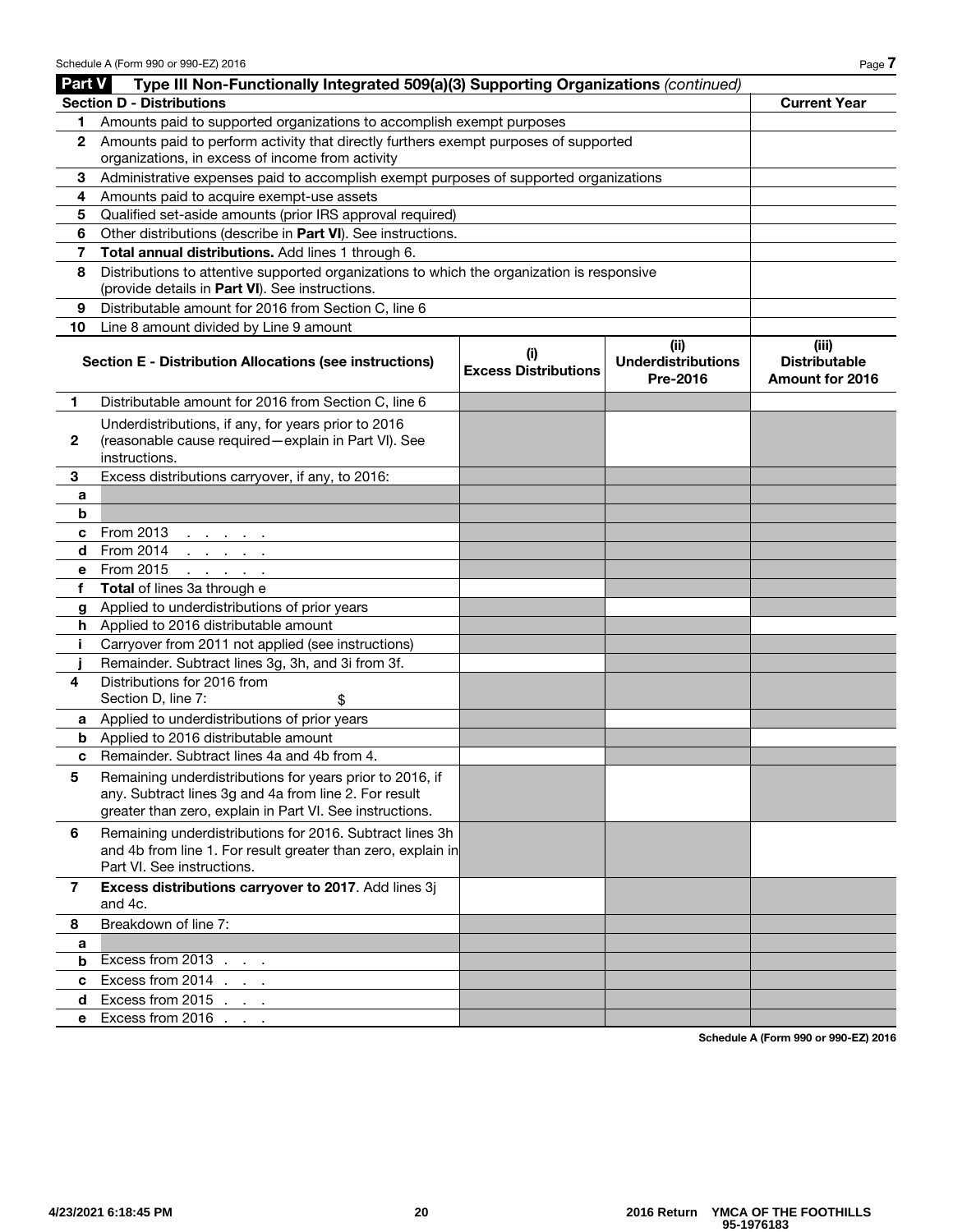| <b>Schedule B</b> |  |
|-------------------|--|
|-------------------|--|

(Form 990, 990-EZ,  $\alpha$ r 990-PF) Department of the Treasury

Internal Revenue Service

# Schedule of Contributors

OMB No. 1545-0047

2016

|  | ► Attach to Form 990, Form 990-EZ, or Form 990-PF. |  |  |
|--|----------------------------------------------------|--|--|
|  |                                                    |  |  |

▶ Information about Schedule B (Form 990, 990-EZ, or 990-PF) and its instructions is at *www.irs.gov/form990* .

| Name of the organization              | <b>Employer identification number</b> |
|---------------------------------------|---------------------------------------|
| YMCA OF THE FOOTHILLS                 | 95-1976183                            |
| <b>Organization type (check one):</b> |                                       |

| Filers of:         | Section:                                                                           |  |  |  |  |
|--------------------|------------------------------------------------------------------------------------|--|--|--|--|
| Form 990 or 990-FZ | $\vert \angle$ 501(c)( 3) (enter number) organization                              |  |  |  |  |
|                    | $4947(a)(1)$ nonexempt charitable trust <b>not</b> treated as a private foundation |  |  |  |  |
|                    | 527 political organization                                                         |  |  |  |  |
| Form 990-PF        | 501(c)(3) exempt private foundation<br>$\mathbf{I}$                                |  |  |  |  |
|                    | 4947(a)(1) nonexempt charitable trust treated as a private foundation              |  |  |  |  |
|                    | 501(c)(3) taxable private foundation                                               |  |  |  |  |
|                    |                                                                                    |  |  |  |  |

Check if your organization is covered by the General Rule or a Special Rule.

Note: Only a section 501(c)(7), (8), or (10) organization can check boxes for both the General Rule and a Special Rule. See instructions.

#### General Rule

For an organization filing Form 990, 990-EZ, or 990-PF that received, during the year, contributions totaling \$5,000 or more (in money or property) from any one contributor. Complete Parts I and II. See instructions for determining a contributor's total contributions.

#### Special Rules

- $\sqcup$  For an organization described in section 501(c)(3) filing Form 990 or 990-EZ that met the 331/3 % support test of the regulations under sections 509(a)(1) and 170(b)(1)(A)(vi), that checked Schedule A (Form 990 or 990-EZ), Part II, line 13, 16a, or 16b, and that received from any one contributor, during the year, total contributions of the greater of (1) \$5,000 or (2) 2% of the amount on (i) Form 990, Part VIII, line 1h, or (ii) Form 990-EZ, line 1. Complete Parts I and II.
- For an organization described in section 501(c)(7), (8), or (10) filing Form 990 or 990-EZ that received from any one contributor, during the year, total contributions of more than \$1,000 *exclusively* for religious, charitable, scientific, literary, or educational purposes, or for the prevention of cruelty to children or animals. Complete Parts I, II, and III.
- $\Box$  For an organization described in section 501(c)(7), (8), or (10) filing Form 990 or 990-EZ that received from any one contributor, during the year, contributions *exclusively* for religious, charitable, etc., purposes, but no such contributions totaled more than \$1,000. If this box is checked, enter here the total contributions that were received during the year for an *exclusively* religious, charitable, etc., purpose. Don't complete any of the parts unless the General Rule applies to this organization because it received *nonexclusively* religious, charitable, etc., contributions totaling \$5,000 or more during the year  $\qquad \qquad \ldots \qquad \qquad \ldots \qquad \ldots \qquad \ldots \qquad \ldots \qquad \ldots \qquad \qquad \blacktriangleright \quad \text{\$}$

Caution: An organization that isn't covered by the General Rule and/or the Special Rules doesn't file Schedule B (Form 990, 990-EZ, or 990-PF), but it must answer "No" on Part IV, line 2, of its Form 990; or check the box on line H of its Form 990-EZ or on its Form 990-PF, Part I, line 2, to certify that it doesn't meet the filing requirements of Schedule B (Form 990, 990-EZ, or 990-PF).

For Paperwork Reduction Act Notice, see the Instructions for Form 990, 990-EZ, or 990-PF. Cat. No. 30613X Schedule B (Form 990, 990-EZ, or 990-PF) (2016)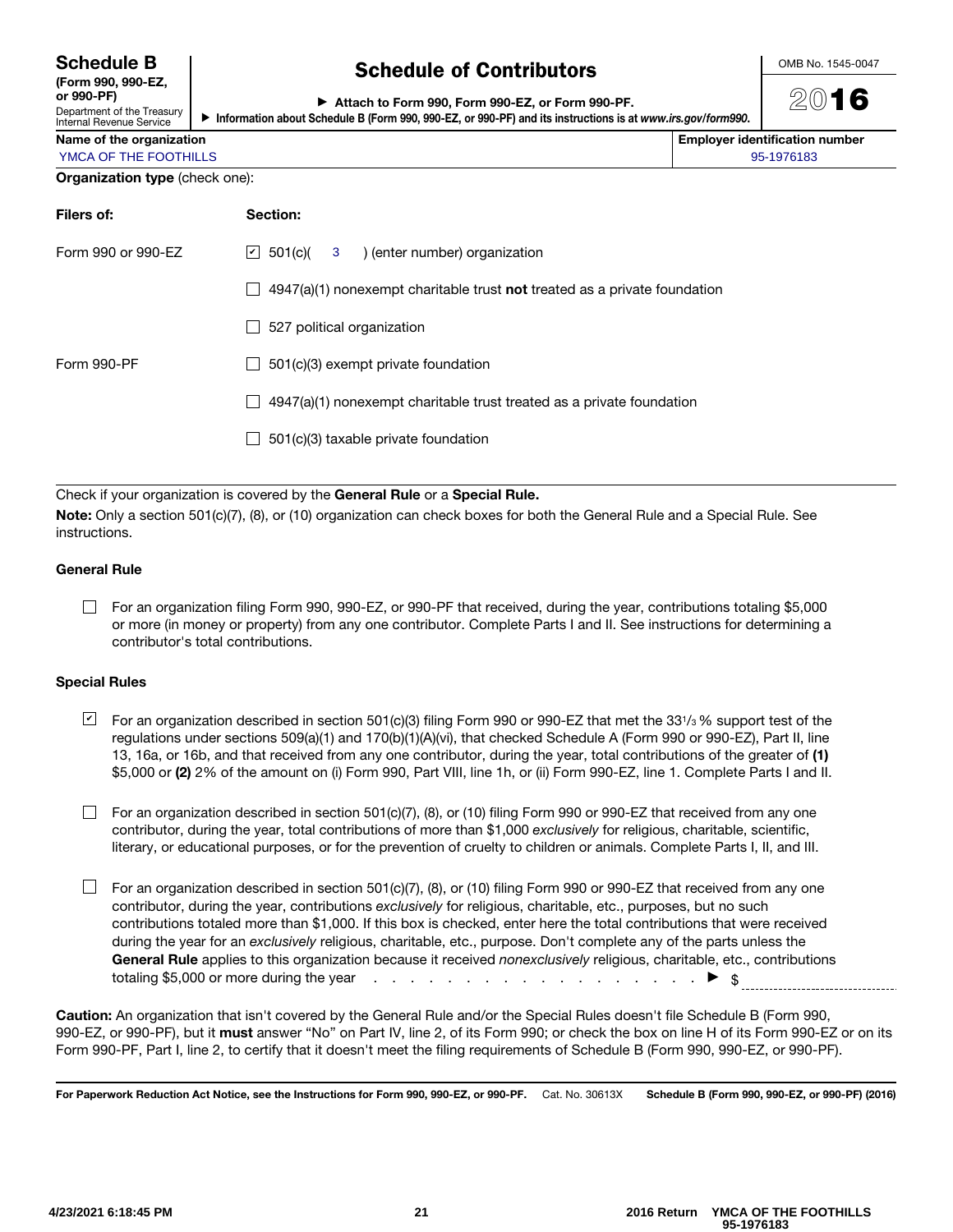| Schedule B (Form 990, 990-EZ, or 990-PF) (2016) | Page |
|-------------------------------------------------|------|
|-------------------------------------------------|------|

Page 2

Name of organization **Name of organization** in the state of organization number in the state of organization number

YMCA OF THE FOOTHILLS 85-1976183

Part I Contributors (See instructions). Use duplicate copies of Part I if additional space is needed.

| (a)<br>No.     | (b)<br>Name, address, and ZIP + 4 | (c)<br><b>Total contributions</b> | (d)<br>Type of contribution                                                                                              |
|----------------|-----------------------------------|-----------------------------------|--------------------------------------------------------------------------------------------------------------------------|
| $\mathbf{1}$   |                                   | \$<br>15,000                      | Person<br>$\vert\mathbf{v}\vert$<br>Payroll<br>Noncash<br>(Complete Part II for<br>noncash contributions.)               |
| (a)<br>No.     | (b)<br>Name, address, and ZIP + 4 | (c)<br>Total contributions        | (d)<br>Type of contribution                                                                                              |
| $\overline{2}$ |                                   | \$<br>15,000                      | <b>Person</b><br>$\vert\mathbf{v}\vert$<br>Payroll<br><b>Noncash</b><br>(Complete Part II for<br>noncash contributions.) |
| (a)<br>No.     | (b)<br>Name, address, and ZIP + 4 | (c)<br><b>Total contributions</b> | (d)<br>Type of contribution                                                                                              |
| $\mathbf{3}$   |                                   | \$<br>20,000                      | Person<br>$\mathbf v$<br>Payroll<br>Noncash<br>(Complete Part II for<br>noncash contributions.)                          |
| (a)<br>No.     | (b)<br>Name, address, and ZIP + 4 | (c)<br><b>Total contributions</b> | (d)<br>Type of contribution                                                                                              |
| 4              |                                   | \$<br>135,000                     | Person<br>$\mathbf v$<br>Payroll<br><b>Noncash</b><br>(Complete Part II for<br>noncash contributions.)                   |
| (a)<br>No.     | (b)<br>Name, address, and ZIP + 4 | (c)<br><b>Total contributions</b> | (d)<br>Type of contribution                                                                                              |
|                |                                   | \$                                | Person<br>Payroll<br><b>Noncash</b><br>(Complete Part II for<br>noncash contributions.)                                  |
| (a)<br>No.     | (b)<br>Name, address, and ZIP + 4 | (c)<br><b>Total contributions</b> | (d)<br>Type of contribution                                                                                              |
|                |                                   |                                   |                                                                                                                          |

Schedule B (Form 990, 990-EZ, or 990-PF) (2016)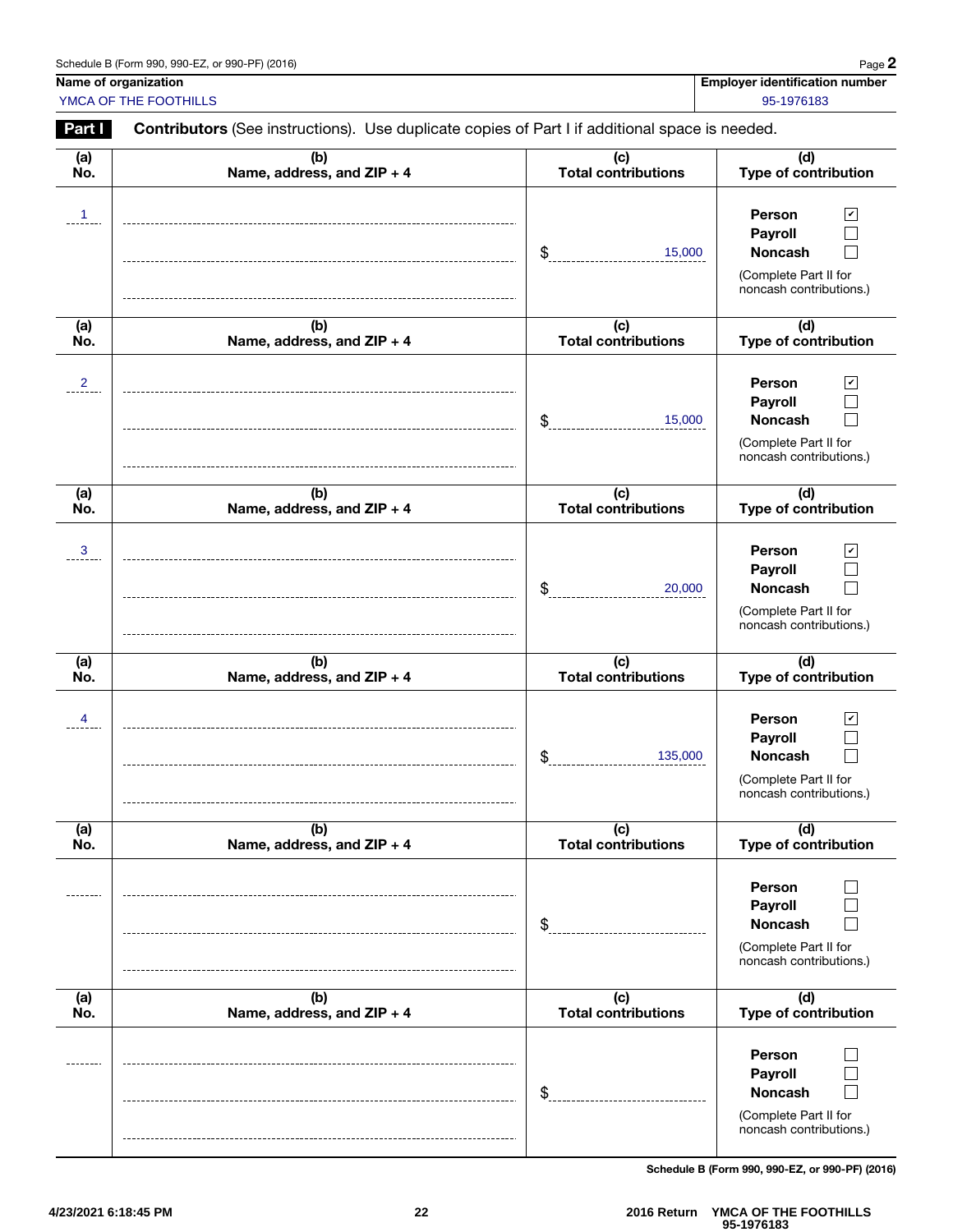Name of organization **Name of organization** in the state of organization number in the state of organization number **YMCA OF THE FOOTHILLS** 95-1976183

Part II Noncash Property (See instructions). Use duplicate copies of Part II if additional space is needed.

| (a) No.<br>from<br>Part I | (b)<br>Description of noncash property given | (c)<br>FMV (or estimate)<br>(See instructions) | (d)<br>Date received |
|---------------------------|----------------------------------------------|------------------------------------------------|----------------------|
|                           |                                              | $\frac{1}{2}$                                  |                      |
| (a) No.<br>from<br>Part I | (b)<br>Description of noncash property given | (c)<br>FMV (or estimate)<br>(See instructions) | (d)<br>Date received |
|                           |                                              | \$                                             |                      |
| (a) No.<br>from<br>Part I | (b)<br>Description of noncash property given | (c)<br>FMV (or estimate)<br>(See instructions) | (d)<br>Date received |
|                           |                                              | \$                                             |                      |
| (a) No.<br>from<br>Part I | (b)<br>Description of noncash property given | (c)<br>FMV (or estimate)<br>(See instructions) | (d)<br>Date received |
|                           |                                              | \$                                             |                      |
| (a) No.<br>from<br>Part I | (b)<br>Description of noncash property given | (c)<br>FMV (or estimate)<br>(See instructions) | (d)<br>Date received |
| ------                    |                                              | \$                                             |                      |
| (a) No.<br>from<br>Part I | (b)<br>Description of noncash property given | (c)<br>FMV (or estimate)<br>(See instructions) | (d)<br>Date received |
|                           |                                              | \$                                             |                      |

Schedule B (Form 990, 990-EZ, or 990-PF) (2016)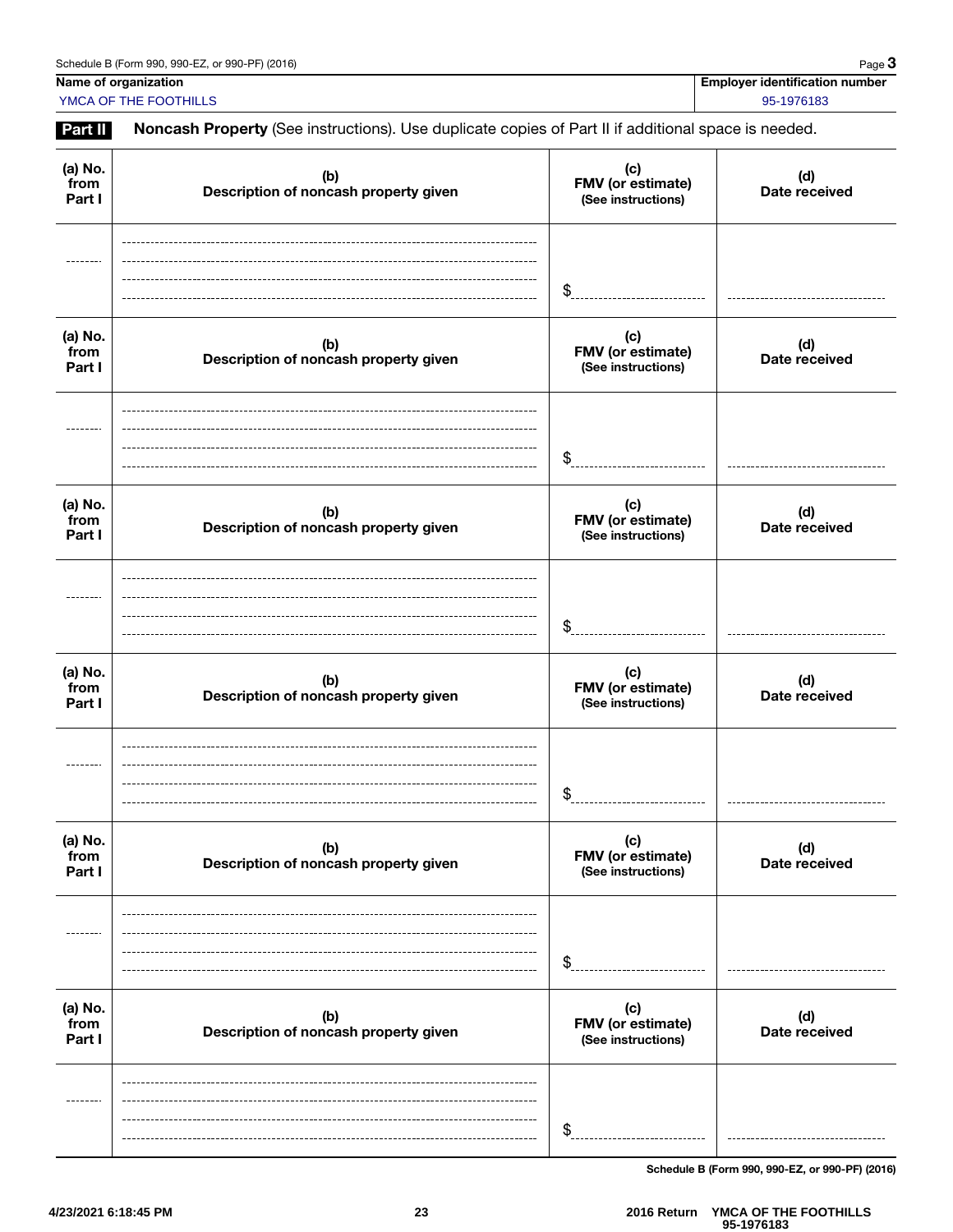| Name of organization      | YMCA OF THE FOOTHILLS                                                                                                                                                                                                                                                                   |                 |                      | <b>Employer identification number</b><br>95-1976183                                                                                                                                                                                                 |
|---------------------------|-----------------------------------------------------------------------------------------------------------------------------------------------------------------------------------------------------------------------------------------------------------------------------------------|-----------------|----------------------|-----------------------------------------------------------------------------------------------------------------------------------------------------------------------------------------------------------------------------------------------------|
| Part III                  | Exclusively religious, charitable, etc., contributions to organizations described in section 501(c)(7), (8), or<br>contributions of \$1,000 or less for the year. (Enter this information once. See instructions.) ▶<br>Use duplicate copies of Part III if additional space is needed. |                 |                      | (10) that total more than \$1,000 for the year from any one contributor. Complete columns (a) through (e) and<br>the following line entry. For organizations completing Part III, enter the total of exclusively religious, charitable, etc.,<br>\$ |
| (a) No.                   |                                                                                                                                                                                                                                                                                         |                 |                      |                                                                                                                                                                                                                                                     |
| from<br>Part I            | (b) Purpose of gift                                                                                                                                                                                                                                                                     | (c) Use of gift |                      | (d) Description of how gift is held                                                                                                                                                                                                                 |
|                           |                                                                                                                                                                                                                                                                                         |                 | (e) Transfer of gift |                                                                                                                                                                                                                                                     |
|                           | Transferee's name, address, and ZIP + 4                                                                                                                                                                                                                                                 |                 |                      | Relationship of transferor to transferee                                                                                                                                                                                                            |
|                           |                                                                                                                                                                                                                                                                                         |                 |                      |                                                                                                                                                                                                                                                     |
| (a) No.<br>from<br>Part I | (b) Purpose of gift                                                                                                                                                                                                                                                                     | (c) Use of gift |                      | (d) Description of how gift is held                                                                                                                                                                                                                 |
|                           |                                                                                                                                                                                                                                                                                         |                 |                      |                                                                                                                                                                                                                                                     |
|                           |                                                                                                                                                                                                                                                                                         |                 | (e) Transfer of gift |                                                                                                                                                                                                                                                     |
|                           | Transferee's name, address, and ZIP + 4                                                                                                                                                                                                                                                 |                 |                      | Relationship of transferor to transferee                                                                                                                                                                                                            |
|                           |                                                                                                                                                                                                                                                                                         |                 |                      |                                                                                                                                                                                                                                                     |
| (a) No.<br>from<br>Part I | (b) Purpose of gift                                                                                                                                                                                                                                                                     | (c) Use of gift |                      | (d) Description of how gift is held                                                                                                                                                                                                                 |
|                           |                                                                                                                                                                                                                                                                                         |                 |                      |                                                                                                                                                                                                                                                     |
|                           |                                                                                                                                                                                                                                                                                         |                 | (e) Transfer of gift |                                                                                                                                                                                                                                                     |
|                           | Transferee's name, address, and ZIP + 4                                                                                                                                                                                                                                                 |                 |                      | Relationship of transferor to transferee                                                                                                                                                                                                            |
|                           |                                                                                                                                                                                                                                                                                         |                 |                      |                                                                                                                                                                                                                                                     |
| (a) No.<br>from<br>Part I | (b) Purpose of gift                                                                                                                                                                                                                                                                     | (c) Use of gift |                      | (d) Description of how gift is held                                                                                                                                                                                                                 |
|                           |                                                                                                                                                                                                                                                                                         |                 |                      |                                                                                                                                                                                                                                                     |
|                           |                                                                                                                                                                                                                                                                                         |                 | (e) Transfer of gift |                                                                                                                                                                                                                                                     |
|                           | Transferee's name, address, and ZIP + 4                                                                                                                                                                                                                                                 |                 |                      | Relationship of transferor to transferee                                                                                                                                                                                                            |
|                           |                                                                                                                                                                                                                                                                                         |                 |                      |                                                                                                                                                                                                                                                     |
|                           |                                                                                                                                                                                                                                                                                         |                 |                      |                                                                                                                                                                                                                                                     |

Schedule B (Form 990, 990-EZ, or 990-PF) (2016)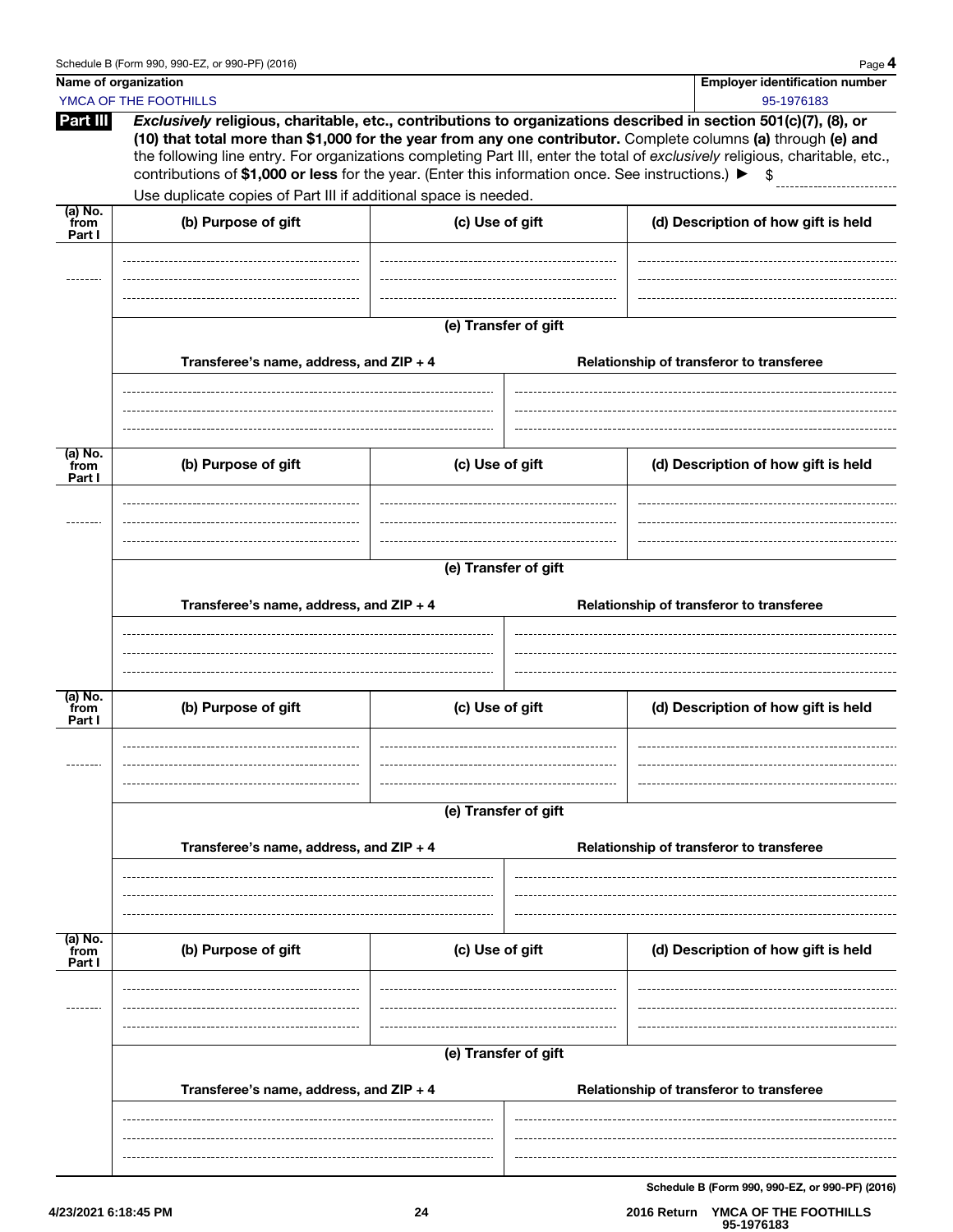#### SCHEDULE D (Form 990)

# Supplemental Financial Statements

▶ Complete if the organization answered "Yes" on Form 990, Part IV, line 6, 7, 8, 9, 10, 11a, 11b, 11c, 11d, 11e, 11f, 12a, or 12b.

|          | Department of the Treasury<br><b>Internal Revenue Service</b> |                                                                                       | Attach to Form 990.<br>Information about Schedule D (Form 990) and its instructions is at www.irs.gov/form990.                                                                                                                                                      |                | <b>Open to Public</b><br>Inspection            |
|----------|---------------------------------------------------------------|---------------------------------------------------------------------------------------|---------------------------------------------------------------------------------------------------------------------------------------------------------------------------------------------------------------------------------------------------------------------|----------------|------------------------------------------------|
|          | Name of the organization                                      |                                                                                       |                                                                                                                                                                                                                                                                     |                | <b>Employer identification number</b>          |
|          | YMCA OF THE FOOTHILLS                                         |                                                                                       |                                                                                                                                                                                                                                                                     |                | 95-1976183                                     |
| Part I   |                                                               |                                                                                       | Organizations Maintaining Donor Advised Funds or Other Similar Funds or Accounts.                                                                                                                                                                                   |                |                                                |
|          |                                                               |                                                                                       | Complete if the organization answered "Yes" on Form 990, Part IV, line 6.                                                                                                                                                                                           |                |                                                |
|          |                                                               |                                                                                       | (a) Donor advised funds                                                                                                                                                                                                                                             |                | (b) Funds and other accounts                   |
| 1        |                                                               | Total number at end of year                                                           |                                                                                                                                                                                                                                                                     |                |                                                |
| 2        |                                                               | Aggregate value of contributions to (during year)                                     |                                                                                                                                                                                                                                                                     |                |                                                |
| 3        |                                                               | Aggregate value of grants from (during year) .                                        |                                                                                                                                                                                                                                                                     |                |                                                |
| 4        |                                                               | Aggregate value at end of year                                                        |                                                                                                                                                                                                                                                                     |                |                                                |
| 5        |                                                               |                                                                                       | Did the organization inform all donors and donor advisors in writing that the assets held in donor advised                                                                                                                                                          |                |                                                |
|          |                                                               |                                                                                       | funds are the organization's property, subject to the organization's exclusive legal control?                                                                                                                                                                       |                | Yes Π No                                       |
| 6        |                                                               |                                                                                       | Did the organization inform all grantees, donors, and donor advisors in writing that grant funds can be used                                                                                                                                                        |                |                                                |
|          |                                                               |                                                                                       | only for charitable purposes and not for the benefit of the donor or donor advisor, or for any other purpose                                                                                                                                                        |                |                                                |
|          |                                                               |                                                                                       |                                                                                                                                                                                                                                                                     |                | Yes<br><b>No</b>                               |
| Part II  |                                                               | <b>Conservation Easements.</b>                                                        |                                                                                                                                                                                                                                                                     |                |                                                |
|          |                                                               |                                                                                       | Complete if the organization answered "Yes" on Form 990, Part IV, line 7.                                                                                                                                                                                           |                |                                                |
| 1        |                                                               | Purpose(s) of conservation easements held by the organization (check all that apply). | Preservation of land for public use (e.g., recreation or education) $\Box$ Preservation of a historically important land area                                                                                                                                       |                |                                                |
|          |                                                               | Protection of natural habitat                                                         |                                                                                                                                                                                                                                                                     |                | Preservation of a certified historic structure |
|          |                                                               | Preservation of open space                                                            |                                                                                                                                                                                                                                                                     |                |                                                |
| 2        |                                                               |                                                                                       | Complete lines 2a through 2d if the organization held a qualified conservation contribution in the form of a conservation                                                                                                                                           |                |                                                |
|          |                                                               | easement on the last day of the tax year.                                             |                                                                                                                                                                                                                                                                     |                | Held at the End of the Tax Year                |
| а        |                                                               | Total number of conservation easements                                                | a carrier and a carrier and a carrier and a                                                                                                                                                                                                                         | 2a             |                                                |
| b        |                                                               |                                                                                       | Total acreage restricted by conservation easements                                                                                                                                                                                                                  | 2 <sub>b</sub> |                                                |
| с        |                                                               |                                                                                       | Number of conservation easements on a certified historic structure included in (a)                                                                                                                                                                                  | 2c             |                                                |
| d        |                                                               |                                                                                       | Number of conservation easements included in (c) acquired after 8/17/06, and not on a                                                                                                                                                                               |                |                                                |
|          |                                                               | historic structure listed in the National Register                                    | the contract of the contract of the contract of the contract of the contract of the contract of the contract of                                                                                                                                                     | 2d             |                                                |
| 3        | tax year $\blacktriangleright$                                |                                                                                       | Number of conservation easements modified, transferred, released, extinguished, or terminated by the organization during the                                                                                                                                        |                |                                                |
| 4        |                                                               | Number of states where property subject to conservation easement is located ▶         |                                                                                                                                                                                                                                                                     |                |                                                |
| 5        |                                                               |                                                                                       | Does the organization have a written policy regarding the periodic monitoring, inspection, handling of                                                                                                                                                              |                |                                                |
|          |                                                               |                                                                                       |                                                                                                                                                                                                                                                                     |                | $\Box$ Yes $\Box$ No                           |
| 6        |                                                               |                                                                                       | Staff and volunteer hours devoted to monitoring, inspecting, handling of violations, and enforcing conservation easements during the year                                                                                                                           |                |                                                |
|          |                                                               |                                                                                       |                                                                                                                                                                                                                                                                     |                |                                                |
| 7        |                                                               |                                                                                       | Amount of expenses incurred in monitoring, inspecting, handling of violations, and enforcing conservation easements during the year                                                                                                                                 |                |                                                |
| 8        |                                                               |                                                                                       | Does each conservation easement reported on line 2(d) above satisfy the requirements of section 170(h)(4)(B)(i)                                                                                                                                                     |                | $Yes \Box No$                                  |
| 9        |                                                               |                                                                                       | In Part XIII, describe how the organization reports conservation easements in its revenue and expense statement, and                                                                                                                                                |                |                                                |
|          |                                                               |                                                                                       | balance sheet, and include, if applicable, the text of the footnote to the organization's financial statements that describes the                                                                                                                                   |                |                                                |
|          |                                                               | organization's accounting for conservation easements.                                 |                                                                                                                                                                                                                                                                     |                |                                                |
| Part III |                                                               |                                                                                       | Organizations Maintaining Collections of Art, Historical Treasures, or Other Similar Assets.                                                                                                                                                                        |                |                                                |
|          |                                                               |                                                                                       | Complete if the organization answered "Yes" on Form 990, Part IV, line 8.                                                                                                                                                                                           |                |                                                |
|          |                                                               |                                                                                       | 1a If the organization elected, as permitted under SFAS 116 (ASC 958), not to report in its revenue statement and balance sheet<br>works of art, historical treasures, or other similar assets held for public exhibition, education, or research in furtherance of |                |                                                |
|          |                                                               |                                                                                       | public service, provide, in Part XIII, the text of the footnote to its financial statements that describes these items.                                                                                                                                             |                |                                                |
|          |                                                               |                                                                                       |                                                                                                                                                                                                                                                                     |                |                                                |
|          |                                                               |                                                                                       | If the organization elected, as permitted under SFAS 116 (ASC 958), to report in its revenue statement and balance sheet<br>works of art, historical treasures, or other similar assets held for public exhibition, education, or research in furtherance of        |                |                                                |
|          |                                                               | public service, provide the following amounts relating to these items:                |                                                                                                                                                                                                                                                                     |                |                                                |
|          |                                                               |                                                                                       |                                                                                                                                                                                                                                                                     |                |                                                |
|          |                                                               |                                                                                       |                                                                                                                                                                                                                                                                     |                |                                                |
| 2        |                                                               |                                                                                       | If the organization received or held works of art, historical treasures, or other similar assets for financial gain, provide the                                                                                                                                    |                |                                                |
|          |                                                               |                                                                                       | following amounts required to be reported under SFAS 116 (ASC 958) relating to these items:                                                                                                                                                                         |                |                                                |
| а        |                                                               |                                                                                       |                                                                                                                                                                                                                                                                     |                | - \$                                           |

**b** Assets included in Form 990, Part X.

For Paperwork Reduction Act Notice, see the Instructions for Form 990. Cat. No. 52283D Schedule D (Form 990) 2016

. . . . . . . . . . . . . . . . . . . . ▶  $\frac{1}{2}$  OMB No. 1545-0047 2016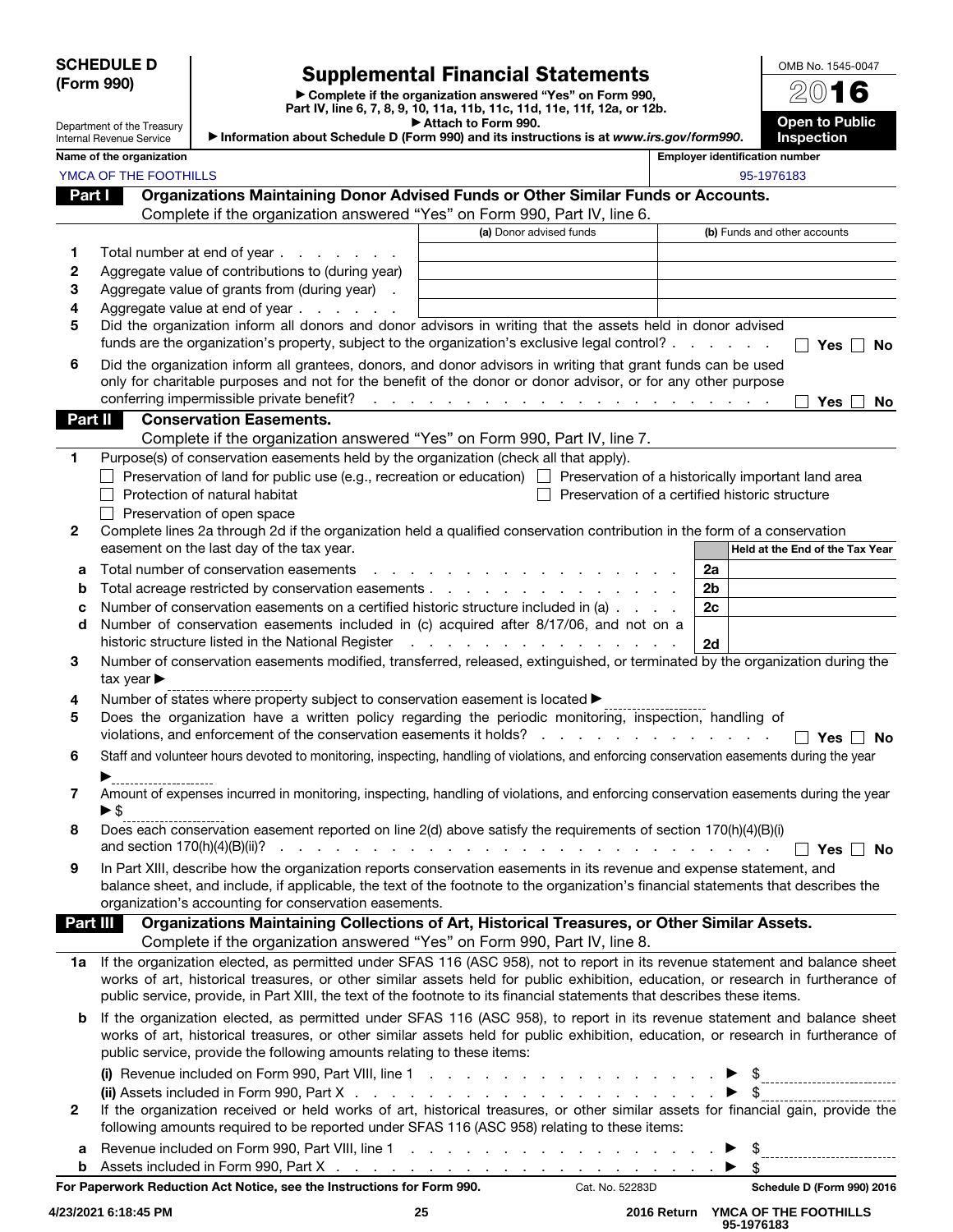|                | Schedule D (Form 990) 2016                                                                                                                                                   |                                                                                                                 |                |                                    |           |                                 | Page 2              |
|----------------|------------------------------------------------------------------------------------------------------------------------------------------------------------------------------|-----------------------------------------------------------------------------------------------------------------|----------------|------------------------------------|-----------|---------------------------------|---------------------|
| Part III       | Organizations Maintaining Collections of Art, Historical Treasures, or Other Similar Assets (continued)                                                                      |                                                                                                                 |                |                                    |           |                                 |                     |
| 3              | Using the organization's acquisition, accession, and other records, check any of the following that are a significant use of its<br>collection items (check all that apply): |                                                                                                                 |                |                                    |           |                                 |                     |
| a              | Public exhibition                                                                                                                                                            |                                                                                                                 |                | Loan or exchange programs          |           |                                 |                     |
| b              | Scholarly research                                                                                                                                                           |                                                                                                                 | Other<br>е     |                                    |           |                                 |                     |
| с              | $\Box$ Preservation for future generations                                                                                                                                   |                                                                                                                 |                |                                    |           |                                 |                     |
| 4              | Provide a description of the organization's collections and explain how they further the organization's exempt purpose in Part                                               |                                                                                                                 |                |                                    |           |                                 |                     |
|                | XIII.                                                                                                                                                                        |                                                                                                                 |                |                                    |           |                                 |                     |
| 5              | During the year, did the organization solicit or receive donations of art, historical treasures, or other similar                                                            |                                                                                                                 |                |                                    |           |                                 |                     |
|                | assets to be sold to raise funds rather than to be maintained as part of the organization's collection?                                                                      |                                                                                                                 |                |                                    |           | $\sim 10$                       | Yes<br>No           |
| <b>Part IV</b> | <b>Escrow and Custodial Arrangements.</b>                                                                                                                                    |                                                                                                                 |                |                                    |           |                                 |                     |
|                | Complete if the organization answered "Yes" on Form 990, Part IV, line 9, or reported an amount on Form<br>990, Part X, line 21.                                             |                                                                                                                 |                |                                    |           |                                 |                     |
| 1a             | Is the organization an agent, trustee, custodian or other intermediary for contributions or other assets not                                                                 |                                                                                                                 |                |                                    |           |                                 |                     |
|                |                                                                                                                                                                              |                                                                                                                 |                |                                    |           |                                 | $Yes \mid No$       |
| b              | If "Yes," explain the arrangement in Part XIII and complete the following table:                                                                                             |                                                                                                                 |                |                                    |           |                                 |                     |
|                |                                                                                                                                                                              |                                                                                                                 |                |                                    |           |                                 | Amount              |
| с              | Beginning balance.                                                                                                                                                           | the contract of the contract of the contract of the contract of the contract of the contract of the contract of |                |                                    | 1c        |                                 |                     |
| d              | Additions during the year                                                                                                                                                    |                                                                                                                 |                |                                    | 1d        |                                 |                     |
| е              |                                                                                                                                                                              |                                                                                                                 |                |                                    | 1e        |                                 |                     |
| f              |                                                                                                                                                                              |                                                                                                                 |                |                                    | 1f        |                                 |                     |
| 2a             | Did the organization include an amount on Form 990, Part X, line 21, for escrow or custodial account liability? $\Box$ Yes $\Box$ No                                         |                                                                                                                 |                |                                    |           |                                 |                     |
|                | <b>b</b> If "Yes," explain the arrangement in Part XIII. Check here if the explanation has been provided on Part XIII<br><b>Endowment Funds.</b>                             |                                                                                                                 |                |                                    |           |                                 |                     |
| <b>Part V</b>  | Complete if the organization answered "Yes" on Form 990, Part IV, line 10.                                                                                                   |                                                                                                                 |                |                                    |           |                                 |                     |
|                |                                                                                                                                                                              | (a) Current year                                                                                                | (b) Prior year | (c) Two years back                 |           | (d) Three years back            | (e) Four years back |
|                |                                                                                                                                                                              | 2,747,419                                                                                                       | 2,667,062      |                                    | 2,517,261 | 2,072,449                       | 1,891,441           |
| 1a             | Beginning of year balance<br>Contributions                                                                                                                                   |                                                                                                                 |                |                                    |           | $\Omega$                        | $\mathbf{0}$        |
| b<br>с         | Net investment earnings, gains, and                                                                                                                                          |                                                                                                                 |                |                                    |           |                                 |                     |
|                | $losses$                                                                                                                                                                     | 2,456                                                                                                           | 80,357         |                                    | 149,801   | 444,812                         | 181,008             |
| d              | Grants or scholarships<br>and a state of                                                                                                                                     |                                                                                                                 |                |                                    |           | $\Omega$                        | $\mathbf{0}$        |
| е              | Other expenditures for facilities and                                                                                                                                        |                                                                                                                 |                |                                    |           |                                 |                     |
|                | programs                                                                                                                                                                     | $\Omega$                                                                                                        | 0              |                                    | 0         | 0                               | 0                   |
| f              | Administrative expenses                                                                                                                                                      |                                                                                                                 |                |                                    |           | $\Omega$                        | $\Omega$            |
| g              | End of year balance<br>and a state of the                                                                                                                                    | 2,749,875                                                                                                       | 2,747,419      |                                    | 2,667,062 | 2,517,261                       | 2,072,449           |
| 2              | Provide the estimated percentage of the current year end balance (line 1g, column (a)) held as:                                                                              |                                                                                                                 |                |                                    |           |                                 |                     |
| а              | Board designated or quasi-endowment ▶                                                                                                                                        | 100.00 %                                                                                                        |                |                                    |           |                                 |                     |
| b              | Permanent endowment ▶                                                                                                                                                        | $0.00\%$                                                                                                        |                |                                    |           |                                 |                     |
| с              | Temporarily restricted endowment ▶                                                                                                                                           | 0.00%                                                                                                           |                |                                    |           |                                 |                     |
|                | The percentages on lines 2a, 2b, and 2c should equal 100%.                                                                                                                   |                                                                                                                 |                |                                    |           |                                 |                     |
| За             | Are there endowment funds not in the possession of the organization that are held and administered for the                                                                   |                                                                                                                 |                |                                    |           |                                 |                     |
|                | organization by:                                                                                                                                                             |                                                                                                                 |                |                                    |           |                                 | Yes<br>No           |
|                |                                                                                                                                                                              |                                                                                                                 |                |                                    |           |                                 | 3a(i)<br>V          |
|                |                                                                                                                                                                              |                                                                                                                 |                |                                    |           |                                 | V<br> 3a(i)         |
| b              | If "Yes" on line 3a(ii), are the related organizations listed as required on Schedule R?                                                                                     |                                                                                                                 |                |                                    |           |                                 | 3b                  |
| 4              | Describe in Part XIII the intended uses of the organization's endowment funds.                                                                                               |                                                                                                                 |                |                                    |           |                                 |                     |
|                | Land, Buildings, and Equipment.<br>Part VI I                                                                                                                                 |                                                                                                                 |                |                                    |           |                                 |                     |
|                | Complete if the organization answered "Yes" on Form 990, Part IV, line 11a. See Form 990, Part X, line 10.                                                                   |                                                                                                                 |                |                                    |           |                                 |                     |
|                | Description of property                                                                                                                                                      | (a) Cost or other basis<br>(investment)                                                                         |                | (b) Cost or other basis<br>(other) |           | (c) Accumulated<br>depreciation | (d) Book value      |
| 1a             | Land<br>the contract of the contract of the                                                                                                                                  |                                                                                                                 |                | 919,999                            |           |                                 | 919,999             |
| b              | Buildings                                                                                                                                                                    |                                                                                                                 |                | 17,348,791                         |           | 9,104,285                       | 8,244,506           |
| c              | Leasehold improvements                                                                                                                                                       |                                                                                                                 |                |                                    |           |                                 |                     |
| d              | Equipment                                                                                                                                                                    |                                                                                                                 |                | 2,787,388                          |           |                                 | 2,787,388           |
| е              | Other $\cdots$ $\cdots$ $\cdots$                                                                                                                                             |                                                                                                                 |                |                                    |           |                                 |                     |
|                | Total. Add lines 1a through 1e. (Column (d) must equal Form 990, Part X, column (B), line 10c.) ▶                                                                            |                                                                                                                 |                |                                    |           |                                 | 11,951,893          |

Schedule D (Form 990) 2016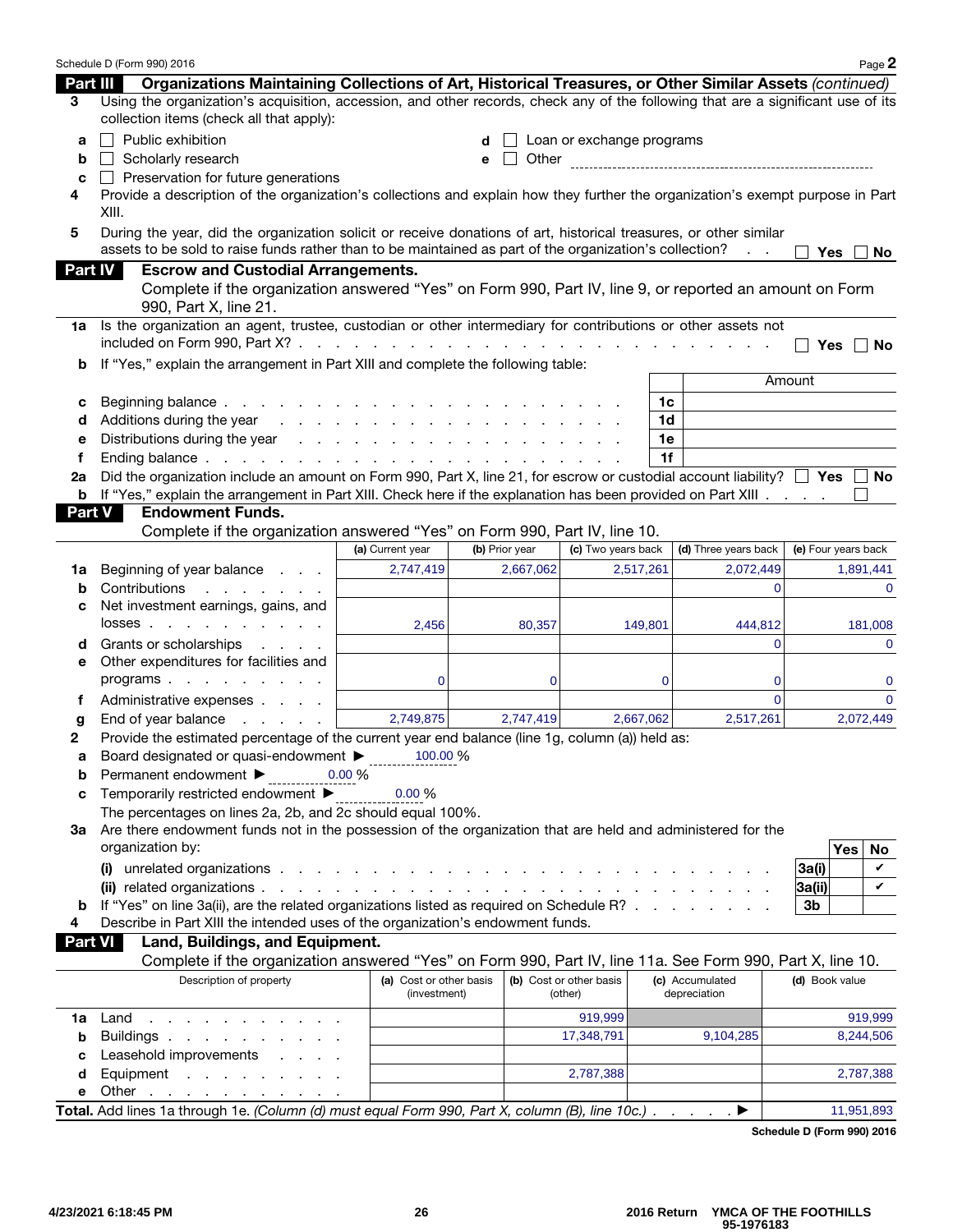| <b>Part VII</b>           | Investments-Other Securities.                                                                                                 |                |                |   |                                                              |
|---------------------------|-------------------------------------------------------------------------------------------------------------------------------|----------------|----------------|---|--------------------------------------------------------------|
|                           | Complete if the organization answered "Yes" on Form 990, Part IV, line 11b. See Form 990, Part X, line 12.                    |                |                |   |                                                              |
|                           | (a) Description of security or category<br>(including name of security)                                                       |                | (b) Book value |   | (c) Method of valuation:<br>Cost or end-of-year market value |
| (1) Financial derivatives | and a state                                                                                                                   |                |                |   |                                                              |
|                           | (2) Closely-held equity interests .                                                                                           |                |                |   |                                                              |
| (3) Other                 |                                                                                                                               |                |                |   |                                                              |
| (A)                       |                                                                                                                               |                |                |   |                                                              |
| (B)                       |                                                                                                                               |                |                |   |                                                              |
| $\overline{(C)}$          |                                                                                                                               |                |                |   |                                                              |
| (D)                       |                                                                                                                               |                |                |   |                                                              |
| (E)                       |                                                                                                                               |                |                |   |                                                              |
| (F)                       |                                                                                                                               |                |                |   |                                                              |
| (G)                       |                                                                                                                               |                |                |   |                                                              |
| (H)                       |                                                                                                                               |                |                |   |                                                              |
|                           | Total. (Column (b) must equal Form 990, Part X, col. (B) line 12.) ▶                                                          |                |                |   |                                                              |
| <b>Part VIII</b>          | <b>Investments-Program Related.</b>                                                                                           |                |                |   |                                                              |
|                           | Complete if the organization answered "Yes" on Form 990, Part IV, line 11c. See Form 990, Part X, line 13.                    |                |                |   |                                                              |
|                           | (a) Description of investment                                                                                                 |                | (b) Book value |   | (c) Method of valuation:                                     |
|                           |                                                                                                                               |                |                |   | Cost or end-of-year market value                             |
| (1)                       |                                                                                                                               |                |                |   |                                                              |
| (2)                       |                                                                                                                               |                |                |   |                                                              |
| (3)                       |                                                                                                                               |                |                |   |                                                              |
| (4)                       |                                                                                                                               |                |                |   |                                                              |
| (5)                       |                                                                                                                               |                |                |   |                                                              |
| (6)                       |                                                                                                                               |                |                |   |                                                              |
| (7)                       |                                                                                                                               |                |                |   |                                                              |
| (8)                       |                                                                                                                               |                |                |   |                                                              |
| (9)                       |                                                                                                                               |                |                |   |                                                              |
|                           | Total. (Column (b) must equal Form 990, Part X, col. (B) line 13.)                                                            |                |                |   |                                                              |
| <b>Part IX</b>            | Other Assets.                                                                                                                 |                |                |   |                                                              |
|                           | Complete if the organization answered "Yes" on Form 990, Part IV, line 11d. See Form 990, Part X, line 15.<br>(a) Description |                |                |   | (b) Book value                                               |
| (1)                       |                                                                                                                               |                |                |   |                                                              |
| (2)                       |                                                                                                                               |                |                |   |                                                              |
| (3)                       |                                                                                                                               |                |                |   |                                                              |
| (4)                       |                                                                                                                               |                |                |   |                                                              |
| (5)                       |                                                                                                                               |                |                |   |                                                              |
| (6)                       |                                                                                                                               |                |                |   |                                                              |
| (7)                       |                                                                                                                               |                |                |   |                                                              |
| (8)                       |                                                                                                                               |                |                |   |                                                              |
| (9)                       |                                                                                                                               |                |                |   |                                                              |
|                           | Total. (Column (b) must equal Form 990, Part X, col. (B) line 15.)                                                            |                |                | ▶ |                                                              |
| Part X                    | <b>Other Liabilities.</b>                                                                                                     |                |                |   |                                                              |
|                           | Complete if the organization answered "Yes" on Form 990, Part IV, line 11e or 11f. See Form 990, Part X,<br>line 25.          |                |                |   |                                                              |
| 1.                        | (a) Description of liability                                                                                                  | (b) Book value |                |   |                                                              |
| (1) Federal income taxes  |                                                                                                                               |                |                |   |                                                              |
| (2)                       |                                                                                                                               |                |                |   |                                                              |
| (3)                       |                                                                                                                               |                |                |   |                                                              |
| (4)                       |                                                                                                                               |                |                |   |                                                              |
| (5)                       |                                                                                                                               |                |                |   |                                                              |
| (6)                       |                                                                                                                               |                |                |   |                                                              |
| (7)                       |                                                                                                                               |                |                |   |                                                              |
| (8)                       |                                                                                                                               |                |                |   |                                                              |
| (9)                       |                                                                                                                               |                |                |   |                                                              |
|                           |                                                                                                                               |                |                |   |                                                              |

Total. *(Column (b) must equal Form 990, Part X, col. (B) line 25.)*  ▶ 2. Liability for uncertain tax positions. In Part XIII, provide the text of the footnote to the organization's financial statements that reports the organization's liability for uncertain tax positions under FIN 48 (ASC 740). Check here if the text of the footnote has been provided in Part XIII 0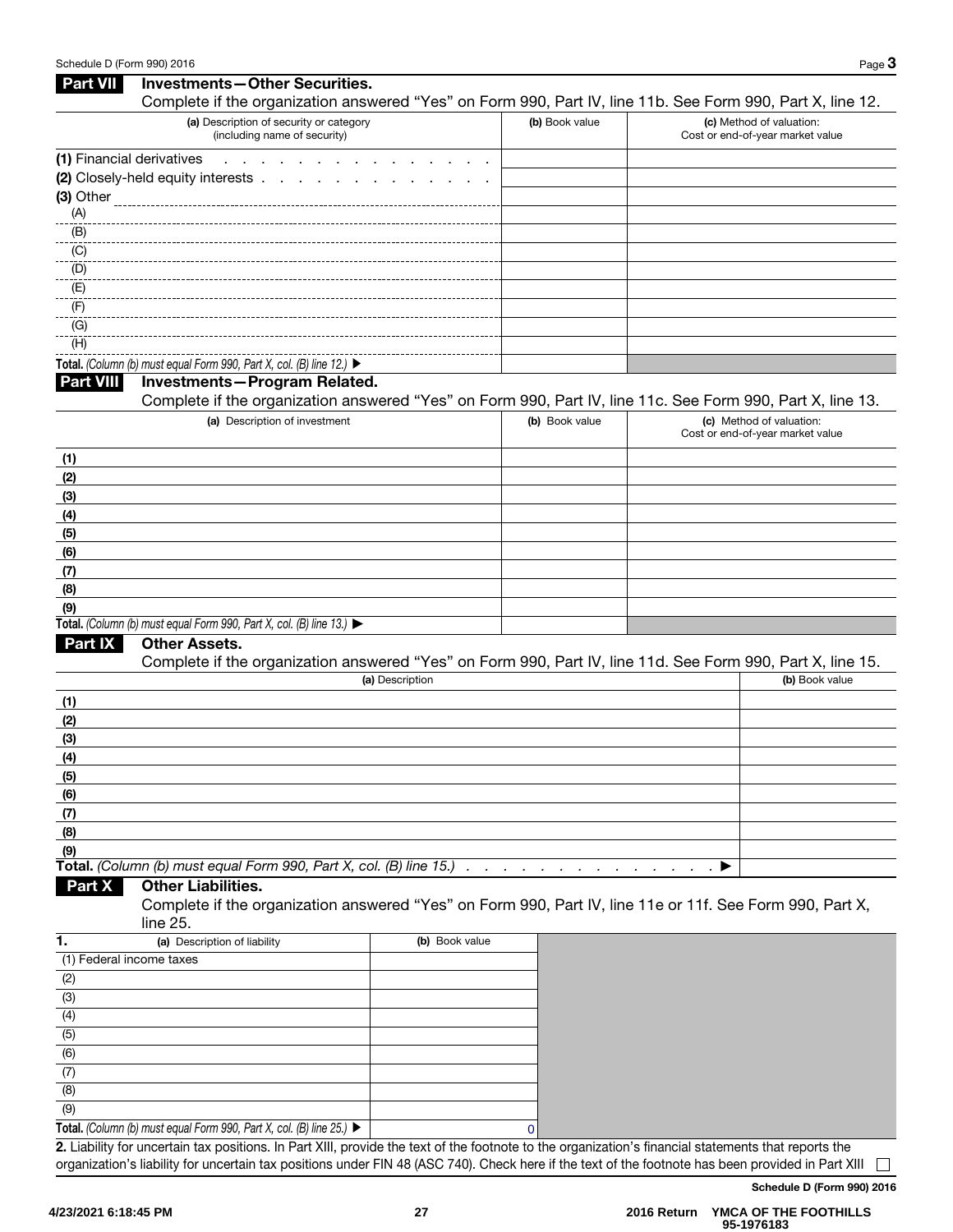|                  | Schedule D (Form 990) 2016                                                                                                                                                                                                                            |                |          |    | Page 4     |
|------------------|-------------------------------------------------------------------------------------------------------------------------------------------------------------------------------------------------------------------------------------------------------|----------------|----------|----|------------|
| <b>Part XI</b>   | Reconciliation of Revenue per Audited Financial Statements With Revenue per Return.                                                                                                                                                                   |                |          |    |            |
|                  | Complete if the organization answered "Yes" on Form 990, Part IV, line 12a.                                                                                                                                                                           |                |          |    |            |
| 1                | Total revenue, gains, and other support per audited financial statements                                                                                                                                                                              |                |          | 1. | 10,776,975 |
| 2                | Amounts included on line 1 but not on Form 990, Part VIII, line 12:                                                                                                                                                                                   |                |          |    |            |
| а                | Net unrealized gains (losses) on investments                                                                                                                                                                                                          | 2a             | 57,695   |    |            |
| b                | Donated services and use of facilities                                                                                                                                                                                                                | 2 <sub>b</sub> |          |    |            |
| с                | Recoveries of prior year grants                                                                                                                                                                                                                       | 2c             |          |    |            |
| d                | Other (Describe in Part XIII.)                                                                                                                                                                                                                        | 2d             | $\Omega$ |    |            |
| е                |                                                                                                                                                                                                                                                       |                |          | 2e | 57,695     |
| 3                |                                                                                                                                                                                                                                                       |                |          | 3  | 10,719,280 |
| 4                | Amounts included on Form 990, Part VIII, line 12, but not on line 1:                                                                                                                                                                                  |                |          |    |            |
| а                | Investment expenses not included on Form 990, Part VIII, line 7b<br><b>Contract</b>                                                                                                                                                                   | 4a             |          |    |            |
| b                |                                                                                                                                                                                                                                                       | 4b             | $\Omega$ |    |            |
| c                | Add lines 4a and 4b<br>the contract of the contract of the contract of the contract of the contract of                                                                                                                                                |                |          | 4с |            |
| 5                | Total revenue. Add lines 3 and 4c. (This must equal Form 990, Part I, line 12.)                                                                                                                                                                       |                |          | 5  | 10,719,280 |
| <b>Part XII</b>  | Reconciliation of Expenses per Audited Financial Statements With Expenses per Return.                                                                                                                                                                 |                |          |    |            |
|                  | Complete if the organization answered "Yes" on Form 990, Part IV, line 12a.                                                                                                                                                                           |                |          |    |            |
| 1                | Total expenses and losses per audited financial statements                                                                                                                                                                                            |                |          | 1. | 11,202,947 |
| 2                | Amounts included on line 1 but not on Form 990, Part IX, line 25:                                                                                                                                                                                     |                |          |    |            |
| а                | Donated services and use of facilities<br><u>.</u>                                                                                                                                                                                                    | 2a             |          |    |            |
| b                | Prior year adjustments                                                                                                                                                                                                                                | 2b             |          |    |            |
| с                |                                                                                                                                                                                                                                                       | 2c             |          |    |            |
| d                | Other (Describe in Part XIII.)                                                                                                                                                                                                                        | 2d             | $\Omega$ |    |            |
| е                |                                                                                                                                                                                                                                                       |                |          | 2e |            |
| 3                | Subtract line 2e from line 1                                                                                                                                                                                                                          | $\sim$ $\sim$  |          | 3  | 11,202,947 |
| 4                | Amounts included on Form 990, Part IX, line 25, but not on line 1:                                                                                                                                                                                    |                |          |    |            |
| a                | Investment expenses not included on Form 990, Part VIII, line 7b<br><b>Service</b>                                                                                                                                                                    | 4a             |          |    |            |
| b                | Other (Describe in Part XIII.)                                                                                                                                                                                                                        | 4b             | $\Omega$ |    |            |
| c                | Add lines 4a and 4b<br>and the contract of the contract of the contract of the contract of the contract of the contract of the contract of the contract of the contract of the contract of the contract of the contract of the contract of the contra |                |          | 4c |            |
| 5.               | Total expenses. Add lines 3 and 4c. (This must equal Form 990, Part I, line 18.)                                                                                                                                                                      |                |          | 5  | 11,202,947 |
| <b>Part XIII</b> | <b>Supplemental Information.</b>                                                                                                                                                                                                                      |                |          |    |            |
|                  | Provide the descriptions required for Part II, lines 3, 5, and 9; Part III, lines 1a and 4; Part IV, lines 1b and 2b; Part V, line 4; Part X, line                                                                                                    |                |          |    |            |
|                  | 2; Part XI, lines 2d and 4b; and Part XII, lines 2d and 4b. Also complete this part to provide any additional information.                                                                                                                            |                |          |    |            |
|                  | <b>SEE STATEMENT</b>                                                                                                                                                                                                                                  |                |          |    |            |
|                  |                                                                                                                                                                                                                                                       |                |          |    |            |
|                  |                                                                                                                                                                                                                                                       |                |          |    |            |
|                  |                                                                                                                                                                                                                                                       |                |          |    |            |
|                  |                                                                                                                                                                                                                                                       |                |          |    |            |
|                  |                                                                                                                                                                                                                                                       |                |          |    |            |
|                  |                                                                                                                                                                                                                                                       |                |          |    |            |
|                  |                                                                                                                                                                                                                                                       |                |          |    |            |
|                  |                                                                                                                                                                                                                                                       |                |          |    |            |
|                  |                                                                                                                                                                                                                                                       |                |          |    |            |
|                  |                                                                                                                                                                                                                                                       |                |          |    |            |
|                  |                                                                                                                                                                                                                                                       |                |          |    |            |
|                  |                                                                                                                                                                                                                                                       |                |          |    |            |
|                  |                                                                                                                                                                                                                                                       |                |          |    |            |
|                  |                                                                                                                                                                                                                                                       |                |          |    |            |
|                  |                                                                                                                                                                                                                                                       |                |          |    |            |
|                  |                                                                                                                                                                                                                                                       |                |          |    |            |
|                  |                                                                                                                                                                                                                                                       |                |          |    |            |
|                  |                                                                                                                                                                                                                                                       |                |          |    |            |
|                  |                                                                                                                                                                                                                                                       |                |          |    |            |
|                  |                                                                                                                                                                                                                                                       |                |          |    |            |
|                  |                                                                                                                                                                                                                                                       |                |          |    |            |
|                  |                                                                                                                                                                                                                                                       |                |          |    |            |
|                  |                                                                                                                                                                                                                                                       |                |          |    |            |
|                  |                                                                                                                                                                                                                                                       |                |          |    |            |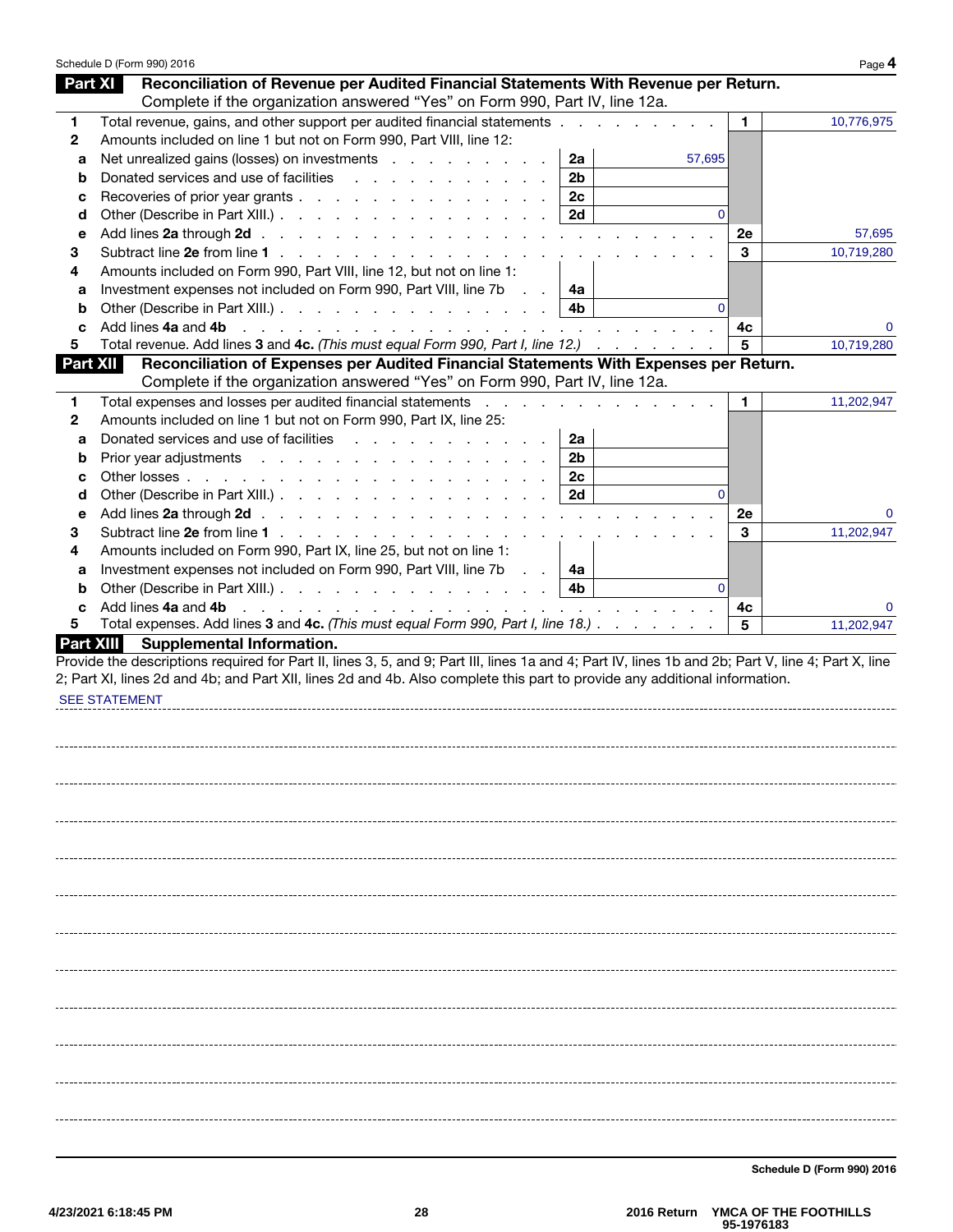**Part XIII** Supplemental Information. Provide the descriptions required for Part II, lines 3, 5, and 9; Part III,<br>lines 1a and 4; Part IV, lines 1b and 2b; Part V, line 4; Part X, line 2; Part XI, lines 2d and 4b; and Part XII, lines 2d and 4b. Also complete this part to provide any additional information.

| Return Reference - Identifier I                                                     | Explanation                                                                                                                                 |
|-------------------------------------------------------------------------------------|---------------------------------------------------------------------------------------------------------------------------------------------|
| <b>ISCHEDULE D. PART V.</b><br>LINE 4 - INTENDED USES<br><b>IOF ENDOWMENT FUNDS</b> | THE ANNUAL INCOME IS USED BY THE YMCA TO UNDERWRITE ITS MISSION THROUGH THE YMCA'S<br><b>IPROGRAM FOR THE CITIZENS FOR ITS COMMUNITIES.</b> |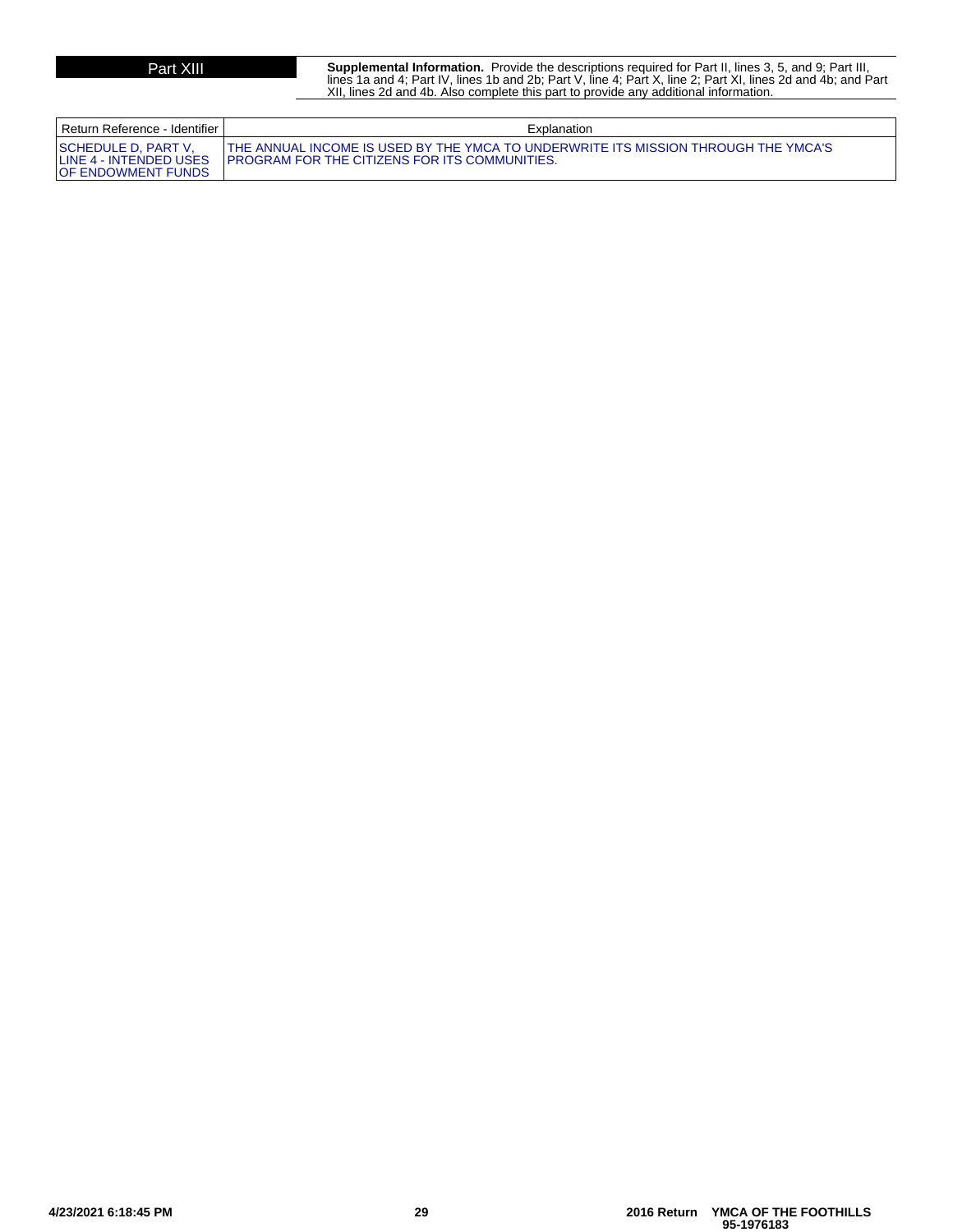| <b>SCHEDULE J</b><br>(Form 990) |                                                                                                                                                                        |                                                                                                                                                                                                                                                 | <b>Compensation Information</b>                                                                                                                                                                                                |                                       | OMB No. 1545-0047          |            |        |
|---------------------------------|------------------------------------------------------------------------------------------------------------------------------------------------------------------------|-------------------------------------------------------------------------------------------------------------------------------------------------------------------------------------------------------------------------------------------------|--------------------------------------------------------------------------------------------------------------------------------------------------------------------------------------------------------------------------------|---------------------------------------|----------------------------|------------|--------|
|                                 |                                                                                                                                                                        |                                                                                                                                                                                                                                                 | For certain Officers, Directors, Trustees, Key Employees, and Highest<br><b>Compensated Employees</b>                                                                                                                          |                                       | 2016                       |            |        |
|                                 | Department of the Treasury                                                                                                                                             |                                                                                                                                                                                                                                                 | Complete if the organization answered "Yes" on Form 990, Part IV, line 23.<br>Attach to Form 990.                                                                                                                              |                                       | <b>Open to Public</b>      |            |        |
|                                 | Internal Revenue Service<br>Name of the organization                                                                                                                   | Information about Schedule J (Form 990) and its instructions is at www.irs.gov/form990.                                                                                                                                                         |                                                                                                                                                                                                                                | <b>Employer identification number</b> | <b>Inspection</b>          |            |        |
|                                 | YMCA OF THE FOOTHILLS                                                                                                                                                  |                                                                                                                                                                                                                                                 |                                                                                                                                                                                                                                |                                       | 95-1976183                 |            |        |
| Part I                          |                                                                                                                                                                        | <b>Questions Regarding Compensation</b>                                                                                                                                                                                                         |                                                                                                                                                                                                                                |                                       |                            |            |        |
|                                 |                                                                                                                                                                        |                                                                                                                                                                                                                                                 |                                                                                                                                                                                                                                |                                       |                            | <b>Yes</b> | No     |
|                                 |                                                                                                                                                                        | 1a Check the appropriate box(es) if the organization provided any of the following to or for a person listed on Form<br>990, Part VII, Section A, line 1a. Complete Part III to provide any relevant information regarding these items.         |                                                                                                                                                                                                                                |                                       |                            |            |        |
|                                 |                                                                                                                                                                        | First-class or charter travel                                                                                                                                                                                                                   | Housing allowance or residence for personal use                                                                                                                                                                                |                                       |                            |            |        |
|                                 | Payments for business use of personal residence<br>Travel for companions<br>Health or social club dues or initiation fees<br>Tax indemnification and gross-up payments |                                                                                                                                                                                                                                                 |                                                                                                                                                                                                                                |                                       |                            |            |        |
|                                 |                                                                                                                                                                        | Discretionary spending account                                                                                                                                                                                                                  | Personal services (such as, maid, chauffeur, chef)                                                                                                                                                                             |                                       |                            |            |        |
|                                 |                                                                                                                                                                        |                                                                                                                                                                                                                                                 |                                                                                                                                                                                                                                |                                       |                            |            |        |
| b                               |                                                                                                                                                                        | If any of the boxes on line 1a are checked, did the organization follow a written policy regarding payment<br>or reimbursement or provision of all of the expenses described above? If "No," complete Part III to                               |                                                                                                                                                                                                                                |                                       |                            |            |        |
|                                 |                                                                                                                                                                        | $explain.$ $\ldots$ $\ldots$ $\ldots$ $\ldots$ $\ldots$ $\ldots$ $\ldots$ $\ldots$ $\ldots$                                                                                                                                                     |                                                                                                                                                                                                                                |                                       | 1b                         |            |        |
|                                 |                                                                                                                                                                        |                                                                                                                                                                                                                                                 |                                                                                                                                                                                                                                |                                       |                            |            |        |
| $\mathbf{2}$                    |                                                                                                                                                                        | Did the organization require substantiation prior to reimbursing or allowing expenses incurred by all<br>directors, trustees, and officers, including the CEO/Executive Director, regarding the items checked on line                           |                                                                                                                                                                                                                                |                                       |                            |            |        |
|                                 |                                                                                                                                                                        | 1a?<br>and a state of the state of the state of                                                                                                                                                                                                 |                                                                                                                                                                                                                                |                                       | $\mathbf{2}$               |            |        |
|                                 |                                                                                                                                                                        |                                                                                                                                                                                                                                                 |                                                                                                                                                                                                                                |                                       |                            |            |        |
| 3                               |                                                                                                                                                                        | Indicate which, if any, of the following the filing organization used to establish the compensation of the                                                                                                                                      |                                                                                                                                                                                                                                |                                       |                            |            |        |
|                                 |                                                                                                                                                                        | organization's CEO/Executive Director. Check all that apply. Do not check any boxes for methods used by a<br>related organization to establish compensation of the CEO/Executive Director, but explain in Part III.                             |                                                                                                                                                                                                                                |                                       |                            |            |        |
|                                 | $\triangleright$ Compensation committee                                                                                                                                |                                                                                                                                                                                                                                                 | $\Box$ Written employment contract                                                                                                                                                                                             |                                       |                            |            |        |
|                                 |                                                                                                                                                                        | Independent compensation consultant                                                                                                                                                                                                             | ☑ Compensation survey or study                                                                                                                                                                                                 |                                       |                            |            |        |
|                                 |                                                                                                                                                                        | $\triangleright$ Form 990 of other organizations                                                                                                                                                                                                | $\triangledown$ Approval by the board or compensation committee                                                                                                                                                                |                                       |                            |            |        |
| 4                               |                                                                                                                                                                        | During the year, did any person listed on Form 990, Part VII, Section A, line 1a, with respect to the filing<br>organization or a related organization:                                                                                         |                                                                                                                                                                                                                                |                                       |                            |            |        |
| а                               |                                                                                                                                                                        | Receive a severance payment or change-of-control payment?                                                                                                                                                                                       |                                                                                                                                                                                                                                |                                       | 4a                         |            | V      |
| b<br>c                          |                                                                                                                                                                        | Participate in, or receive payment from, a supplemental nonqualified retirement plan?<br>Participate in, or receive payment from, an equity-based compensation arrangement?                                                                     |                                                                                                                                                                                                                                |                                       | 4b<br>4c                   |            | V<br>V |
|                                 |                                                                                                                                                                        | If "Yes" to any of lines 4a-c, list the persons and provide the applicable amounts for each item in Part III.                                                                                                                                   |                                                                                                                                                                                                                                |                                       |                            |            |        |
| 5                               |                                                                                                                                                                        | Only section 501(c)(3), 501(c)(4), and 501(c)(29) organizations must complete lines 5-9.<br>For persons listed on Form 990, Part VII, Section A, line 1a, did the organization pay or accrue any<br>compensation contingent on the revenues of: |                                                                                                                                                                                                                                |                                       |                            |            |        |
| а                               |                                                                                                                                                                        |                                                                                                                                                                                                                                                 |                                                                                                                                                                                                                                |                                       | 5a                         |            | V      |
| b                               |                                                                                                                                                                        |                                                                                                                                                                                                                                                 |                                                                                                                                                                                                                                |                                       | 5 <sub>b</sub>             |            | V      |
|                                 |                                                                                                                                                                        | If "Yes" on line 5a or 5b, describe in Part III.                                                                                                                                                                                                |                                                                                                                                                                                                                                |                                       |                            |            |        |
| 6                               |                                                                                                                                                                        | For persons listed on Form 990, Part VII, Section A, line 1a, did the organization pay or accrue any<br>compensation contingent on the net earnings of:                                                                                         |                                                                                                                                                                                                                                |                                       |                            |            |        |
| a                               |                                                                                                                                                                        |                                                                                                                                                                                                                                                 |                                                                                                                                                                                                                                |                                       | 6a                         |            | V      |
| b                               |                                                                                                                                                                        | If "Yes" on line 6a or 6b, describe in Part III.                                                                                                                                                                                                |                                                                                                                                                                                                                                |                                       | 6b                         |            | V      |
| $\overline{\mathbf{z}}$         |                                                                                                                                                                        | For persons listed on Form 990, Part VII, Section A, line 1a, did the organization provide any nonfixed<br>payments not described on lines 5 and 6? If "Yes," describe in Part III                                                              |                                                                                                                                                                                                                                |                                       | $\overline{7}$             |            | V      |
| 8                               |                                                                                                                                                                        | Were any amounts reported on Form 990, Part VII, paid or accrued pursuant to a contract that was subject<br>to the initial contract exception described in Regulations section 53.4958-4(a)(3)? If "Yes," describe                              |                                                                                                                                                                                                                                |                                       |                            |            | V      |
|                                 |                                                                                                                                                                        |                                                                                                                                                                                                                                                 |                                                                                                                                                                                                                                |                                       | 8                          |            |        |
| 9                               |                                                                                                                                                                        | If "Yes" on line 8, did the organization also follow the rebuttable presumption procedure described in<br>Regulations section 53.4958-6(c)?                                                                                                     | and the contract of the contract of the contract of the contract of the contract of the contract of the contract of the contract of the contract of the contract of the contract of the contract of the contract of the contra |                                       | 9                          |            |        |
|                                 |                                                                                                                                                                        | For Paperwork Reduction Act Notice, see the Instructions for Form 990.                                                                                                                                                                          | Cat. No. 50053T                                                                                                                                                                                                                |                                       | Schedule J (Form 990) 2016 |            |        |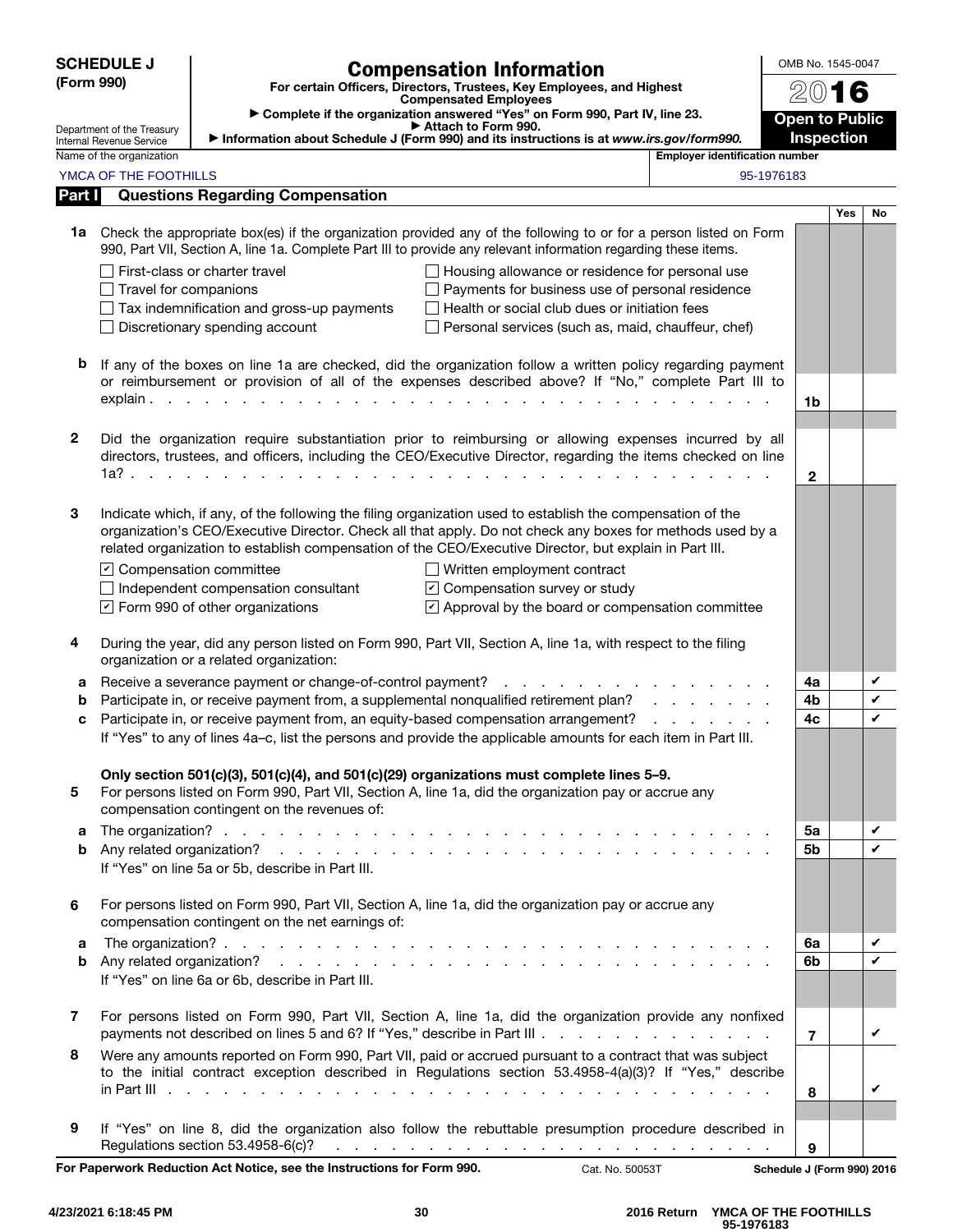### Part II Officers, Directors, Trustees, Key Employees, and Highest Compensated Employees. Use duplicate copies if additional space is needed.

For each individual whose compensation must be reported on Schedule J, report compensation from the organization on row (i) and from related organizations, described in the instructions, on row (ii). Do not list any individuals that aren't listed on Form 990, Part VII.

| (A) Name and Title  |      | (i) Base<br>compensation | (ii) Bonus & incentive<br>compensation | Note: The sum of columns (B)(i)-(iii) for each listed individual must equal the total amount of Form 990, Part VII, Section A, line 1a, applicable column (D) and (E) amounts for that individual.<br>(B) Breakdown of W-2 and/or 1099-MISC compensation<br>(C) Retirement and<br>(D) Nontaxable<br>(E) Total of columns<br>other deferred<br>(iii) Other<br>$(B)(i)$ - $(D)$<br>benefits<br>compensation<br>reportable<br>compensation<br>19,249<br>194,249<br>$\Omega$<br>$\Omega$<br>$\Omega$<br>O<br>0 | (F) Compensation<br>in column (B) reported<br>as deferred on prior<br>Form 990 |  |  |
|---------------------|------|--------------------------|----------------------------------------|------------------------------------------------------------------------------------------------------------------------------------------------------------------------------------------------------------------------------------------------------------------------------------------------------------------------------------------------------------------------------------------------------------------------------------------------------------------------------------------------------------|--------------------------------------------------------------------------------|--|--|
| <b>TYLER WRIGHT</b> | (i)  | 175,000                  |                                        |                                                                                                                                                                                                                                                                                                                                                                                                                                                                                                            |                                                                                |  |  |
| 1 PRESIDENT & CEO   | (ii) | $\mathbf 0$              |                                        |                                                                                                                                                                                                                                                                                                                                                                                                                                                                                                            |                                                                                |  |  |
|                     | (i)  |                          |                                        |                                                                                                                                                                                                                                                                                                                                                                                                                                                                                                            |                                                                                |  |  |
| $\overline{2}$      | (ii) |                          |                                        |                                                                                                                                                                                                                                                                                                                                                                                                                                                                                                            |                                                                                |  |  |
|                     | (i)  |                          |                                        |                                                                                                                                                                                                                                                                                                                                                                                                                                                                                                            |                                                                                |  |  |
| 3                   | (ii) |                          |                                        |                                                                                                                                                                                                                                                                                                                                                                                                                                                                                                            |                                                                                |  |  |
|                     | (i)  |                          |                                        |                                                                                                                                                                                                                                                                                                                                                                                                                                                                                                            |                                                                                |  |  |
| 4                   | (ii) |                          |                                        |                                                                                                                                                                                                                                                                                                                                                                                                                                                                                                            |                                                                                |  |  |
|                     | (i)  |                          |                                        |                                                                                                                                                                                                                                                                                                                                                                                                                                                                                                            |                                                                                |  |  |
| 5                   | (ii) |                          |                                        |                                                                                                                                                                                                                                                                                                                                                                                                                                                                                                            |                                                                                |  |  |
|                     | (i)  |                          |                                        |                                                                                                                                                                                                                                                                                                                                                                                                                                                                                                            |                                                                                |  |  |
| 6                   | (ii) |                          |                                        |                                                                                                                                                                                                                                                                                                                                                                                                                                                                                                            |                                                                                |  |  |
|                     | (i)  |                          |                                        |                                                                                                                                                                                                                                                                                                                                                                                                                                                                                                            |                                                                                |  |  |
| 7                   | (ii) |                          |                                        |                                                                                                                                                                                                                                                                                                                                                                                                                                                                                                            |                                                                                |  |  |
|                     | (i)  |                          |                                        |                                                                                                                                                                                                                                                                                                                                                                                                                                                                                                            |                                                                                |  |  |
| 8                   | (ii) |                          |                                        |                                                                                                                                                                                                                                                                                                                                                                                                                                                                                                            |                                                                                |  |  |
|                     | (i)  |                          |                                        |                                                                                                                                                                                                                                                                                                                                                                                                                                                                                                            |                                                                                |  |  |
| 9                   | (ii) |                          |                                        |                                                                                                                                                                                                                                                                                                                                                                                                                                                                                                            |                                                                                |  |  |
|                     | (i)  |                          |                                        |                                                                                                                                                                                                                                                                                                                                                                                                                                                                                                            |                                                                                |  |  |
| 10                  | (ii) |                          |                                        |                                                                                                                                                                                                                                                                                                                                                                                                                                                                                                            |                                                                                |  |  |
|                     | (i)  |                          |                                        |                                                                                                                                                                                                                                                                                                                                                                                                                                                                                                            |                                                                                |  |  |
| 11                  | (ii) |                          |                                        |                                                                                                                                                                                                                                                                                                                                                                                                                                                                                                            |                                                                                |  |  |
|                     | (i)  |                          |                                        |                                                                                                                                                                                                                                                                                                                                                                                                                                                                                                            |                                                                                |  |  |
| 12                  | (ii) |                          |                                        |                                                                                                                                                                                                                                                                                                                                                                                                                                                                                                            |                                                                                |  |  |
|                     | (i)  |                          |                                        |                                                                                                                                                                                                                                                                                                                                                                                                                                                                                                            |                                                                                |  |  |
| 13                  | (ii) |                          |                                        |                                                                                                                                                                                                                                                                                                                                                                                                                                                                                                            |                                                                                |  |  |
|                     | (i)  |                          |                                        |                                                                                                                                                                                                                                                                                                                                                                                                                                                                                                            |                                                                                |  |  |
| 14                  | (ii) |                          |                                        |                                                                                                                                                                                                                                                                                                                                                                                                                                                                                                            |                                                                                |  |  |
|                     | (i)  |                          |                                        |                                                                                                                                                                                                                                                                                                                                                                                                                                                                                                            |                                                                                |  |  |
| 15                  | (ii) |                          |                                        |                                                                                                                                                                                                                                                                                                                                                                                                                                                                                                            |                                                                                |  |  |
|                     | (i)  |                          |                                        |                                                                                                                                                                                                                                                                                                                                                                                                                                                                                                            |                                                                                |  |  |
| 16                  | (ii) |                          |                                        |                                                                                                                                                                                                                                                                                                                                                                                                                                                                                                            |                                                                                |  |  |

Schedule J (Form 990) 2016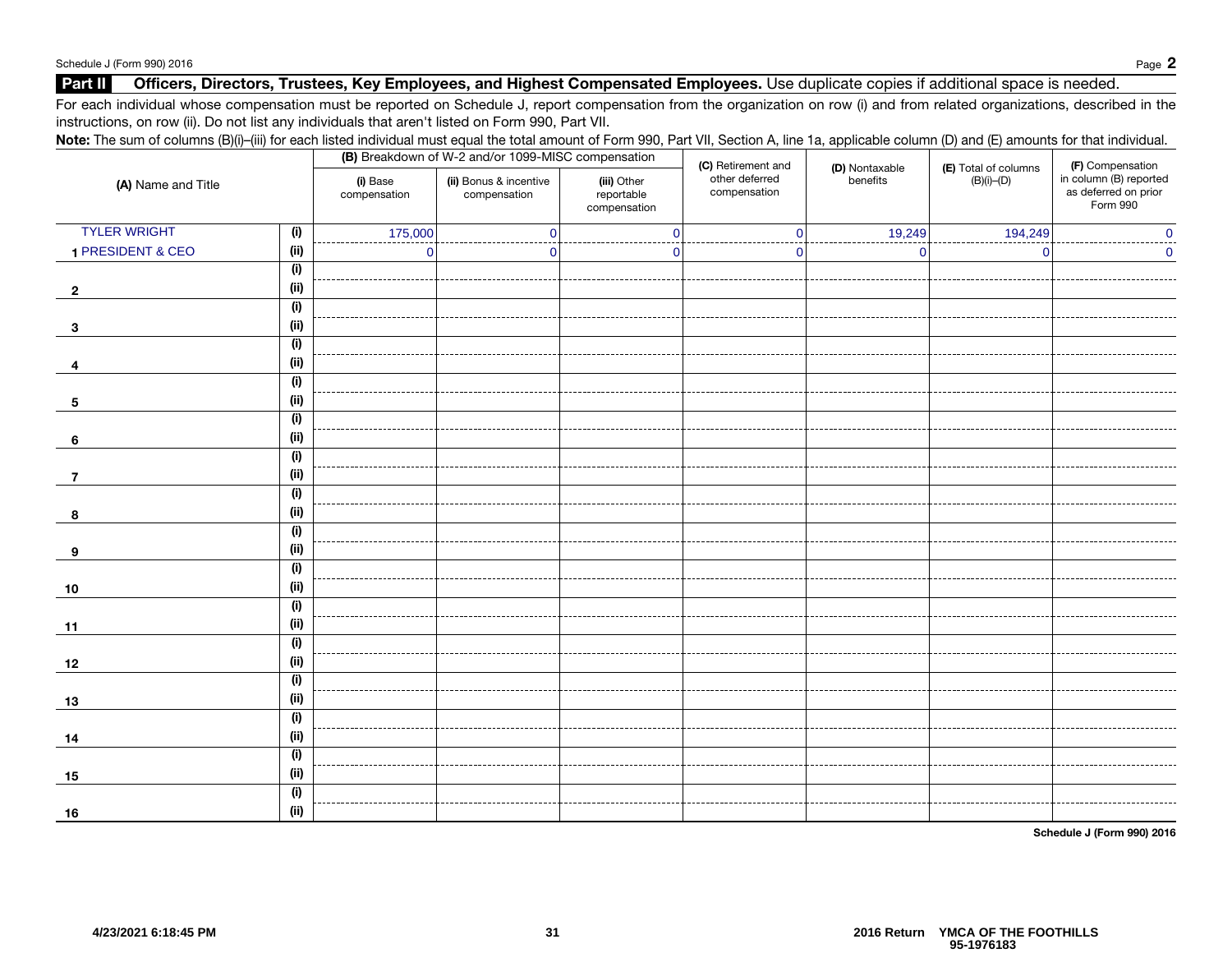SCHEDULE L<br>(Form 990 or 990-EZ)

# Transactions With Interested Persons

▶ Complete if the organization answered "Yes" on Form 990, Part IV, line 25a, 25b, 26, 27, 28a, 28b, or 28c, or Form 990-EZ, Part V, line 38a or 40b. ▶ Attach to Form 990 or Form 990-EZ.

Department of the Treasury Internal Revenue Service

| , ANGULI NJ I VITIL VUV VI I VITIL VUV EET                                                        |  |  |  |  |  |  |  |  |  |
|---------------------------------------------------------------------------------------------------|--|--|--|--|--|--|--|--|--|
| Information about Schedule L (Form 990 or 990-EZ) and its instructions is at www.irs.gov/form990. |  |  |  |  |  |  |  |  |  |



Name of the organization **Employer identification number**  $\blacksquare$  **Employer identification number** YMCA OF THE FOOTHILLS AND THE SECOND ASSAULT AND THE SECOND ASSAULT AND THE SECOND ASSAULT AND SECOND ASSAULT AND SECOND ASSAULT AND SECOND ASSAULT AND SECOND ASSAULT AND SECOND ASSAULT AND SECOND ASSAULT AND SECOND ASSAUL

| Part I I | <b>Excess Benefit Transactions</b> (section 501(c)(3), section 501(c)(4), and 501(c)(29) organizations only).        |
|----------|----------------------------------------------------------------------------------------------------------------------|
|          | Complete if the organization answered "Yes" on Form 990, Part IV, line 25a or 25b, or Form 990-EZ, Part V, line 40b. |

|              | (a) Name of disqualified person                                                                       | (b) Relationship between disqualified person and                                                      | (c) Description of transaction | (d) Corrected? |    |  |  |  |  |  |  |
|--------------|-------------------------------------------------------------------------------------------------------|-------------------------------------------------------------------------------------------------------|--------------------------------|----------------|----|--|--|--|--|--|--|
|              |                                                                                                       | organization                                                                                          |                                | Yes            | No |  |  |  |  |  |  |
| (1)          |                                                                                                       |                                                                                                       |                                |                |    |  |  |  |  |  |  |
| (2)          |                                                                                                       |                                                                                                       |                                |                |    |  |  |  |  |  |  |
| (3)          |                                                                                                       |                                                                                                       |                                |                |    |  |  |  |  |  |  |
| (4)          |                                                                                                       |                                                                                                       |                                |                |    |  |  |  |  |  |  |
| (5)          |                                                                                                       |                                                                                                       |                                |                |    |  |  |  |  |  |  |
| (6)          |                                                                                                       |                                                                                                       |                                |                |    |  |  |  |  |  |  |
| $\mathbf{2}$ |                                                                                                       | Enter the amount of tax incurred by the organization managers or disqualified persons during the year |                                |                |    |  |  |  |  |  |  |
|              |                                                                                                       |                                                                                                       |                                |                |    |  |  |  |  |  |  |
| з            | Enter the amount of tax, if any, on line 2, above, reimbursed by the organization $\ldots$ , $\ldots$ |                                                                                                       |                                |                |    |  |  |  |  |  |  |

3 Enter the amount of tax, if any, on line 2, above, reimbursed by the organization . . . . . . .

#### Part II Loans to and/or From Interested Persons.

Complete if the organization answered "Yes" on Form 990-EZ, Part V, line 38a or Form 990, Part IV, line 26; or if the organization reported an amount on Form 990, Part X, line 5, 6, or 22.

| (a) Name of interested person                                                                                                                                                                                                                         | (b) Relationship<br>with organization | (c) Purpose of<br>loan | (d) Loan to or<br>from the<br>organization? |      |    |  |     |    | (e) Original<br>principal amount | (f) Balance due | (g) In default? (h) Approved |    | by board or<br>committee? |  | (i) Written<br>agreement? |  |
|-------------------------------------------------------------------------------------------------------------------------------------------------------------------------------------------------------------------------------------------------------|---------------------------------------|------------------------|---------------------------------------------|------|----|--|-----|----|----------------------------------|-----------------|------------------------------|----|---------------------------|--|---------------------------|--|
|                                                                                                                                                                                                                                                       |                                       |                        | To                                          | From |    |  | Yes | No | Yes                              | No              | Yes                          | No |                           |  |                           |  |
| (1)                                                                                                                                                                                                                                                   |                                       |                        |                                             |      |    |  |     |    |                                  |                 |                              |    |                           |  |                           |  |
| (2)                                                                                                                                                                                                                                                   |                                       |                        |                                             |      |    |  |     |    |                                  |                 |                              |    |                           |  |                           |  |
| (3)                                                                                                                                                                                                                                                   |                                       |                        |                                             |      |    |  |     |    |                                  |                 |                              |    |                           |  |                           |  |
| (4)                                                                                                                                                                                                                                                   |                                       |                        |                                             |      |    |  |     |    |                                  |                 |                              |    |                           |  |                           |  |
| (5)                                                                                                                                                                                                                                                   |                                       |                        |                                             |      |    |  |     |    |                                  |                 |                              |    |                           |  |                           |  |
| (6)                                                                                                                                                                                                                                                   |                                       |                        |                                             |      |    |  |     |    |                                  |                 |                              |    |                           |  |                           |  |
| (7)                                                                                                                                                                                                                                                   |                                       |                        |                                             |      |    |  |     |    |                                  |                 |                              |    |                           |  |                           |  |
| (8)                                                                                                                                                                                                                                                   |                                       |                        |                                             |      |    |  |     |    |                                  |                 |                              |    |                           |  |                           |  |
| (9)                                                                                                                                                                                                                                                   |                                       |                        |                                             |      |    |  |     |    |                                  |                 |                              |    |                           |  |                           |  |
| (10)                                                                                                                                                                                                                                                  |                                       |                        |                                             |      |    |  |     |    |                                  |                 |                              |    |                           |  |                           |  |
| <b>Total</b><br>$\blacklozenge$ . The contract of the contract of the contract of the contract of the contract of the contract of the contract of the contract of the contract of the contract of the contract of the contract of the contract of the |                                       |                        |                                             |      | \$ |  |     |    |                                  |                 |                              |    |                           |  |                           |  |

Part III Grants or Assistance Benefiting Interested Persons.

Complete if the organization answered "Yes" on Form 990, Part IV, line 27.

| (a) Name of interested person | (b) Relationship between interested (c) Amount of assistance<br>person and the organization | (d) Type of assistance | (e) Purpose of assistance |
|-------------------------------|---------------------------------------------------------------------------------------------|------------------------|---------------------------|
| (1)                           |                                                                                             |                        |                           |
| (2)                           |                                                                                             |                        |                           |
| (3)                           |                                                                                             |                        |                           |
| (4)                           |                                                                                             |                        |                           |
| (5)                           |                                                                                             |                        |                           |
| (6)                           |                                                                                             |                        |                           |
| (7)                           |                                                                                             |                        |                           |
| (8)                           |                                                                                             |                        |                           |
| (9)                           |                                                                                             |                        |                           |
| (10)                          |                                                                                             |                        |                           |

For Paperwork Reduction Act Notice, see the Instructions for Form 990 or 990-EZ. Cat. No. 50056A Schedule L (Form 990 or 990-EZ) 2016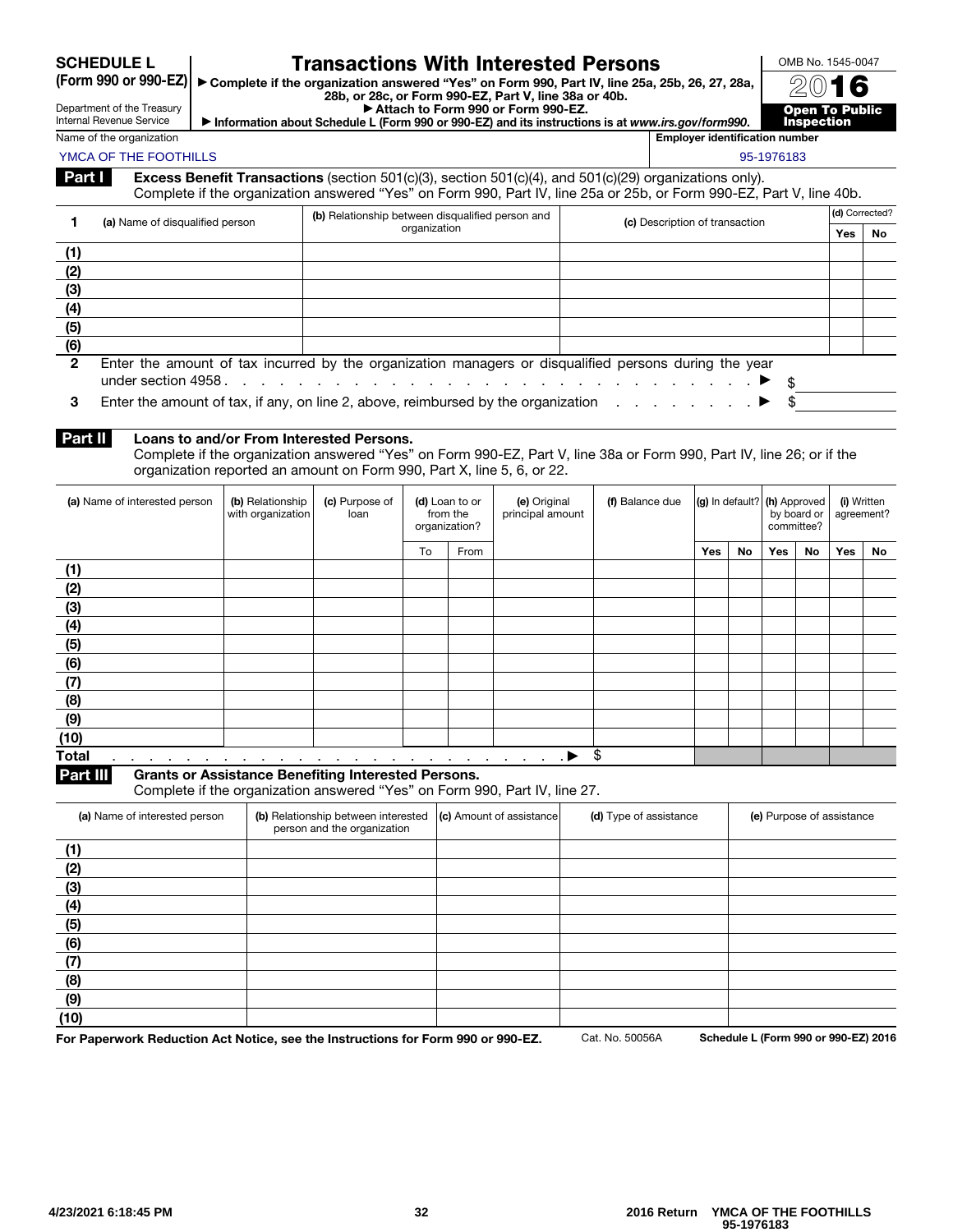|                | <b>Business Transactions Involving Interested Persons.</b> | Complete if the organization answered "Yes" on Form 990, Part IV, line 28a, 28b, or 28c. |                              |                                |                                               | Page 2 |
|----------------|------------------------------------------------------------|------------------------------------------------------------------------------------------|------------------------------|--------------------------------|-----------------------------------------------|--------|
|                | (a) Name of interested person                              | (b) Relationship between<br>interested person and the<br>organization                    | (c) Amount of<br>transaction | (d) Description of transaction | (e) Sharing of<br>organization's<br>revenues? |        |
| (1)            | (SEE STATEMENT)                                            |                                                                                          |                              |                                | Yes                                           | No     |
| (2)            |                                                            |                                                                                          |                              |                                |                                               |        |
|                |                                                            |                                                                                          |                              |                                |                                               |        |
|                |                                                            |                                                                                          |                              |                                |                                               |        |
|                |                                                            |                                                                                          |                              |                                |                                               |        |
|                |                                                            |                                                                                          |                              |                                |                                               |        |
|                |                                                            |                                                                                          |                              |                                |                                               |        |
|                |                                                            |                                                                                          |                              |                                |                                               |        |
| (10)<br>Part V | <b>Supplemental Information</b>                            |                                                                                          |                              |                                |                                               |        |
|                |                                                            |                                                                                          |                              |                                |                                               |        |
|                |                                                            |                                                                                          |                              |                                |                                               |        |
|                |                                                            |                                                                                          |                              |                                |                                               |        |
|                |                                                            |                                                                                          |                              |                                |                                               |        |
|                |                                                            |                                                                                          |                              |                                |                                               |        |
|                |                                                            |                                                                                          |                              |                                |                                               |        |
|                |                                                            |                                                                                          |                              |                                |                                               |        |
|                |                                                            |                                                                                          |                              |                                |                                               |        |

Schedule L (Form 990 or 990-EZ) 2016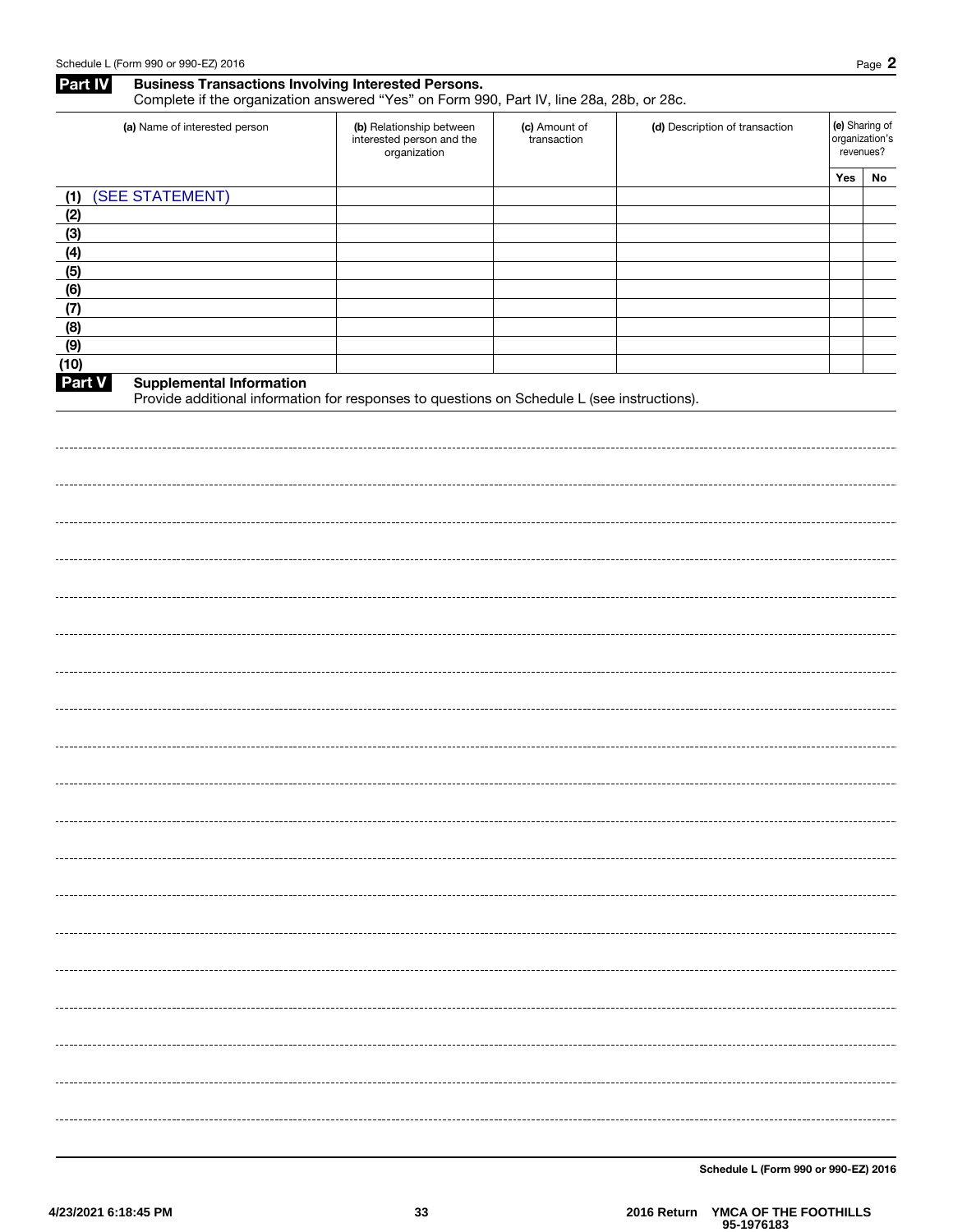| <b>Part IV</b> | <b>Business Transactions Involving Interested Persons (continued)</b> |  |
|----------------|-----------------------------------------------------------------------|--|
|----------------|-----------------------------------------------------------------------|--|

| (a) Name of interested person | (b) Relationship between interested<br>person and the organization | (c) Amount of<br>transaction | (d) Description of transaction                                                                                                                                                                                                                                                                                                                                                                                                                                                                                                                                                                                                                                                                                                          | (e) Sharing of<br>organization's<br>revenues? |           |
|-------------------------------|--------------------------------------------------------------------|------------------------------|-----------------------------------------------------------------------------------------------------------------------------------------------------------------------------------------------------------------------------------------------------------------------------------------------------------------------------------------------------------------------------------------------------------------------------------------------------------------------------------------------------------------------------------------------------------------------------------------------------------------------------------------------------------------------------------------------------------------------------------------|-----------------------------------------------|-----------|
|                               |                                                                    |                              |                                                                                                                                                                                                                                                                                                                                                                                                                                                                                                                                                                                                                                                                                                                                         | Yes                                           | <b>No</b> |
| (1) TYLER WRIGHT              | <b>DIRECTOR</b>                                                    |                              | THE ASSOCIATION AND EXECUTIVE<br><b>DIRECTOR PURCHASED AN</b><br><b>INVESTMENT IN A RESIDENTIAL</b><br><b>IPROPERTY OF WHICH 48% IS</b><br>OWNED BY THE ASSOCIATION AND<br>52% IS OWNED BY THE EXECUTIVE<br><b>DIRECTOR. THE EXECUTIVE</b><br><b>DIRECTOR HAS EXCLUSIVE</b><br><b>POSSESSION OF THE PROPERTY</b><br>FOR SINGLE-FAMILY RESIDENTIAL<br>PURPOSES, IS REQUIRED TO<br><b>MAINTAIN THE PROPERTY IN GOOD</b><br><b>CONDITION, AND IS RESPONSIBLE</b><br>FOR ALL COSTS OF UTILITIES AND<br><b>SERVICES IN CONNECTION WITH</b><br>THE USE AND OCCUPANCE. THE<br><b>CO-OWNERS SHARE IN THE COST</b><br>OF PROPERTY TAXES, INSURANCE,<br><b>MAJOR REPAIRS, AND</b><br><b>IMPROVEMENTS PRORATED TO</b><br>THEIR OWNERSHIP INTEREST. |                                               |           |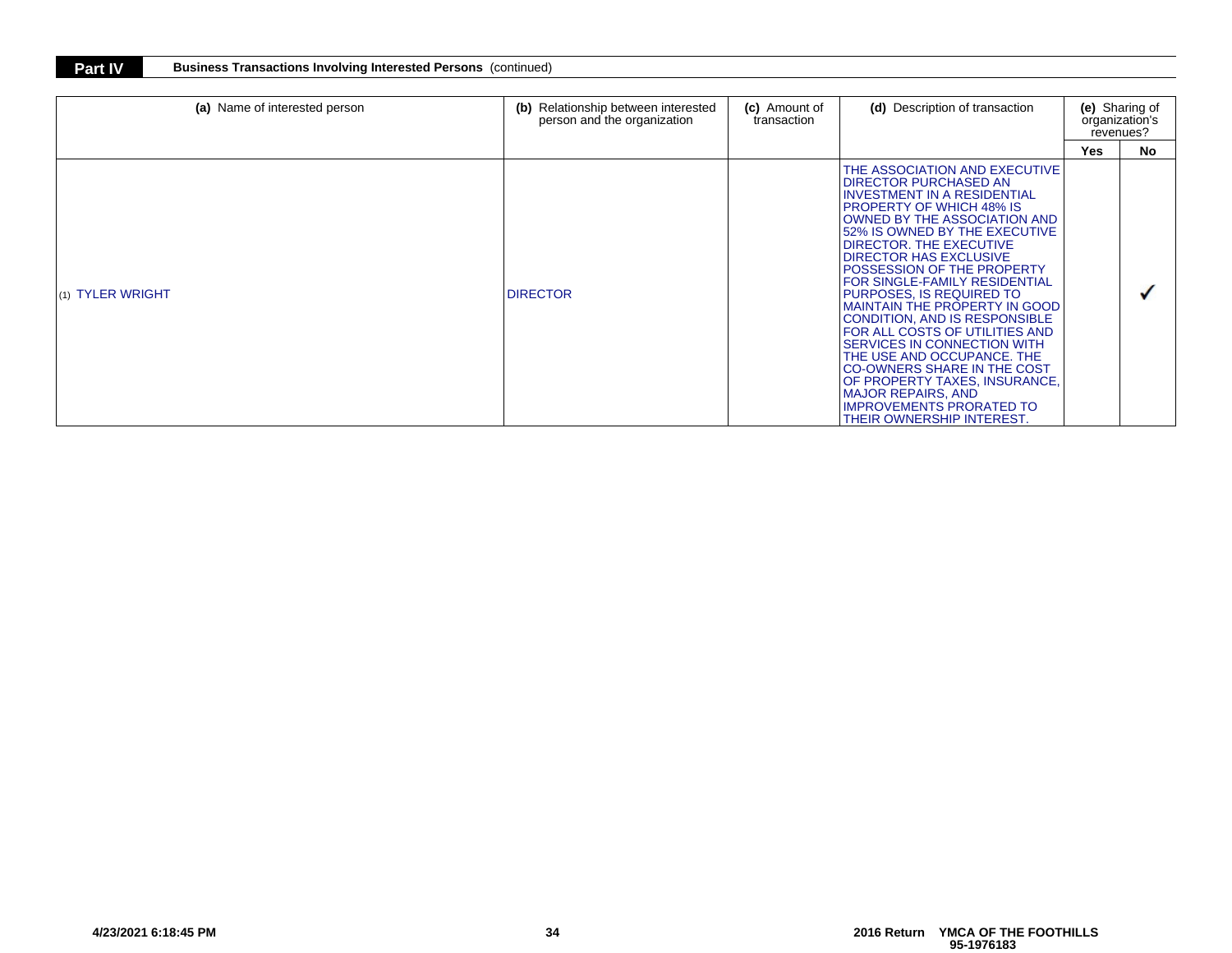# Supplemental Information to Form 990 or 990-EZ<br>Complete to provide information for responses to specific questions on<br>Form 990 or 990-EZ or to provide any additional information.

OMB No. 1545-0047

**2016** Open to Public Inspection

# Name of the Organization YMCA OF THE FOOTHILLS

| <b>Employer Identification Number</b> |  |
|---------------------------------------|--|
| 95-1976183                            |  |

| Return Reference - Identifier                                                                                            | Explanation                                                                                                                                                                                                                                                                                                                                                                                                                                                                                                                                                                                                                                                                                                                                                             |
|--------------------------------------------------------------------------------------------------------------------------|-------------------------------------------------------------------------------------------------------------------------------------------------------------------------------------------------------------------------------------------------------------------------------------------------------------------------------------------------------------------------------------------------------------------------------------------------------------------------------------------------------------------------------------------------------------------------------------------------------------------------------------------------------------------------------------------------------------------------------------------------------------------------|
| <b>FORM 990, PART I, LINE 1 -</b><br><b>BRIEF MISSION</b>                                                                | ALL AGES THAT WILL, BY PUTTING CHRISTIAN PRINCIPLES INTO PRACTICE, ENRICH THE QUALITY<br>OF THEIR LIVES SPIRITUALLY, MENTALLY, PHYSICALLY, AND SOCIALLY.                                                                                                                                                                                                                                                                                                                                                                                                                                                                                                                                                                                                                |
|                                                                                                                          | WE HAVE BEEN STRENGTHENING THE FOUNDATIONS OF OUR COMMUNITY SINCE 1952 THROUGH<br>LIFE-SAVING PROGRAMS/ACTIVITIES IN THE AREAS OF YOUTH DEVELOPMENT, HEALTHY LIVING,<br>AND SOCIAL RESPONSIBILITY. THE YMCA OF THE FOOTHILLS IS A DIVERSE ORGANIZATION OF MEN,<br>WOMEN, AND CHILDREN JOINED TOGETHER BY A SHARED COMMITMENT TO STRENGTHEN<br>COMMUNITY THROUGH YOUTH DEVELOPMENT, HEALTHY LIVING, AND SOCIAL RESPONSIBILITY.<br>EVERY DAY, WE WORK SIDE BY SIDE WITH OUR NEIGHBORS TO MAKE SURE THAT EVERYONE,<br>REGARDLESS OF AGE, INCOME, OR BACKGROUND, HAS THE OPPORTUNITY TO LEARN, GROW, AND<br>THRIVE. THE MISSION OF THE YMCA OF THE FOOTHILLS IS TO ORGANIZE, DEVELOP, FINANCE, AND<br>CONDUCT PROGRAMS FOR AN ASSOCIATION OF PERSONS OF ALL AGES THAT WILL  |
| <b>FORM 990. PART I. LINE 1 -</b><br><b>ORGANIZATION'S MISSION</b>                                                       | SERVING THE FOOTHILL COMMUNITIES SINCE 1951, OUR Y STRIVES TO BUILD MEANINGFUL<br>RELATIONSHIPS WITH FAMILIES, PEERS, AND COMMUNITY. THE YMCA OF THE FOOTHILLS SERVES<br>APPROXIMATELY 8,900 MEMBERSHIP UNITS CONSISTING OF 23,400 INDIVIDUAL MEMBERS. NO ONE<br>IS TURNED AWAY FROM MEMBERSHIP DUE TO FINANCIAL INABILITY TO PAY AS THE Y CHAMPIONS<br>INCLUSION AND RESPONDS TO THE NEEDS AND INTERESTS OF THE COMMUNITIES WE SERVE. WE<br>STRIVE TO HAVE STAFF PROGRAM AND POLICY VOLUNTEERS AND PEOPLE OF ALL AGES INVOLVED<br>IN THEY TO REFLECT THE DEMOGRAPHIC PROFILE OF OUR COMMUNITY. ACCORDINGLY, DIRECT<br>FINANCIAL ASSISTANCE IN 2013 AMOUNTING TO \$297,620 WAS GRANTED TO INDIVIDUALS AND<br>FAMILIES FOR PARTICIPATION IN Y MEMBERSHIP AND ACTIVITIES. |
|                                                                                                                          | WE KNOW THAT LASTING PERSONAL AND SOCIAL CHANGE COMES ABOUT WHEN WE ALL WORK<br>TOGETHER. WITH A FOCUS ON YOUTH DEVELOPMENT, HEALTHY LIVING, AND SOCIAL<br>RESPONSIBILITY, THEY SPONSORED THE FOLLOWING COMMUNITY PROGRAMS IN 2013: THE<br>ANNUAL COMMUNITY SUPPORT CAMPAIGN, GOOD FRIDAY SERVICE, Y-TRIBES COMMUNITY<br>PANCAKE BREAKFAST. THE FIESTA DAYS 5 & 10 K RUN AND HIKE. SUMMER DAY AND OVERNIGHT<br>CAMPS, THE CHRISTMAS TREE LOT (WHICH SUPPORTS TEEN LEADERSHIP PROGRAMS), THE<br>PRAYER BREAKFAST. AND THE VERDUGO HILLS COMMUNITY WINTER CARNIVAL.                                                                                                                                                                                                       |
| FORM 990, PART III, LINE 4A -<br><b>PROGRAM SERVICE</b><br><b>DESCRIPTION</b>                                            | THAT ADDRESSES A VARIETY OF EMERGING CRISIS IN OUR COMMUNITIES. THIS IS PARTICULARLY<br>IMPORTANT AS OUR COMMUNITIES STRUGGLE WITH AN OBESITY CRISIS, FAMILY AND WORK LIFE<br>BALANCE, AND INDIVIDUAL SEARCH FOR PERSONAL FULFILLMENT.                                                                                                                                                                                                                                                                                                                                                                                                                                                                                                                                  |
| FORM 990, PART III, LINE 4B -<br><b>PROGRAM SERVICE</b><br><b>DESCRIPTION</b>                                            | AND OBESE CHILDREN AND RISK TAKING BEHAVIORS. THESE BARRIERS ARE STRATEGICALLY<br>ATTACKED THROUGH OUR INITIATIVES PROCESS WHICH IN THE PAST YEAR COMMITTED OVER<br>25,000 HOURS OF PROGRAMMING TO OVER 8,000 CHILDREN.                                                                                                                                                                                                                                                                                                                                                                                                                                                                                                                                                 |
| FORM 990, PART III, LINE 4C -<br><b>PROGRAM SERVICE</b><br><b>DESCRIPTION</b>                                            | IN 2016, WE ENGAGED OVER 30,000 Y MEMBERS, PARTICIPANTS, AND VOLUNTEERS IN ACTIVITIES,<br>PROGRAMS, AND INITIATIVES THAT EMPOWERED OUR NEIGHBORS TO EFFECT CHANGE, BRIDGE<br>GAPS, AND OVERCOME OBSTACLES. BECAUSE OF THESE COLLECTIVE EFFORTS THE<br>FOUNDATIONS OF OUR COMMUNITY HAS BEEN STRENGTHENED AND WE HAVE PAVED THE WAY<br>FOR FUTURE GENERATIONS TO THRIVE.                                                                                                                                                                                                                                                                                                                                                                                                 |
| FORM 990, PART VI, LINE 2 -<br><b>FAMILY/BUSINESS</b><br><b>RELATIONSHIPS AMONGST</b><br><b>INTERESTED PERSONS</b>       | CYNTHIA ROYE'S HUSBAND WORKS WITH KEN GORVETZIAN AND BRIAN DANIELS AT CAPITAL<br>GROUP, WHERE THE ASSOCIATION MAINTAINS FUNDS. - BUSINESS RELATIONSHIP<br>AUSTIN PARK SERVES AS AN ACCOUNT EXECUTIVE AT THE FINANCIAL INSTITUTION WHERE THE<br>ASSOCIATION MAINTAINS FUNDS. HE IS INVOLVED IN ADVISING THE ASSOCIATION AS TO THE<br>INVESTING OF CASH AND CASH EQUIVALENTS. - BUSINESS RELATIONSHIP<br>ALFONSO MILANESE SERVED AS REAL ESTATE AGENT REPRESENTING THE BOARD OF DIRECTORS<br>AND YMCA OF THE FOOTHILLS IN THE PURCHASE OF STAFF RESIDENCE. - BUSINESS<br><b>RELATIONSHIP</b>                                                                                                                                                                              |
| FORM 990, PART VI, LINE 11B -<br><b>REVIEW OF FORM 990 BY</b><br><b>GOVERNING BODY</b>                                   | THE FINANCE COMMITTEE REVIEWS FORM 990 BEFORE FINAL APPROVAL. THE BOARD OF<br>DIRECTORS HAS GIVEN AUTHORITY TO THE FINANCE COMMITTEE TO REVIEW FORM 990 PRIOR TO<br>FILING.                                                                                                                                                                                                                                                                                                                                                                                                                                                                                                                                                                                             |
| FORM 990, PART VI, LINE 12C -<br><b>CONFLICT OF INTEREST</b><br><b>POLICY</b>                                            | EACH OFFICER AND KEY EMPLOYEE IS MADE AWARE OF THE CONFLICT OF INTEREST POLICY.<br>FILLS IN A QUESTIONNAIRE, AND IS REQUIRED TO REPORT ANY CONFLICTS ANNUALLY.                                                                                                                                                                                                                                                                                                                                                                                                                                                                                                                                                                                                          |
| FORM 990, PART VI, LINE 15A -<br><b>PROCESS TO ESTABLISH</b><br><b>COMPENSATION OF TOP</b><br><b>MANAGEMENT OFFICIAL</b> | SALARY RECOMMENDATIONS FOR THE CHIEF EXECUTIVE OFFICER ARE CONSULTED PER Y-USA<br>AND COMPARISON STUDIES OF COMPARABLE SALARIES OF CHIEF EXECUTIVE OFFICER SALARIES<br>ARE CONDUCTED.                                                                                                                                                                                                                                                                                                                                                                                                                                                                                                                                                                                   |
| FORM 990. PART VI. LINE 15B -<br><b>PROCESS TO ESTABLISH</b><br><b>COMPENSATION OF OTHER</b><br><b>EMPLOYEES</b>         | SALARY RECOMMENDATIONS PER Y-USA ARE CONSULTED AS ARE COMPARISON STUDIES OF<br><b>COMPARABLE SALARIES IN RELATED FIELDS.</b>                                                                                                                                                                                                                                                                                                                                                                                                                                                                                                                                                                                                                                            |
|                                                                                                                          |                                                                                                                                                                                                                                                                                                                                                                                                                                                                                                                                                                                                                                                                                                                                                                         |